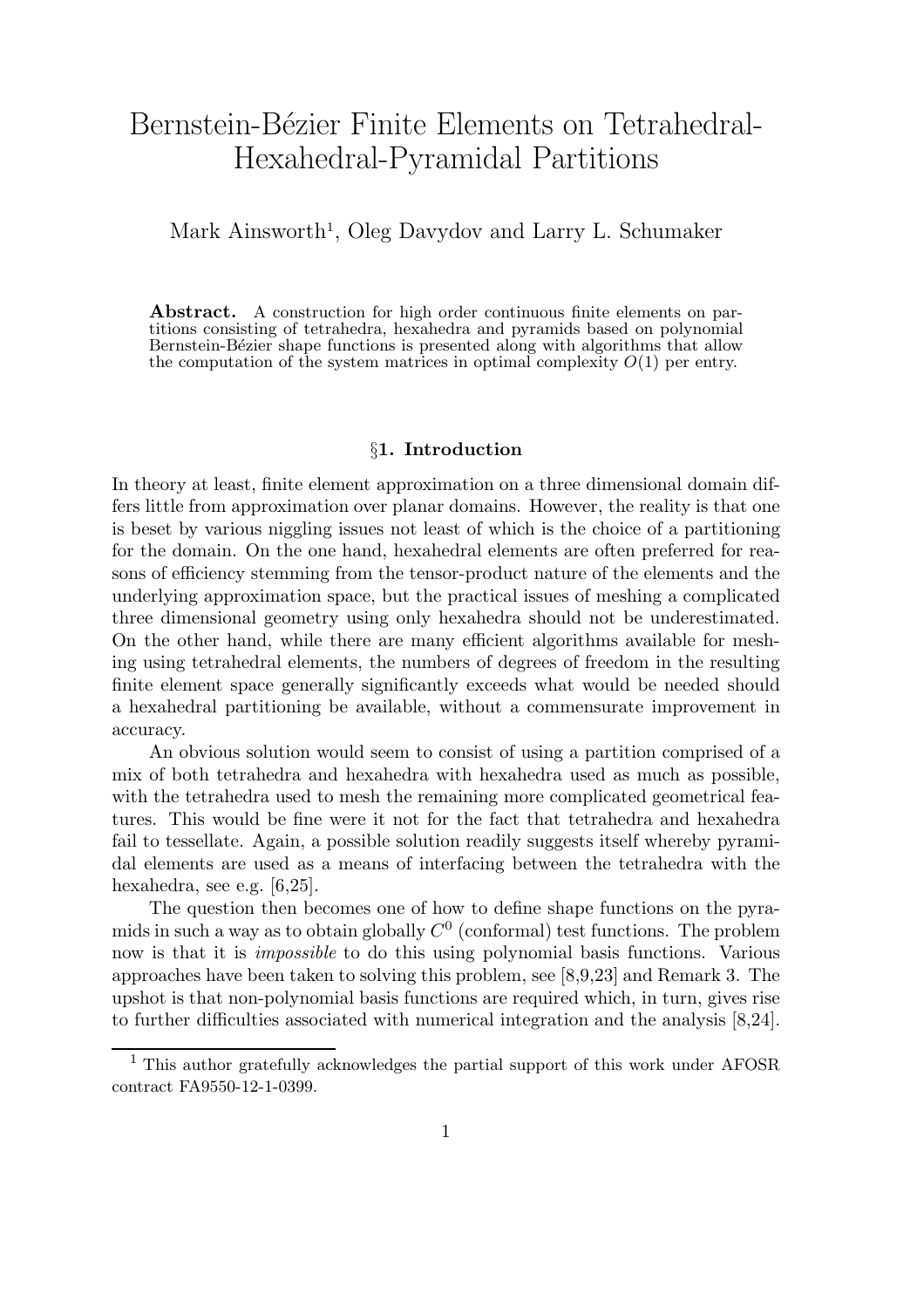At this point, one might be left with a growing feeling that hybrid partitions may be more trouble than they are worth. Nevertheless, the current work presents a fresh approach to dealing with the pyramidal transition elements which: avoids the need for non-polynomial functions in favour of using piecewise polynomials, and as such is entirely in keeping with the spirit of the finite element method; neatly side steps technical questions associated with the error of the quadrature and approximation power of the spaces; and, opens up the possibility for adopting fast (optimal complexity) algorithms developed in [3] for the system matrix assembly and matrix-free implementations.

The paper is organized as follows. Sect. 2 contains a description of the hybrid partitions of interest in this paper. While this might seem to be straightforward, in practice, it is of considerable interest to allow partitions in which the faces of the hexahedra are allowed to be bilinear quadrilaterals. In turn, this means that one is obliged to consider pyramids whose quadrilateral face is bilinear, which is generally disallowed in existing work on pyramidal elements. We therefore devote attention to carefully defining pyramidal elements of this type and characterizing conditions under which associated maps to the reference element are invertible. The bilinear face of the pyramid means that the splitting of the pyramid into interface tetrahedra is not straightforward. The section concludes with a discussion of an appropriate way to split pyramids into a pair of interface tetrahedra which, of necessity, must be curvilinear. In Sect. 3 we introduce the approximation space to be used in the finite element method, while Sect. 4 is concerned with the construction of the shape functions associated with each of our elements. In Sect. 5 we discuss domain points and minimal determining sets, while in Sect. 6 we use these concepts to find a formula for the dimension of our spline space and to construct a locally supported basis for it. In Sect. 7 we collect some useful computational algorithms for dealing with Bernstein basis polynomials from our previous work, which are then used in Sect. 8 to develop algorithms for efficiently computing all of the various quantities needed for a finite element analysis and evaluation of the resulting approximation. Sect. 9 describes a nodal basis for the approximation space. Finally, the approximation power of our spline space is treated in Sect. 10.

# §2. Partitions

We begin by specifying precisely what is meant by a hexahedron, a pyramid and a tetrahedron in the context of hybrid finite element partitions. While the cases of tetrahedra and hexahedra contain no surprises for the seasoned finite element analyst, the situation for pyramids is less straightforward.

# 2.1 Tetrahedra

A tetrahedron with vertices  $v_1, \ldots, v_4$  is a polyhedron with four triangular faces. We write  $T = \langle v_1, v_2, v_3, v_4 \rangle$ .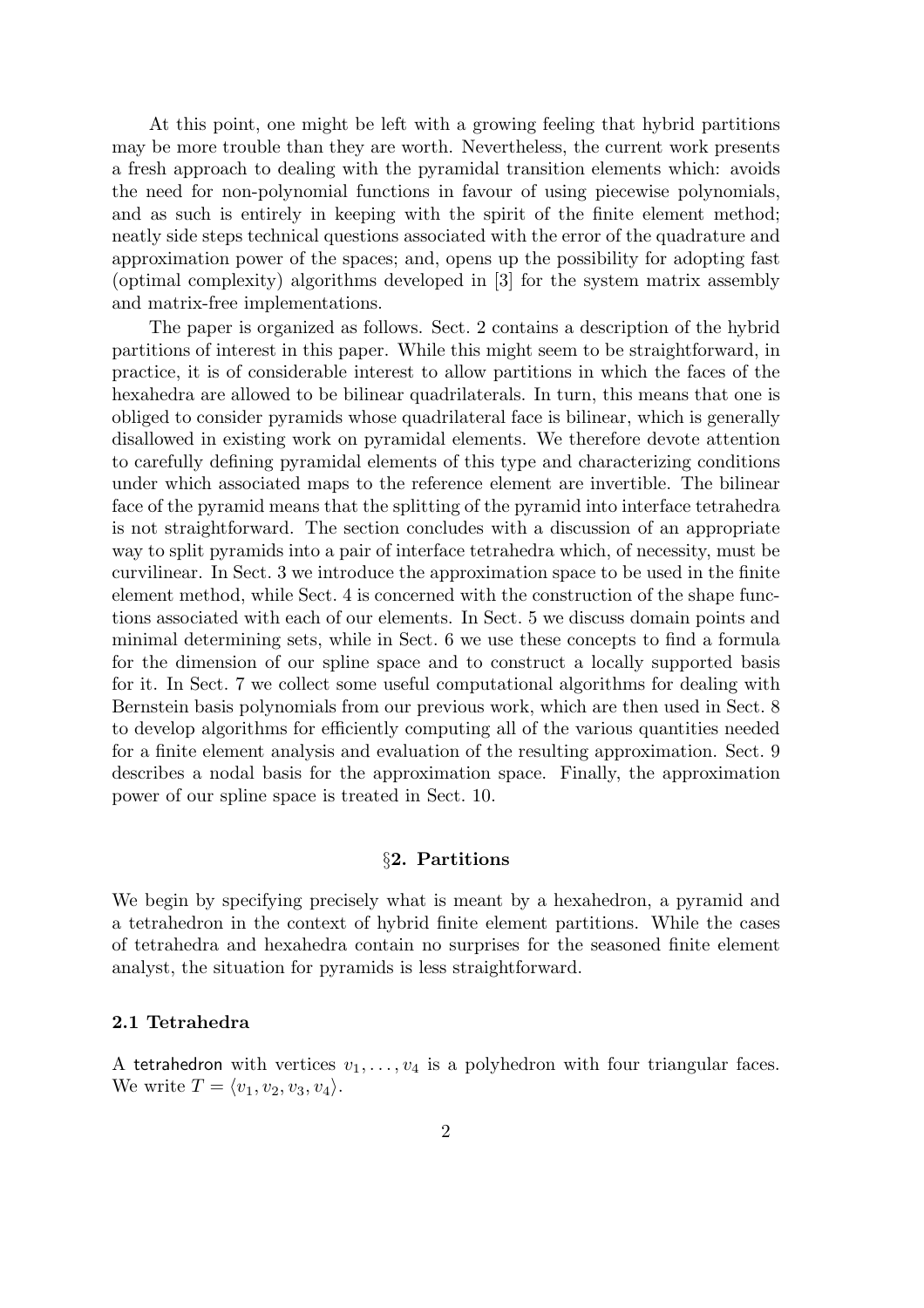### 2.2 Hexahedra

An ordinary hexahedron is a polyhedron with eight vertices and six flat quadrilateral faces. We follow the usual practice of allowing hexahedra whose faces are not necessarily flat, see e.g. [14]. The precise definition makes use of the linear Bernstein polynomials  $B_0(\lambda) = 1 - \lambda$  and  $B_1(\lambda) = \lambda$  defined on [0, 1], with  $H_0$  being the unit cube  $[0, 1]^3$ .

**Definition 2.1.** Given eight distinct points  $\{v_{ijk}\}_{0\le i,j,k\le 1}$  in  $\mathbb{R}^3$ , let

$$
\phi_H(\lambda_1, \lambda_2, \lambda_3) := \sum_{0 \le i,j,k \le 1} v_{ijk} B_i(\lambda_1) B_j(\lambda_2) B_k(\lambda_3), \tag{2.1}
$$

and let  $H = \phi_H(H_0)$ . Suppose that  $\phi_H$  is a one-to-one mapping from  $H_0$  to H, i.e., it is invertible on  $H$ . Then we call  $H$  a hexahedron.

We note that a hexahedron as defined here is not necessarily convex. Mappings of the form (2.1) are called trilinear maps and are not necessarily invertible for every location of the points  ${v_{ijk}}_{0\leq i,j,k\leq 1}$ . We shall not dwell on this point, but refer the curious reader to [20] and references therein for conditions guaranteeing invertibility. Clearly, the vertices of  $H_0$  map to the vertices of H, and the edges of  $H_0$  map to the edges of  $H$ , which are easily seen to be straight lines. The faces of  $H_0$ , which correspond to setting one of the variables in  $\phi_H$  to either zero or one, map into bilinear surface patches with four straight line edges. We call these the faces of H. Thus, for example, the face corresponding to  $\lambda_3 = 0$  is

$$
F := \Big\{ \sum_{0 \le i,j \le 1} v_{ij0} B_i(\lambda_1) B_j(\lambda_2) : (\lambda_1, \lambda_2) \in [0,1]^2 \Big\}.
$$
 (2.2)

In general, bilinear surface patches are curved. A face of  $H$  is flat if and only if its four vertices lie in a plane. If all faces of  $H$  are flat, then  $H$  is an ordinary hexahedron.

# 2.3 Pyramids

An ordinary pyramid is a polyhedron with four triangular faces and one convex quadrilateral (planar) face. Existing work on pyramidal elements is generally confined to the case of ordinary pyramids which, in turn, can only be attached to ordinary hexahedra with flat faces. However, it is of considerable practical importance to allow for pyramids to be attached to hexahedra of the type defined above. Consequently, we are obliged to consider a more general class of pyramids whose bases are allowed to be bilinear Bézier patches.

# Definition 2.2. Suppose

$$
G_P := \{ (1 - \lambda_1)(1 - \lambda_2)v_2 + \lambda_1(1 - \lambda_2)v_1 + (1 - \lambda_1)\lambda_2v_3 + \lambda_1\lambda_2v_4 : (\lambda_1, \lambda_2) \in [0, 1]^2 \},
$$
\n(2.3)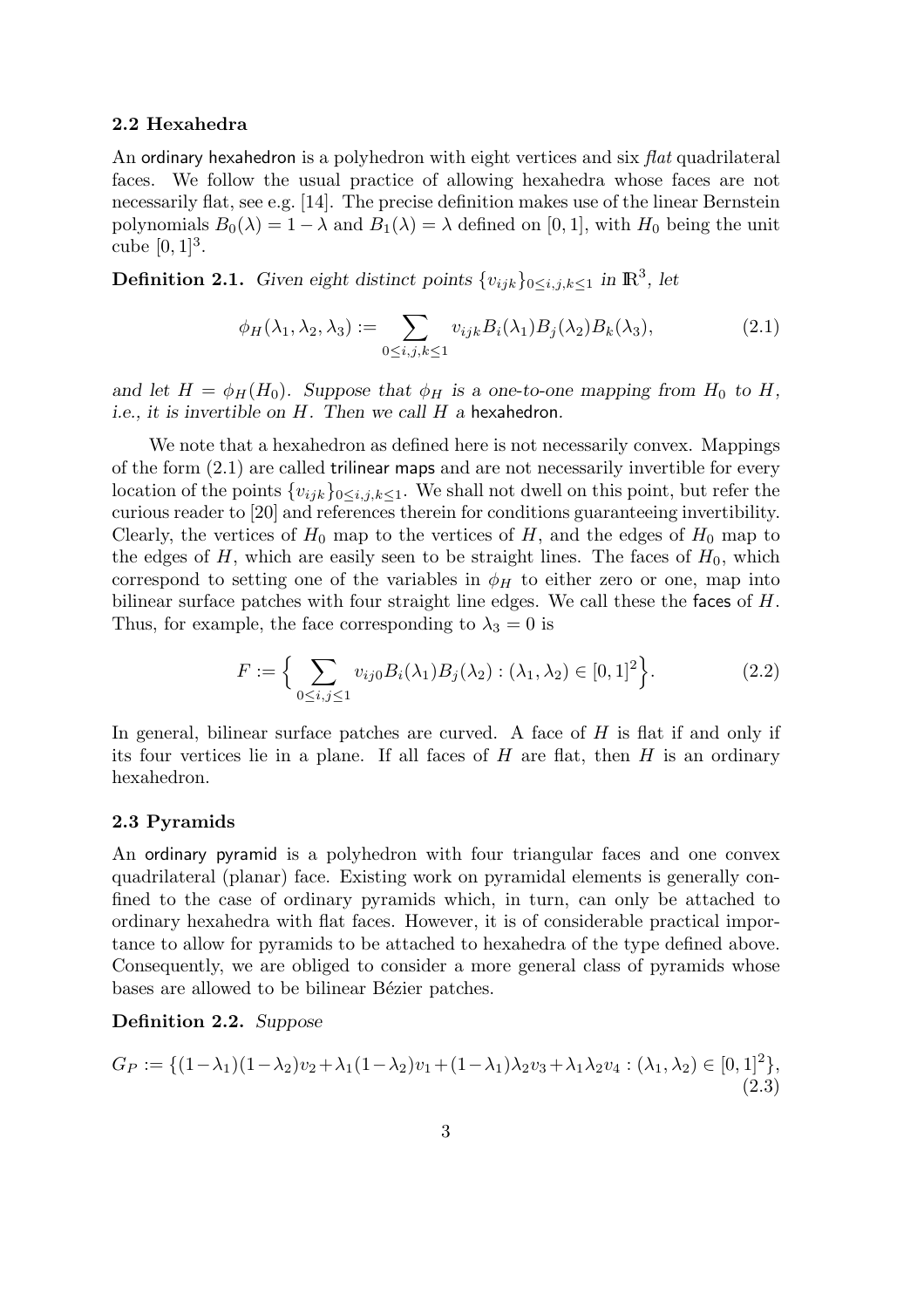

Fig. 1. A typical pyramid: see Definition 2.2.

is a nondegenerate bilinear Bézier patch in  $\mathbb{R}^3$  without self-intersections. Given a point  $v_0 \in \mathbb{R}^3$ , let  $P^c$  be the polyhedron obtained by taking the convex hull of the points  $v_0, \ldots, v_4$ . Suppose  $v_0$  is not in the convex hull G of the points  $v_1, \ldots, v_4$ , and is such that  $\langle v_0, v_1, v_2 \rangle$ ,  $\langle v_0, v_2, v_3 \rangle$ ,  $\langle v_0, v_3, v_4 \rangle$ ,  $\langle v_0, v_4, v_1 \rangle$ , are nondegenerate triangular faces of  $P^c$ . We define a pyramid P associated with the vertices  $v_0, \ldots, v_4$ to be the unique bounded, simply connected domain in  $\mathbb{R}^3$  whose boundary is given by the above triangles and the patch  $G_P$ .

Fig. 1 shows a typical pyramid. Note that  $v_0$  cannot lie on the bilinear patch  $G_P$  because  $G_P$  is contained in G. The points  $v_0, \ldots, v_4$  form the vertices of the pyramid P which has: eight edges, each of which is a straight line segment; four triangular faces, each of which is planar; and a base, comprising of the bilinear patch  $G_P$ . The base  $G_P$  need not necessarily be planar, which means that although the pyramid P may not be convex, it is contained in the convex set  $P^c$ . If  $G_P$  is a convex planar quadrilateral, then  $P$  is an ordinary pyramid.

# 2.4 THP partitions

We can now define the class of hybrid partitions that will be considered.

**Definition 2.3.** Suppose we are given a collection  $\triangle$  of elements (tetrahedra, pyramids, or hexahedra) such that if any pair of elements have a nonempty intersection Γ, then Γ is either a single common vertex, a single common edge, or a single common face of both elements. We assume that no faces of a pyramid are shared with another pyramid or with the boundary of  $\Omega$ . Suppose also that the union  $\Omega$ of the elements is a simply connected closed set in  $\mathbb{R}^3$ . Then we say that  $\triangle$  is a Tetrahedral-Hexahedral-Pyramidal (THP) partition.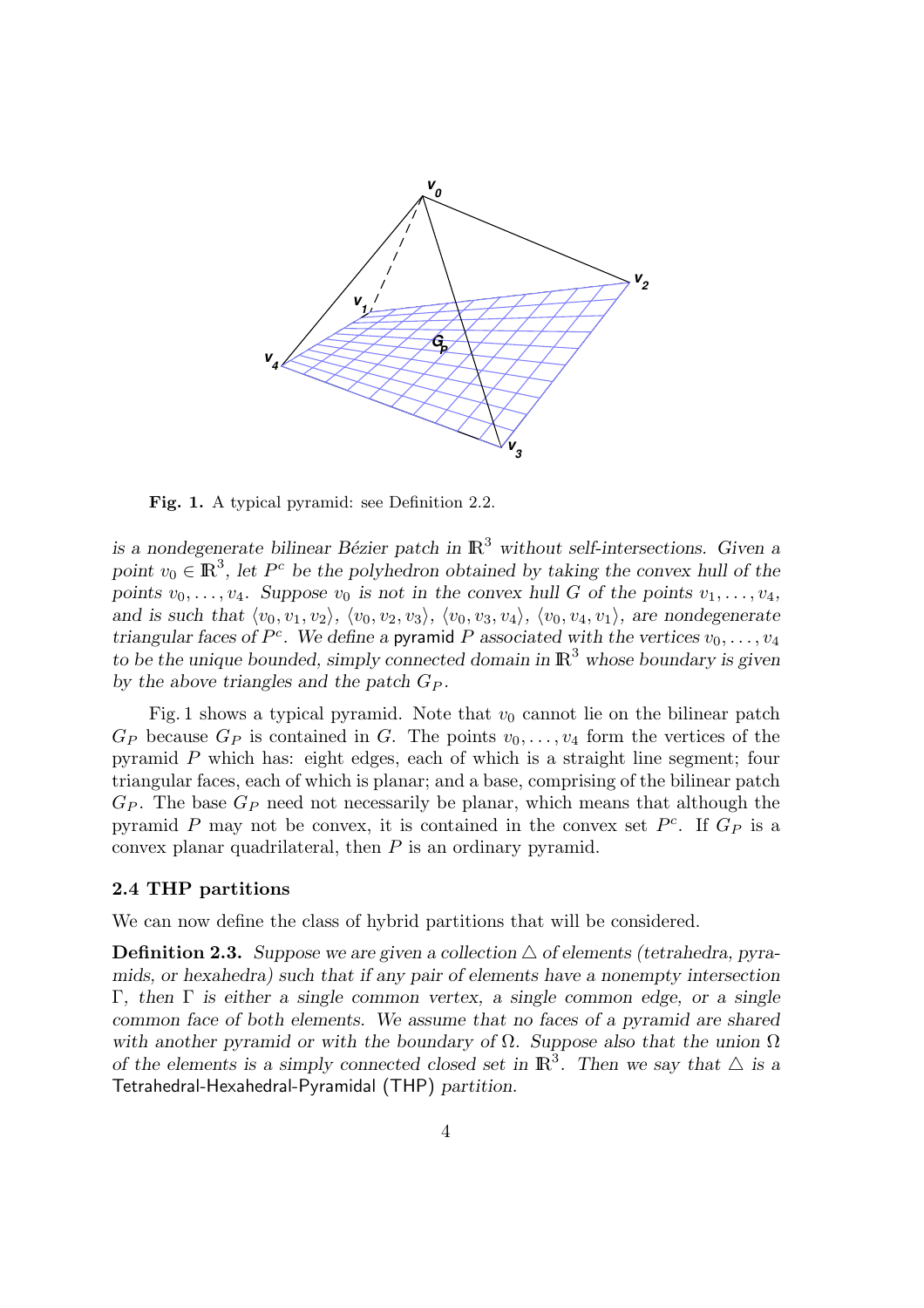Since a nondegenerate bilinear patch cannot coincide with a triangle, the interior faces of  $\triangle$  are either triangles shared by two tetrahedra or a tetrahedron and a pyramid, or are bilinear patches shared by two hexahedra or a hexahedron and a pyramid.

Note that the restriction for the pyramids to share no faces with other pyramids or with the boundary is consistent with the typical usage whereby pyramids are used as an interface element between sub-regions meshed using purely tetrahedral and hexahedral elements.

The next step is to define an approximation space on a THP partition  $\triangle$ consisting of  $C^0$  functions on  $\Omega$  whose restrictions to the elements of  $\Delta$  are either polynomials or simple maps of polynomials. These restrictions are often called shape functions in the finite element literature. However, it turns out to be impossible to require the shape functions associated with pyramids to be polynomials, see Remark 3. To overcome this problem, we shall not work directly with the THP partition  $\triangle$ , but shall instead introduce a special refinement obtained by splitting pyramids into so-called interface tetrahedra.

#### 2.5 Splitting a pyramid

Suppose P is a pyramid with vertices  $v_0, \ldots, v_4$ , where  $v_1, \ldots, v_4$  are the vertices of the base  $G_P$  defined in (2.3), enumerated in clockwise sense along the boundary of  $G_P$  as viewed from the apex  $v_0$ . Set  $v_P = v_2 + v_4 - v_1 - v_3$ , and define interface tetrahedra as follows:

$$
P_1 = \phi_{P_1}(T_0), \quad P_2 = \phi_{P_2}(T_0),
$$

where

$$
\phi_{P_1}(\lambda_1, \lambda_2, \lambda_3) := \lambda_1 v_1 + \lambda_2 v_3 + \lambda_3 v_2 + \lambda_4 v_0 + \lambda_1 \lambda_2 v_P,
$$
  
\n
$$
\phi_{P_2}(\lambda_1, \lambda_2, \lambda_3) := \lambda_1 v_1 + \lambda_2 v_3 + \lambda_3 v_4 + \lambda_4 v_0 + \lambda_1 \lambda_2 v_P,
$$
\n(2.4)

with

$$
\lambda_4 = 1 - \lambda_1 - \lambda_2 - \lambda_3,
$$

and

$$
T_0 := \{ (\lambda_1, \lambda_2, \lambda_3) \in \mathbb{R}^3 : \lambda_1, \lambda_2, \lambda_3 \ge 0 \text{ and } \lambda_1 + \lambda_2 + \lambda_3 \le 1 \}. \tag{2.5}
$$

The invertibility of the mappings, as in the case of hexahedra, is a non-trivial issue. Nevertheless, it is of practical importance to establish conditions for the invertibility of the mappings in (2.4) for a given pyramid, and it is to this issue that we now turn.

**Lemma 2.4.** Suppose that the points  $v_0, \ldots, v_3 \in \mathbb{R}^3$  do not all lie on one plane, and let  $v_4 = v_0 + \alpha_1(v_1 - v_0) + \alpha_2(v_2 - v_0) + \alpha_3(v_3 - v_0)$ . The mapping  $\phi_{P_1} : T_0 \to P_1$ defined in (2.4) is invertible if and only if  $\alpha_1 > 0$  and  $\alpha_3 > 0$ .

Proof: Although the lemma could be derived after a close examination of the proof of Theorem 2.1 in [19], we give a short proof. We can rewrite

$$
\phi_{P_1}(\lambda_1, \lambda_2, \lambda_3) = v_0 + (\lambda_1 + \beta_1 \lambda_1 \lambda_2) \sigma_1 + (\lambda_2 + \beta_3 \lambda_1 \lambda_2) \sigma_3 + (\lambda_3 + \beta_2 \lambda_1 \lambda_2) \sigma_2,
$$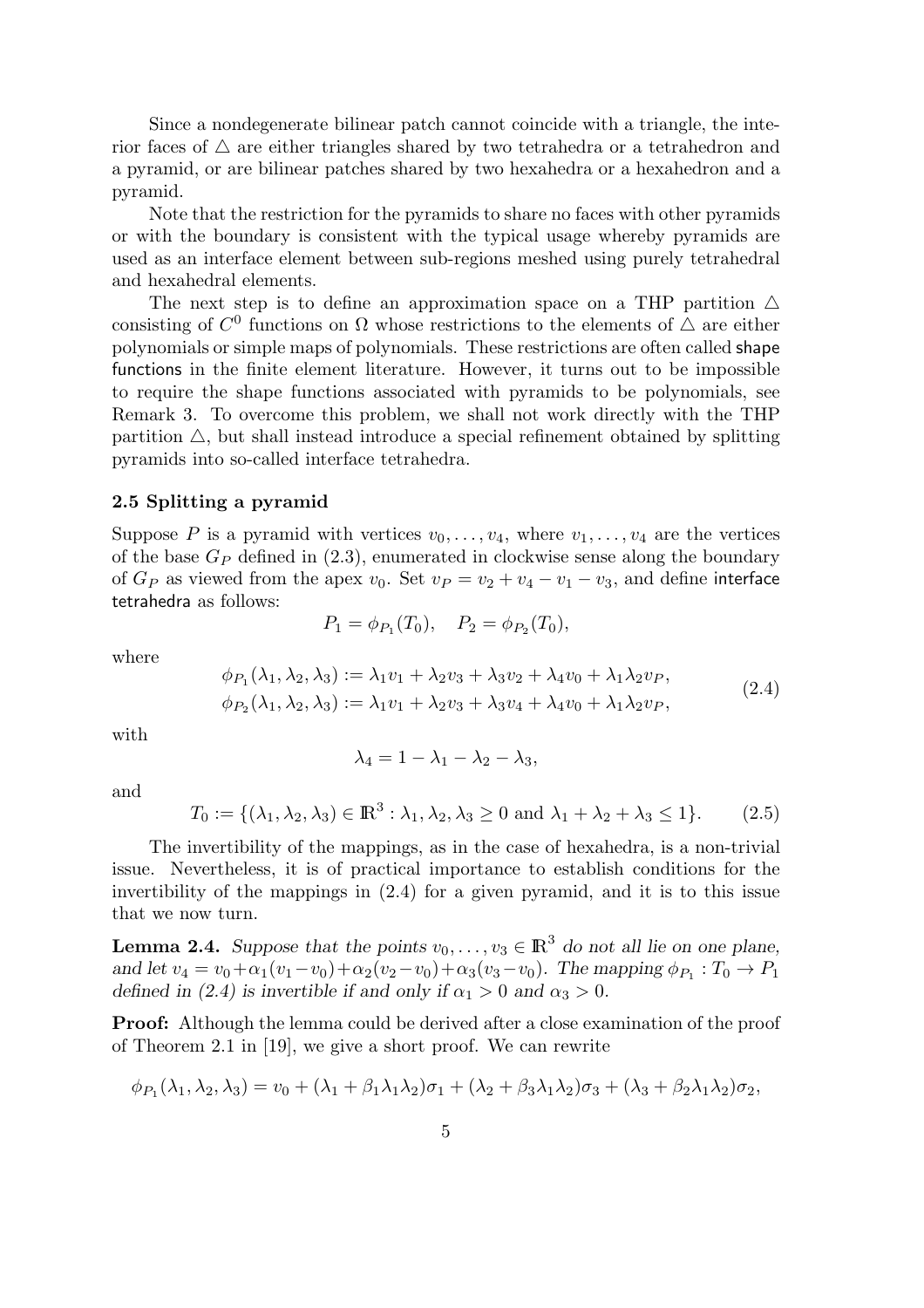where  $\sigma_i := v_i - v_0$ ,  $\beta_i := \alpha_i - 1$ , and  $\lambda_1, \lambda_2, \lambda_3 \geq 0$ ,  $\lambda_1 + \lambda_2 + \lambda_3 \leq 1$ . Since the vectors  $\sigma_1, \sigma_2, \sigma_3$  are linearly independent, it suffices to consider the invertibility of the mapping

$$
\begin{pmatrix} \lambda_1 \\ \lambda_2 \\ \lambda_3 \end{pmatrix} \longmapsto \begin{pmatrix} \lambda_1 + \beta_1 \lambda_1 \lambda_2 \\ \lambda_2 + \beta_3 \lambda_1 \lambda_2 \\ \lambda_3 + \beta_2 \lambda_1 \lambda_2 \end{pmatrix} . \tag{2.6}
$$

The Jacobian of the mapping is given by  $1 + \beta_1 \lambda_2 + \beta_3 \lambda_1$ , which is positive for all admissible  $\lambda_1, \lambda_2$  if and only if  $\alpha_1, \alpha_3 > 0$ . The statement now follows from the fact that the invertibility of a multilinear mapping on a set with constant second order derivatives on the boundary is guaranteed if its Jacobian is positive, see the proof of Theorem 37.2 in [12] and page 665 of [19].  $\Box$ 

The next result gives equivalent conditions for the invertibility of the mappings (2.4) in a more readily verifiable form.

**Theorem 2.5.** Let  $v_0, \ldots, v_4$  be any points in  $\mathbb{R}^3$ . Assume that the bilinear patch  $G_P$  defined by  $(2.3)$  is nondegenerate and has no self-intersections. Then the following conditions are equivalent:

- A) The patch  $G_P$  and the vertex  $v_0$  form a pyramid.
- B) Both mappings  $\phi_{P_1}$  and  $\phi_{P_2}$  defined in (2.4) are invertible.
- C) Let  $\sigma_4 = \alpha_1 \sigma_1 + \alpha_2 \sigma_2 + \alpha_3 \sigma_3$ , where  $\sigma_i := v_i v_0$ ,  $i = 1, \ldots, 4$ . Then  $\alpha_1 > 0$ ,  $\alpha_3 > 0$  and  $\alpha_2 < 0$ .
- D) a)  $v_0$  can be separated from  $v_1, \ldots, v_4$  by a plane, b) the plane through  $v_0, v_1, v_3$ separates  $v_2$  and  $v_4$ , and c) the plane through  $v_0, v_2, v_4$  separates  $v_1$  and  $v_3$ .

**Proof:**  $A \Leftrightarrow C$ . If A holds, then the four vertices  $v_0, v_1, v_2, v_3$  cannot be coplanar (since the triangles  $\langle v_0, v_1, v_2 \rangle$  and  $\langle v_0, v_2, v_3 \rangle$  are the faces of a polyhedron), and thus  $\sigma_1, \sigma_2, \sigma_3$  are linearly independent and  $\sigma_4$  can be written as their linear combination. The triangle  $\langle v_0, v_2, v_3 \rangle$  is a face of the polyhedron  $P^c$  formed by the convex hull of  $v_0, \ldots, v_4$  if and only if  $v_1$  and  $v_4$  lie in the same half-space defined by the plane through  $v_0, v_2, v_3$ , which is equivalent to the condition that  $\alpha_1 > 0$ . Similarly,  $\langle v_0, v_1, v_2 \rangle$  is a face of P<sup>c</sup> if and only if  $\alpha_3 > 0$ ,  $\langle v_0, v_3, v_4 \rangle$  is a face of P<sup>c</sup> if and only if  $\alpha_1 \alpha_2 < 0$ , and  $\langle v_0, v_4, v_1 \rangle$  is a face of  $P^c$  if and only if  $\alpha_2 \alpha_3 < 0$ .

 $B \Leftrightarrow C$ . By Lemma 2.4 the pair of inequalities  $\alpha_1 > 0$ ,  $\alpha_3 > 0$  is equivalent to the invertibility of  $\phi_{P_1}$ . By writing  $\sigma_2 = -\frac{\alpha_1}{\alpha_2}$  $\frac{\alpha_1}{\alpha_2}\sigma_1+\frac{1}{\alpha_2}$  $\frac{1}{\alpha_2}\sigma_4-\frac{\alpha_3}{\alpha_2}$  $\frac{\alpha_3}{\alpha_2}\sigma_3$ , and applying Lemma 2.4 again, we see that the invertibility of  $\phi_{P_2}$  is characterized by  $-\frac{\alpha_1}{\alpha_2}$  $\frac{\alpha_1}{\alpha_2} > 0,$  $-\frac{\alpha_3}{\alpha_2}$  $\frac{\alpha_3}{\alpha_2} > 0$ , and thus both  $\phi_{P_1}$  and  $\phi_{P_2}$  are invertible if and only if  $\alpha_1 > 0$ ,  $\alpha_3 > 0$ ,  $\alpha_2$  < 0. Note that  $B \Leftrightarrow C$  also follows from Theorem 2.1 in [19] whose formulation uses the coefficients of the vector  $v_4 - v_2$  in terms of  $v_i - v_2$ ,  $i = 0, 1, 3$ , in our notation.

 $C \Leftrightarrow D$ . We first note that b) is equivalent to  $\alpha_2 < 0$  since  $(\sigma_4, \sigma_1, \sigma_3)$  $\alpha_2(\sigma_2, \sigma_1, \sigma_3)$ , where  $(a, b, c) = a \cdot (b \times c)$  denotes the scalar triple product of three vectors. Moreover, from  $(\sigma_1, \sigma_2, \sigma_4) = \alpha_3(\sigma_1, \sigma_2, \sigma_3)$  and  $(\sigma_3, \sigma_2, \sigma_4)$  $\alpha_1(\sigma_3, \sigma_2, \sigma_1) = -\alpha_1(\sigma_1, \sigma_2, \sigma_3)$  it follows that c) is equivalent to  $\alpha_1 \alpha_3 > 0$ . Now,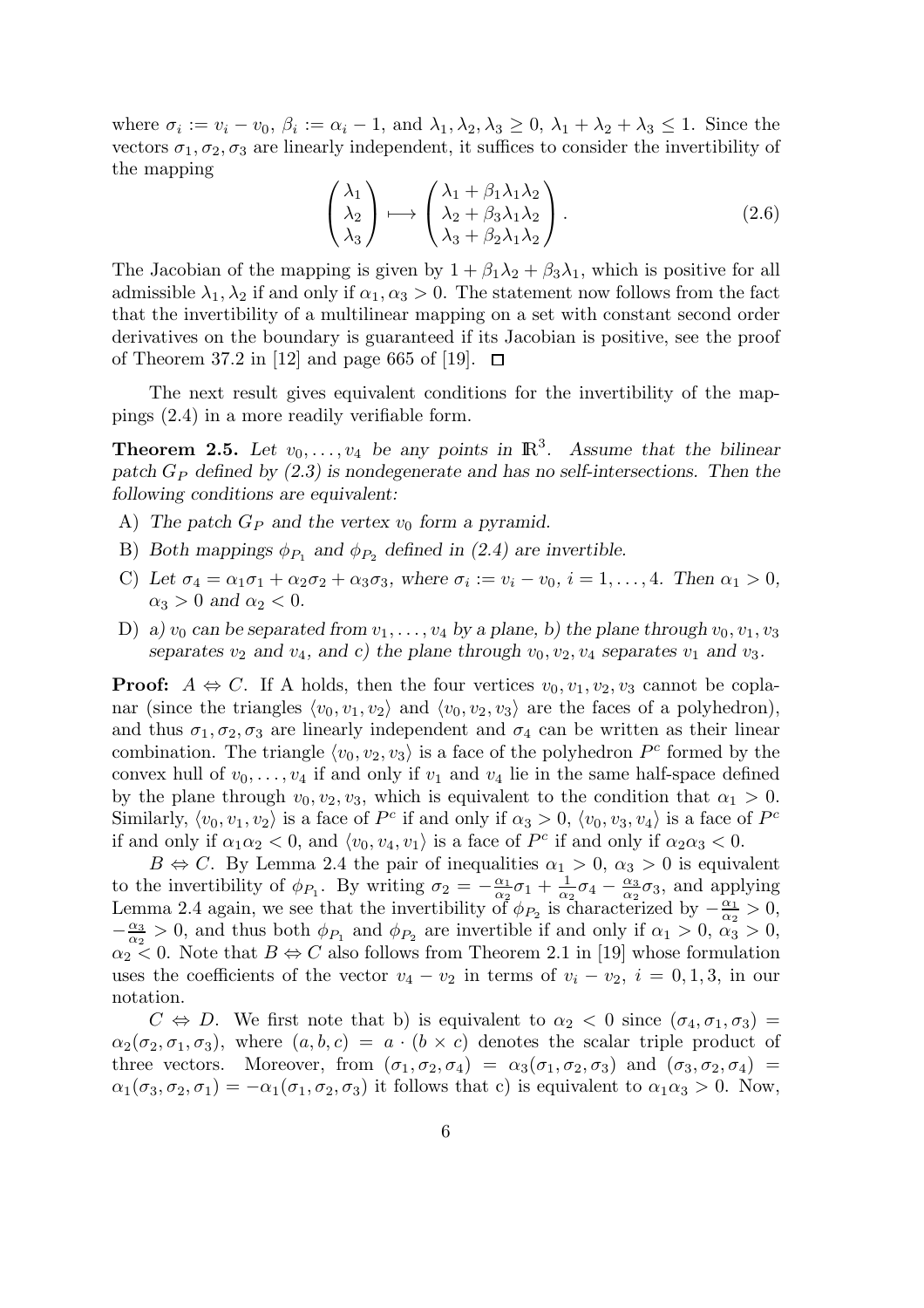a) is equivalent to  $v_0 \notin \langle v_1, \ldots, v_4 \rangle$ , and, on the other hand, to the existence of a vector  $\nu$  such that the inner products  $(\nu, \sigma_i)$ ,  $i = 1, \ldots, 4$ , are all positive. Since  $(\nu, \sigma_4) = \alpha_1(\nu, \sigma_1) + \alpha_2(\nu, \sigma_2) + \alpha_3(\nu, \sigma_3)$ , we conclude that at least one of  $\alpha_1, \alpha_2, \alpha_3$ must be positive.  $\Box$ 

The interface tetrahedra  $P_1$  and  $P_2$  are each images of the reference tetrahedron  $T_0$  under an invertible quadratic mapping. As such, they are quadratic tetrahedral Bézier volumes, see e.g. [17], with control points located at the vertices and at the midpoints of the straight line segments between vertices, with the exception of  $\langle v_1, v_3 \rangle$  whose midpoint is replaced by  $\frac{1}{2}(v_2 + v_4)$ .

We refer to  $P_1$  and  $P_2$  as interface tetrahedra, although strictly speaking they are not tetrahedra since they have two curved faces. More precisely,  $P_1$  has the two triangular faces  $\langle v_0, v_1, v_2 \rangle$  and  $\langle v_0, v_2, v_3 \rangle$ , while  $P_2$  has the two triangular faces  $\langle v_0, v_3, v_4 \rangle$  and  $\langle v_0, v_4, v_1 \rangle$ . Moreover,  $P_1$  and  $P_2$  share the common face

$$
F_P := \left\{ \lambda_1 v_1 + \lambda_2 v_3 + \lambda_4 v_0 + \lambda_1 \lambda_2 v_P : \lambda_1 + \lambda_2 + \lambda_4 = 1, \ \lambda_1, \lambda_2, \lambda_4 \ge 0 \right\}.
$$

This is a quadratic triangular Bézier patch. Clearly,

$$
\phi_{P_1} |_{\{\lambda_3 = 0\}} = \phi_{P_2} |_{\{\lambda_3 = 0\}}.\tag{2.7}
$$

The fourth face of  $P_1$  (corresponding to  $\lambda_4 = 0$  in (2.4)) is given by

$$
F_1 := \{ (1 - \lambda_1)(1 - \lambda_2)v_2 + \lambda_1(1 - \lambda_2)v_1 + (1 - \lambda_1)\lambda_2v_3 + \lambda_1\lambda_2v_4 \},\tag{2.8}
$$

while the corresponding face of  $P_2$  is

$$
F_2 := \{ (1 - \lambda_1)(1 - \lambda_2)v_4 + \lambda_1(1 - \lambda_2)v_1 + (1 - \lambda_1)\lambda_2v_3 + \lambda_1\lambda_2v_2 \}. \tag{2.9}
$$

These faces are both quadratic triangular Bézier patches. The union of  $F_1$  and  $F_2$ is the base  $G_P$  of the pyramid P. Clearly,  $P_1$  and  $P_2$  define a *refinement* of P, i.e.,  $P = P_1 \cup P_2$  with  $P_1 \cap P_2 = F_P$ . Fig. 2 shows a typical split of a pyramid into two interface tetrahedra.

The inverse of the mapping (2.6) can be easily evaluated. Indeed, let  $\mu_1$  =  $\lambda_1 + \beta_1 \lambda_1 \lambda_2$ ,  $\mu_2 = \lambda_2 + \beta_3 \lambda_1 \lambda_2$ ,  $\mu_3 = \lambda_3 + \beta_2 \lambda_1 \lambda_2$ . Then  $\lambda_1$  is a solution of the quadratic equation

$$
\beta_3 \lambda_1^2 + (\beta_1 + \beta_1 \mu_2 - \beta_3 \mu_1) \lambda_1 - \beta_1 \mu_1 = 0,
$$

whereas  $\lambda_2 = \mu_2 - \frac{\beta_3}{\beta_1}$  $\frac{\beta_3}{\beta_1}(\mu_1 - \lambda_1), \lambda_3 = \mu_3 - \beta_2\lambda_1\lambda_2.$  The coefficients  $\beta_1, \beta_3$  can be obtained directly from the coordinates of the vertices by using the formulae  $\beta_1 = (\sigma_4, \sigma_2, \sigma_3)/(\sigma_1, \sigma_2, \sigma_3) - 1$ ,  $\beta_3 = (\sigma_1, \sigma_2, \sigma_4)/(\sigma_1, \sigma_2, \sigma_3) - 1$ . This inverse mapping can be used to determine in which of the two interface tetrahedra a given point  $x \in P$  lies.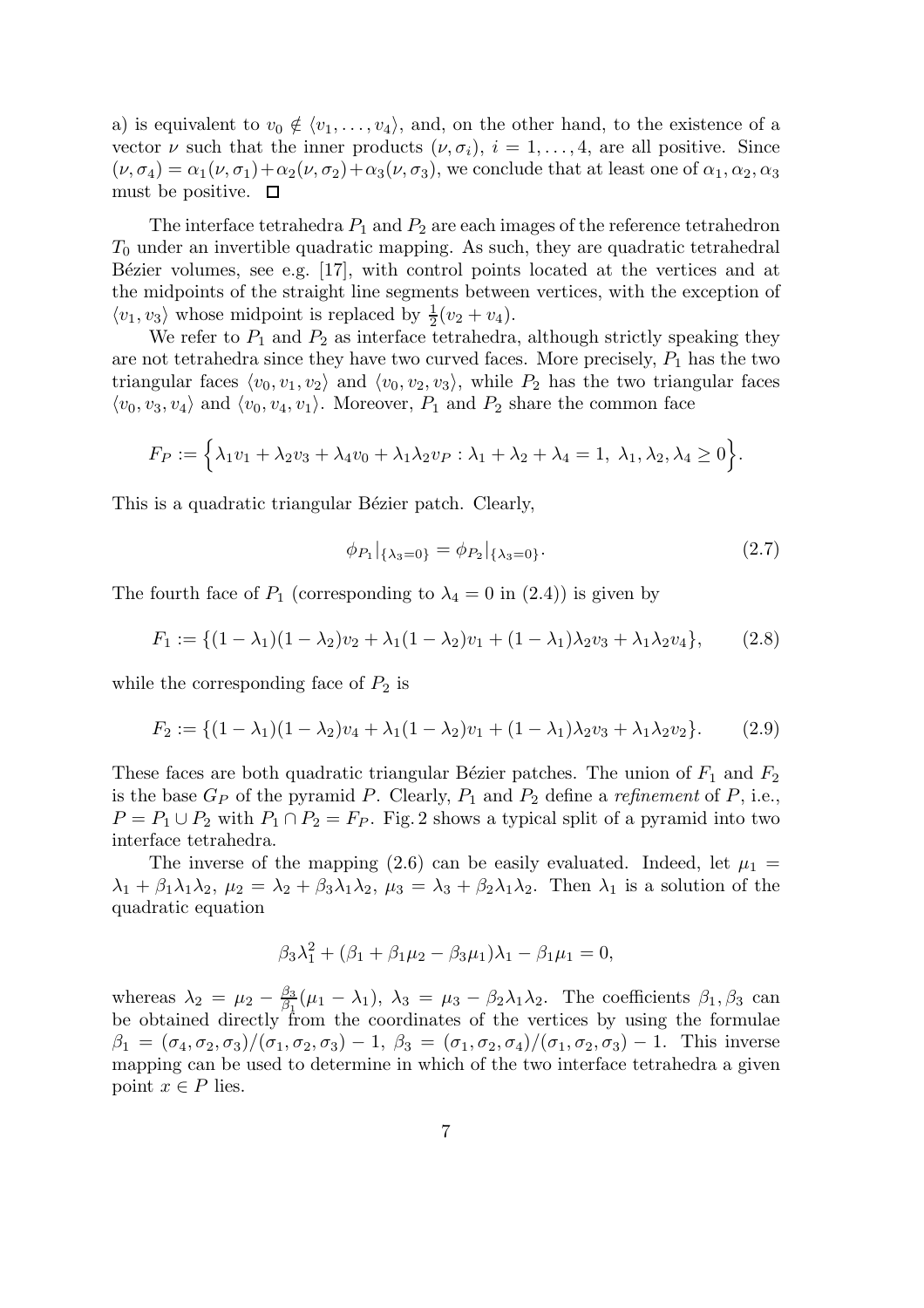

Fig. 2. A typical split of a pyramid into two interface tetrahedra.

### 2.6 Attaching a pyramid to a hexahedron

Consider a face F of the hexahedron  $H = \phi_H(H_0)$ , and suppose without loss of generality that F corresponds to  $\lambda_3 = 1$ , and thus has vertices  $v_1 = v_{101}$ ,  $v_2 = v_{001}$ ,  $v_3 = v_{011}$ , and  $v_4 = v_{111}$ . Then

$$
F = \{ (1 - \lambda_1)(1 - \lambda_2)v_2 + \lambda_1(1 - \lambda_2)v_1 + (1 - \lambda_1)\lambda_2v_3 + \lambda_1\lambda_2v_4 : (\lambda_1, \lambda_2) \in [0, 1]^2 \}.
$$

Let  $P$  be a pyramid whose base is defined by these four vertices, i.e., attached to the top of H. Suppose  $P_1$  and  $P_2$  are the two associated interface tetrahedra. Then

$$
\phi_H|_{\{(\lambda_1, \lambda_2, 1): \lambda_1 + \lambda_2 \le 1\}} = \phi_{P_1}|_{\{(\lambda_1, \lambda_2, 1 - \lambda_1 - \lambda_2, 0): \lambda_1 + \lambda_2 \le 1\}}.\tag{2.10}
$$

i.e., the face  $F_1$  of  $P_1$  corresponding to  $\lambda_4 = 0$ , see (2.8), lies on the part of the face F of H corresponding to  $\lambda_1, \lambda_2 \geq 0$  with  $\lambda_1 + \lambda_2 \leq 1$ . This is a quadratic triangular Bézier patch with the two straight edges  $\langle v_2, v_1 \rangle$  and  $\langle v_2, v_3 \rangle$ , and a third edge which is the quadratic Bézier curve

$$
\delta(\lambda) := \lambda^2 v_1 + \lambda (1 - \lambda)(v_2 + v_4) + (1 - \lambda)^2 v_3, \qquad 0 \le \lambda \le 1,
$$

with control points  $v_1$ ,  $(v_2 + v_4)/2$ ,  $v_3$ .

We call the curve  $\delta$  a hanging edge of the refined partition since it lies in the interior of a face of a hexahedron and as such does not match with any edge of the neighbouring element. The face  $F_2$  also lies on F, and is a triangular Bézier patch with two straight edges  $\langle v_4, v_1 \rangle$  and  $\langle v_4, v_3 \rangle$ , and the third edge  $\delta$ , such that  $F = F_1 \cup F_2$ . In addition, similar to (2.10), the mappings  $\phi_H$  and  $\phi_{P_2}$  can be identified on the other half of  $F$ . Note that a pyramid could equally well be split with  $\delta$  running from  $v_2$  to  $v_4$  instead of from  $v_1$  to  $v_3$ .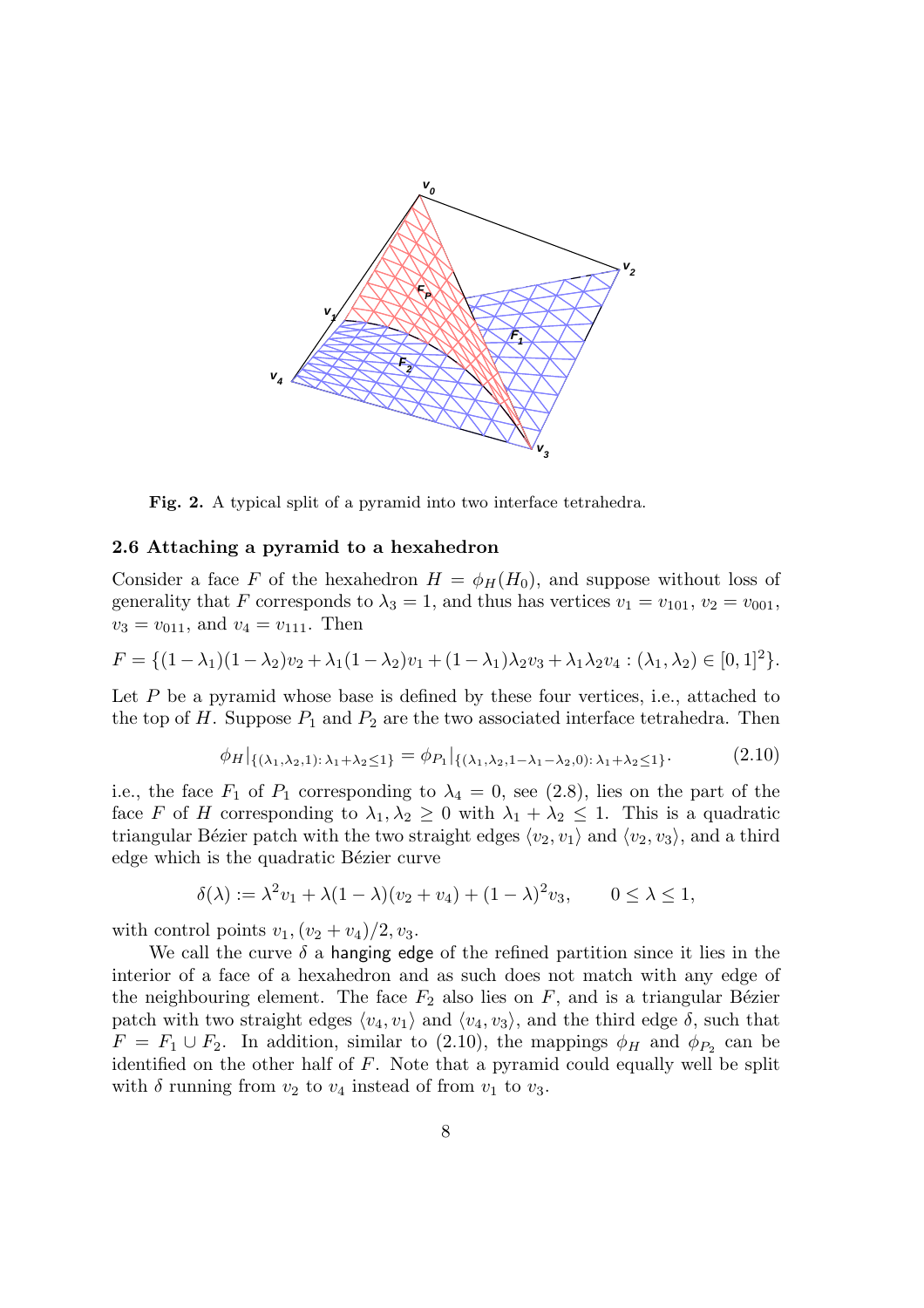# 2.7 Refining a THP partition

Given a THP-partition  $\triangle$ , let  $\triangle_R$  be a refinement obtained by splitting each pyramid into two interface tetrahedra. This eliminates the pyramids, and the elements of this partition are now either tetrahedra or hexahedra, where a tetrahedron can be either an ordinary tetrahedron or an interface tetrahedron.

Effectively eliminating the pyramids comes at the price that the partition now contains hanging edges, and some of the edges of  $\Delta_R$  may be curved, namely, the hanging edges which arise when we split pyramids.

There are three kinds of faces of  $\triangle_R$ .

- 1) The planar triangles which originally were faces of the initial THP partition  $\triangle$ . All of the faces of ordinary tetrahedra are triangles, as are two of the faces of each interface tetrahedra. They can be on the boundary of  $\Omega$ , or can be shared by two tetrahedra.
- 2) The quadratic triangular Bézier patches which arise in splitting pyramids. Each interface tetrahedron has two of these. They can be the common face of two interface tetrahedra, or can lie in the bilinear face of a hexahedron.
- 3) The bilinear patches which were faces of the hexahedra in the initial THP partition  $\triangle$ .

Note that faces of type 2 can lie in faces of type 3.

# §3. The approximation space

Given an integer  $d > 0$ , let  $P_d$  be the usual space of trivariate polynomials of total degree d, and let  $\mathcal{Q}_d$  be the space of trivariate tensor-product polynomials of degree d in each coordinate. For each hexahedron H of  $\Delta_R$ , let

$$
\mathcal{P}_H := \{ p \circ \phi_H^{-1} : p \in \mathcal{Q}_d \},
$$

and for each interface tetrahedron T of  $\Delta_R$ , let

$$
\mathcal{P}_T:=\{p\circ \phi_T^{-1}: p\in \mathcal{P}_{2d}\}.
$$

Then we define

$$
\mathcal{S}_d^0(\triangle) := \{ s \in C^0(\Omega) : s|_H \in \mathcal{P}_H \text{ for each hexahedron } H \text{ of } \triangle_R,
$$
  

$$
s|_T \in \mathcal{P}_d \text{ for each ordinary tetrahedron } T \text{ of } \triangle_R,
$$
  

$$
s|_T \in \mathcal{P}_T \text{ for each interface tetrahedron } T \text{ of } \triangle_R \}.
$$
  
(3.1)

Clearly,  $S_d^0(\triangle)$  is a finite dimensional linear space. We give a formula for its dimension in Sect. 6. It may be regarded as a kind of spline space in the sense that it consists of piecewise functions defined on the partition  $\triangle$  which are joined together with  $C^0$  continuity.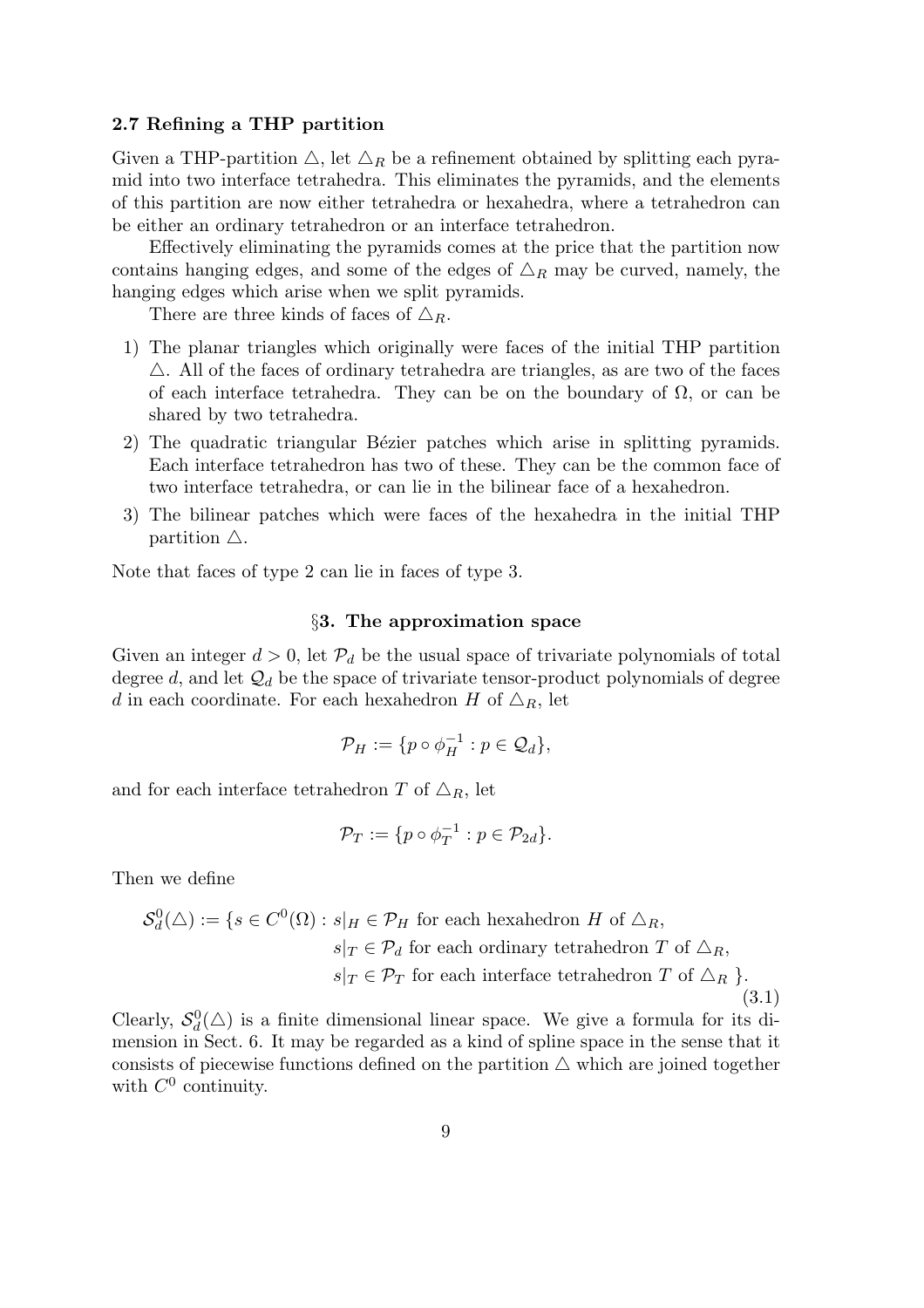# §4. Bernstein-Bézier shape functions

In this section we describe the shape functions for the space  $\mathcal{S}_d^0(\triangle).$  First we introduce some notation.

#### 4.1. Notation

We use standard multi-index notation. Thus if  $\nu = (\nu_1, \dots, \nu_m) \in \mathbb{Z}_+^m$  is a set of nonnegative integers, we write  $|\nu| = \sum_{i=1}^{m} \nu_i$ , and define

$$
\nu! := \nu_1! \cdots \nu_m!
$$

and

$$
\binom{\nu+\mu}{\mu} := \frac{(\nu+\mu)!}{\nu!\,\mu!}.
$$

The inequality  $\nu \leq \mu$  means that  $\nu_i \leq \mu_i$ ,  $i = 1, \ldots, m$ . We need the following index sets

$$
\mathcal{I}_m^n:=\{\nu\in\mathbb{Z}_+^{m+1}:|\nu|=n\}
$$

and

$$
\mathcal{J}_3^{(n,m,\ell)} := \{ (i,j,k) \in \mathbb{Z}_+^3 : i \le n, \ j \le m, \ k \le \ell \}.
$$

Given  $d > 0$ , we describe some convenient basis functions for the spaces  $\mathcal{P}_d^1$ ,  $\mathcal{P}_d^2$ , and  $\mathcal{P}_d^3$  of polynomials of total degree at most d in one, two, and three variables. First, for an interval  $I := [0, 1]$ , we define the classical Bernstein basis polynomials of degree d as

$$
B_{ij}^{d,I}(\lambda) := \frac{d!}{i! \, j!} (1 - \lambda)^i \lambda^j, \qquad (i, j) \in \mathcal{I}_1^d.
$$
 (4.1)

Now suppose  $F = \langle v_1, v_2, v_3 \rangle$  is a triangle with vertices  $v_1, v_2, v_3$ , and let d be a positive integer. Given any point  $v \in \mathbb{R}^3$ , let  $(\lambda_1, \lambda_2, \lambda_3)$  be its barycentric coordinates relative to F, i.e.,  $v = \lambda_1 v_1 + \cdots + \lambda_3 v_3$ . Then the associated bivariate Bernstein basis polynomials are defined to be

$$
B_{ijk}^{d,F}(\lambda_1, \lambda_2, \lambda_3) := \frac{d!}{i! \, j! \, k!} \lambda_1^i \lambda_2^j \lambda_3^k, \qquad (i, j, k) \in \mathcal{I}_2^d. \tag{4.2}
$$

These functions form a basis for  $\mathcal{P}_d^2$ , and and have many attractive properties that can be exploited for stable and efficient computation, see [21]. In particular, on F they are nonnegative and form a partition of unity.

We can define trivariate Bernstein basis polynomials in a similar way on a tetrahedron  $T = \langle v_1, v_2, v_3, v_4 \rangle$ . Given any point  $v \in \mathbb{R}^3$ , let  $(\lambda_1, \lambda_2, \lambda_3, \lambda_4)$  be its barycentric coordinates relative to T, i.e.,  $v = \lambda_1 v_1 + \cdots + \lambda_4 v_4$ . Then the associated trivariate Bernstein basis polynomials are defined to be

$$
B_{ijkl}^{d,T}(\lambda_1, \lambda_2, \lambda_3, \lambda_4) := \frac{d!}{i! \, j! \, k! \, l!} \lambda_1^i \lambda_2^j \lambda_3^k \lambda_4^l, \qquad (i, j, k, l) \in \mathcal{I}_3^d. \tag{4.3}
$$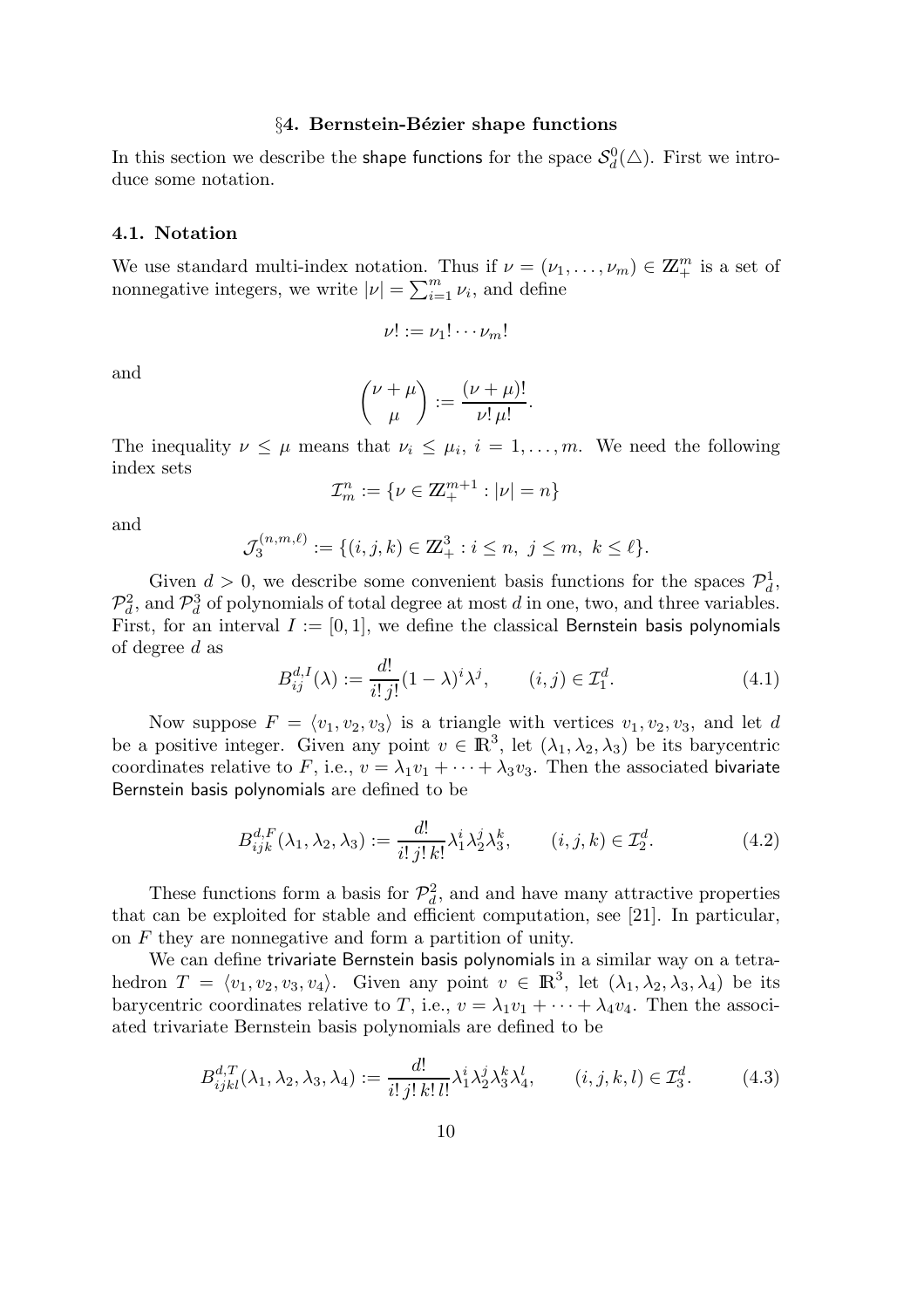These functions form a basis for  $\mathcal{P}_d^3$ , and also have many nice properties, see [21]. In particular, on T they are nonnegative and form a partition of unity.

We shall also make use of tensor-product Bernstein basis polynomials. In two variables we define them by

$$
B_{ij}^{n,m}(\lambda_1, \lambda_2) := B_i^n(\lambda_1) B_j^m(\lambda_2), \quad (\lambda_1, \lambda_2) \in [0, 1]^2,
$$
 (4.4)

for  $0 \leq i \leq n$  and  $0 \leq j \leq m$ . In three variables we define them as

$$
B_{ijk}^{n,m,\ell}(\lambda_1, \lambda_2, \lambda_3) := B_i^n(\lambda_1) B_j^m(\lambda_2) B_k^{\ell}(\lambda_3), \quad (\lambda_1, \lambda_2, \lambda_3) \in [0, 1]^3, \tag{4.5}
$$

for  $0 \leq i \leq n, 0 \leq j \leq m$ , and  $0 \leq k \leq \ell$ .

We are now ready to define shape functions for the three kinds of elements contained in  $\triangle_R$ .

## 4.2. Shape functions for an ordinary tetrahedron

Let  $T := \langle v_1, v_2, v_3, v_4 \rangle$  be a nondegenerate ordinary tetrahedron. For each point  $v \in \mathbb{R}^3$ , let  $(\lambda_1, \lambda_2, \lambda_3, \lambda_4)$  denote its barycentric coordinates relative to T, and set

$$
\psi_{ijkl}^{d,T}(v) := B_{ijkl}^{d,T}(\lambda_1, \lambda_2, \lambda_3, \lambda_4), \qquad (i, j, k, l) \in \mathcal{I}_3^d,
$$
\n
$$
(4.6)
$$

where  $B_{ijkl}^{d,T}$  are the Bernstein basis polynomials defined in (4.3).

Instead of indexing the shape functions as in (4.6), for later use it is convenient to introduce an alternative indexing scheme used frequently in the spline literature, see [21]. Given T and d as above, the set of associated domain points is defined as

$$
\mathcal{D}_{d,T}:=\Big\{\xi_{ijkl}^{d,T}:=\frac{iv_1+jv_2+kv_3+lv_4}{d}\Big\}_{i+j+k=d}.
$$

For each  $\xi = \xi_{ijkl}^T \in \mathcal{D}_{d,T}$ , we now set  $\psi_{\xi}^{d,T}$  $\epsilon^{d,T}_\xi := \psi_{ijkl}^{d,T}$ . Then for any  $s \in \mathcal{S}_d^0(\triangle)$  we can write

$$
s|_{T} = \sum_{\xi \in \mathcal{D}_{d,T}} c_{\xi}^{T} \psi_{\xi}^{d,T}.
$$
\n(4.7)

We call the coefficients  $c_{\xi}^{T}$  the B-coefficients of  $s|_{T}.$ 

### 4.3. Shape functions for a hexahedron

Let  $H = \phi_H(H_0)$  be a general hexahedral element as defined in Sect. 2. If H is a rectangular box with edges parallel to the axes, we can use tensor-product polynomials for the shape functions associated with  $H$ . For general  $H$ , we map back to  $H_0$  using the inverse of the map  $\phi_H$ . In particular, we define the shape functions associated with  $H$  to be

$$
\psi_{ijk}^{d,H}(v) := B_{ijk}^{d,d,d}(\phi_H^{-1}(v)), \qquad 0 \le i, j, k \le d,
$$
\n(4.8)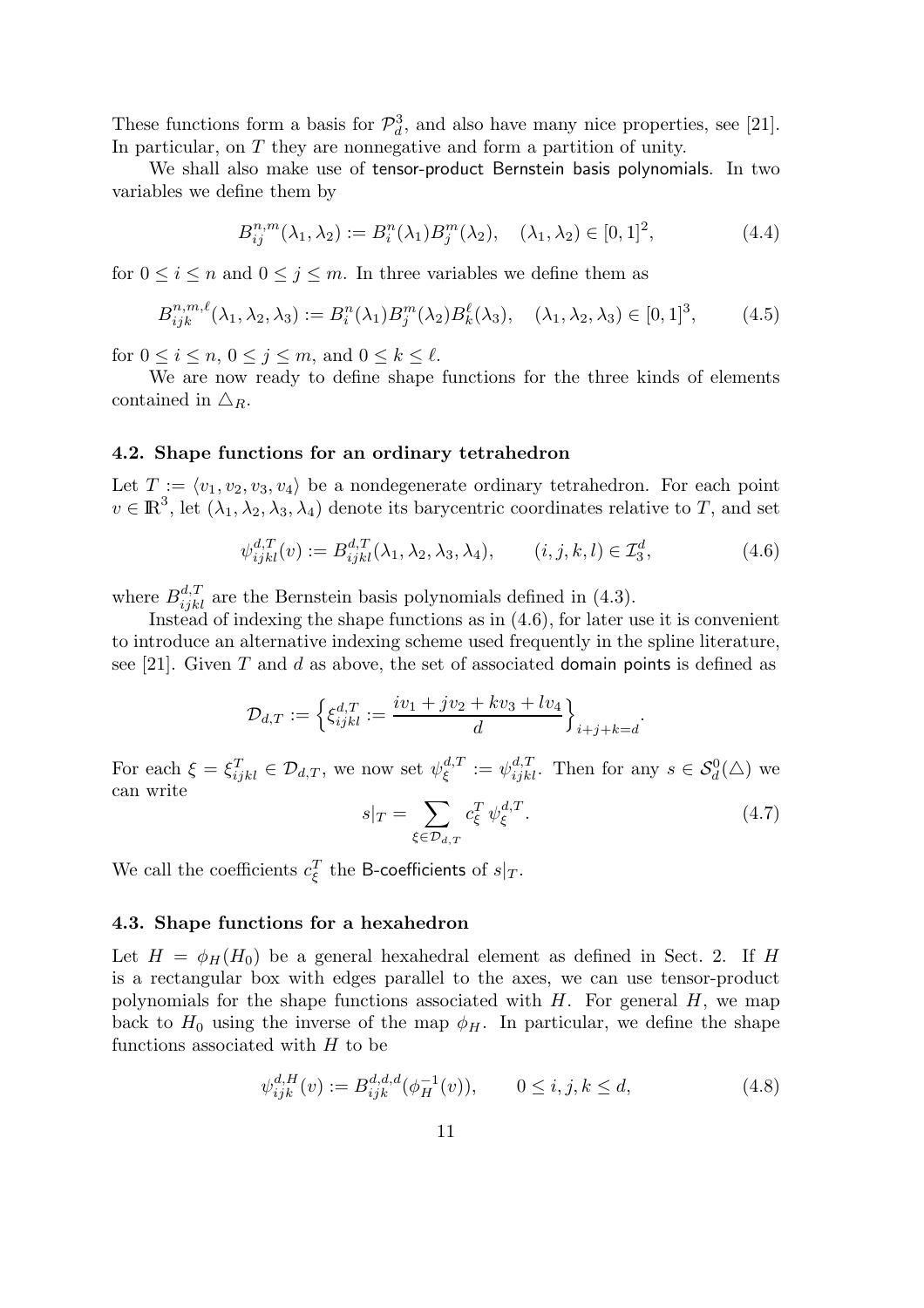where  $B_{ijk}^{d,d,d}$  are the tensor-product Bernstein polynomials defined in (4.5) on  $H_0 =$  $[0, 1]^3$ .

Just as was done for tetrahedra, we would like to index these shape functions using certain domain points. Let

$$
\mathcal{D}_{d,H_0} := \{ \xi_{ijk}^{d,H_0} := (i/d, j/d, k/d) : 0 \le i, j, k \le d \}.
$$

Then we define the **domain points associated with** H as  $\mathcal{D}_{d,H} = \phi_H(\mathcal{D}_{d,H_0})$ . Note that these points are in H, not in  $H_0$ . In this case we write  $\psi_{\xi}^{d,H} = \psi_{ijk}^{d,H}$  whenever  $\xi = \xi_{ijk}^{d,H}$ . For any  $s \in \mathcal{S}_d^0(\triangle)$ , we can now write

$$
s|_H = \sum_{\xi \in \mathcal{D}_{d,H}} c_{\xi}^H \, \psi_{\xi}^{d,H}.\tag{4.9}
$$

We call the coefficients  $c_{\xi}^{H}$  the B-coefficients of  $s|_{H}.$ 

# 4.4. Shape functions for an interface tetrahedron

Suppose  $P_1$  and  $P_2$  are the interface tetrahedra associated with a pyramid  $P$ . Now for each  $v \in P_1$ , we define

$$
\psi_{ijkl}^{2d,P_1}(v) := B_{ijkl}^{2d}(\phi_{P_1}^{-1}(v)), \qquad (i,j,k,l) \in \mathcal{I}_3^{2d}, \tag{4.10}
$$

where  $B_{ijkl}^{2d}$  are the trivariate Bernstein basis polynomials of degree 2d associated with the reference tetrahedron  $T_0$  defined in (2.5). Instead of indexing these shape functions with integer subscripts, we can follow the idea of Sect. 4.2 and index them with the set of domain points  $\mathcal{D}_{2d,P_1} := \phi_{P_1}(\mathcal{D}_{2d,T_0})$ . Then for any spline  $s \in \mathcal{S}_d^0(\triangle)$ , we can write

$$
s|_{P_1} = \sum_{\xi \in \mathcal{D}_{2d, P_1}} c_{\xi}^{P_1} \psi_{\xi}^{2d, P_1}.
$$
\n(4.11)

We call the  $c_{\varepsilon}^{P_1}$  $\zeta^{P_1}$  the B-coefficients of  $s|_{P_1}$ . Shape functions and domain points for the interface tetrahedron  $P_2$  can be defined in exactly the same way.

# $\S 5.$  Domain points and a minimal determining set for  $\mathcal{S}_d^0(\triangle)$

The concept of domain points and minimal determining sets is frequently used in the analysis of splines, and play a similar role to the notion of degrees of freedom in the finite element community. Let  $\Delta$  be a THP partition, and suppose  $\Delta_R$  is its refinement as defined in Sect. 2.7. We define the set of domain points  $\mathcal{D}_{d,\Delta_R}$ associated with  $\Delta_R$  to be the union of the sets of domain points associated with the elements of  $\Delta_R$ , but with no repetitions. To describe  $\mathcal{D}_{d,\Delta_R}$  more precisely, we need some additional notation: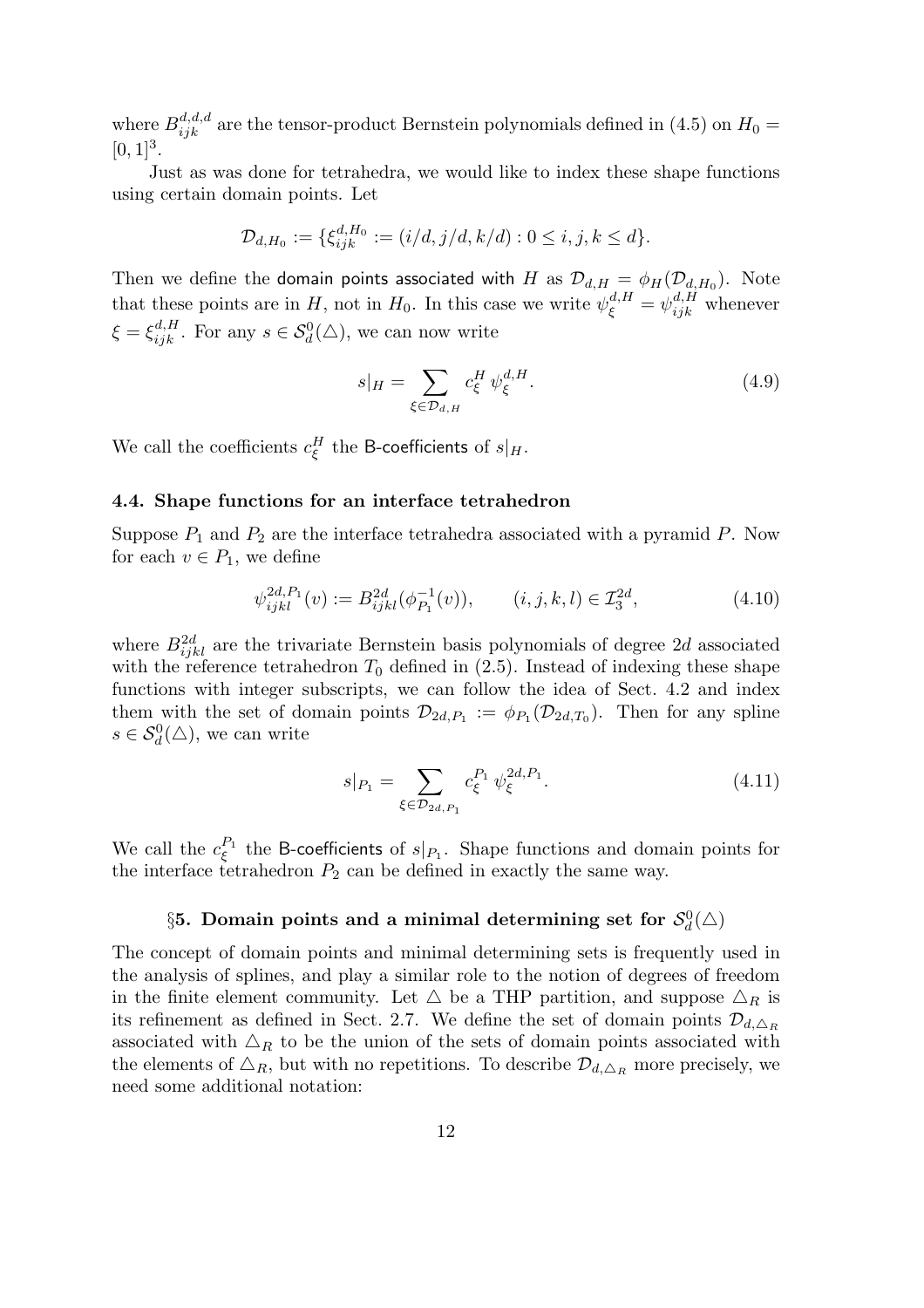

Fig. 3. Domain points associated with an interface tetrahedron attached to the top of a hexahedron.

- 1) For each vertex v, let  $\mathcal{D}_v = \{v\}.$
- 2) For each edge  $e$ , let  $\mathcal{D}^{\circ}_{d,e}$  be the set of  $d-1$  equally spaced points in the interior of e.
- 3) For each triangular face F of an ordinary tetrahedron T, let  $\mathcal{D}^{\circ}_{d,F}$  be the set of  $\binom{d-1}{2}$  $\mathcal{D}_{d,T}^{-1}$  domain points in  $\mathcal{D}_{d,T}$  lying in the interior of F.
- 4) For each face F shared by an interface tetrahedron T with another interface tetrahedron, let  $\mathcal{D}^{\circ}_{2d,F}$  be the set of  $\binom{2d-1}{2}$  $\binom{l-1}{2}$  domain points in  $\mathcal{D}_{2d,\widetilde{T}}$  lying in the interior of F.
- 5) For each bilinear face R of a hexahedron, let  $\mathcal{D}^{\circ}_{d,R}$  be the set of  $(d-1)^2$  domain points in  $\mathcal{D}_{d,H}$  lying in the interior of R.
- 6) For each ordinary tetrahedron T, let  $\mathcal{D}^{\circ}_{d,T}$  be the set of domain points in  $\mathcal{D}_{d,T}$ that lie in the interior of T.
- 7) For each interface tetrahedron  $\widetilde{T}$ , let  $\mathcal{D}_{2}^{\circ}$  $2d,T$ be the set of  $\binom{2d-1}{3}$  $\binom{l-1}{3}$  domain points in  $\mathcal{D}_{2d,\widetilde{T}}$  that lie in the interior of T.
- 8) For each hexahedron H, let  $\mathcal{D}^{\circ}_{d,H}$  be the set of  $(d-1)^3$  domain points of  $\mathcal{D}_{d,H}$ that lie in the interior of H.

The superscript circles in this notation are to remind us that the points in the corresponding sets are in the interiors of the indicated domains.

To help understand where these points lie, in Fig. 3 we show an interface tetrahedron T joined to the top of a hexahedron H. For  $d = 2$ , there are nine domain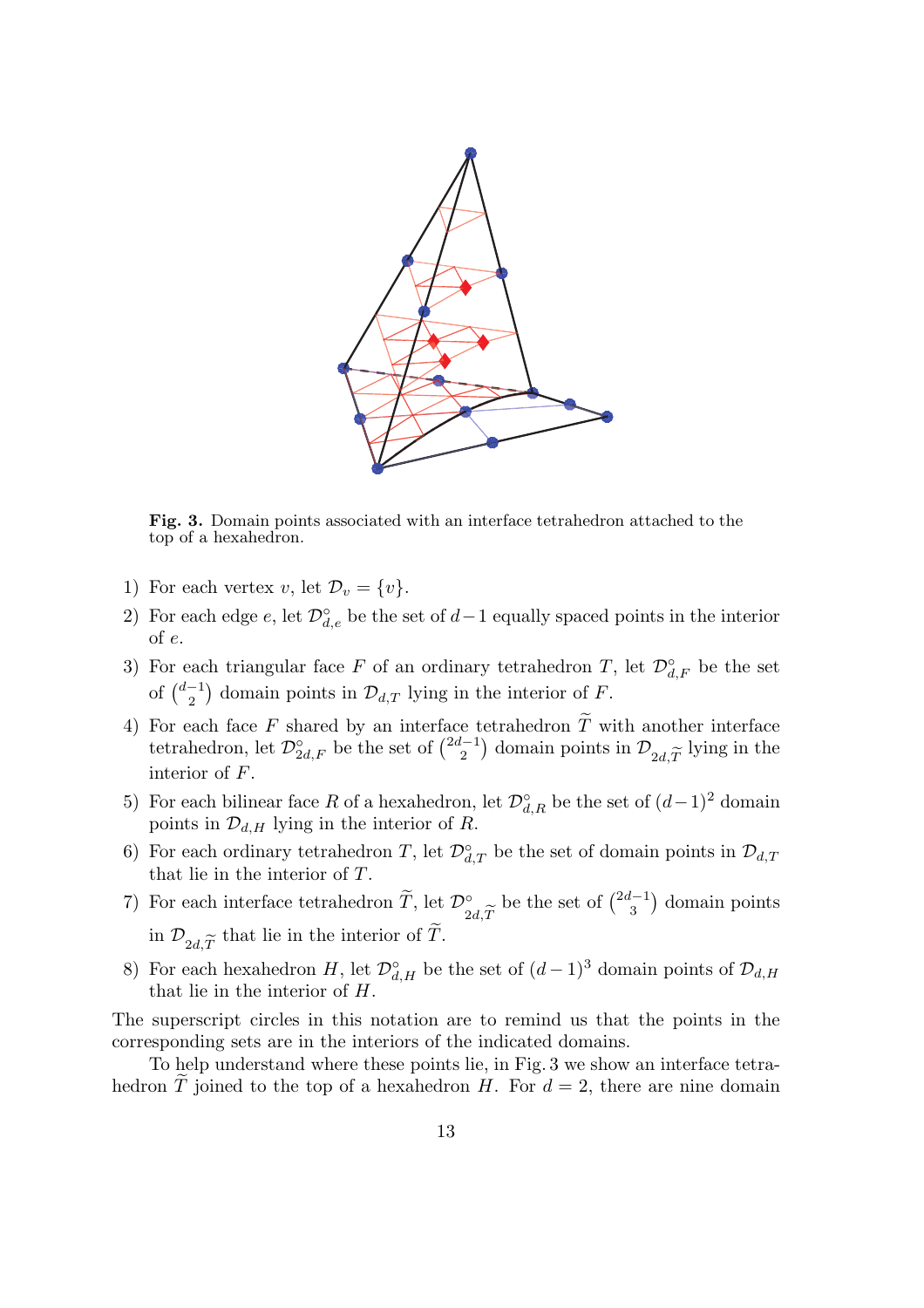points lying on the top face of the hexahedron: these are shown as blue dots, and belong to  $\mathcal{D}_{d,H}$ . Assuming this configuration is connected to an ordinary tetrahedron on the left and on the back, we can think of the six blue dots on the left and back triangular faces as belonging to sets of the form  $\mathcal{D}_{d,T}$ . For the curved face F of this interface tetrahedron, there are three points in the set  $\mathcal{D}^{\circ}_{2d,F}$  – these are shown as red diamonds. Finally, there is one point in the set  $\mathcal{D}_{\infty}^{\circ}$  $^{2d,T}_{\text{had}}$ – it is also shown as a red diamond. Four red networks in the interface tetrahedron indicate the positions of the domain points in  $\mathcal{D}_{2d,\widetilde{T}}$ .<br>Let V and  $\mathcal{E}$  be the sets of vertices and

Let V and E be the sets of vertices and edges of  $\triangle$ . In addition, let  $\mathcal{F}_O$  be the set of faces of ordinary tetrahedra, and let  $\mathcal{F}_I$  be the set of faces shared by two interface tetrahedra. Let  $\mathcal{F}_R$  be the set of all bilinear faces of  $\triangle$ . Finally, let  $\mathcal{H}, \mathcal{T}_O$ , and  $\mathcal{T}_I$  be the sets of all hexahedra, ordinary tetrahedra, and interface tetrahedra of  $\Delta_R$ , respectively. We now define

$$
\mathcal{D}_{d,\Delta} := \bigcup_{v \in \mathcal{V}} \mathcal{D}_v \cup \bigcup_{e \in \mathcal{E}} \mathcal{D}_{d,e}^{\circ} \cup \bigcup_{F \in \mathcal{F}_O} \mathcal{D}_{d,F}^{\circ} \cup \bigcup_{F \in \mathcal{F}_I} \mathcal{D}_{2d,F}^{\circ} \cup \bigcup_{R \in \mathcal{F}_R} \mathcal{D}_{d,R}^{\circ}
$$
\n
$$
\cup \bigcup_{T \in \mathcal{T}_O} \mathcal{D}_{d,T}^{\circ} \cup \bigcup_{\widetilde{T} \in \mathcal{T}_I} \mathcal{D}_{2d,\widetilde{T}}^{\circ} \cup \bigcup_{H \in \mathcal{H}} \mathcal{D}_{d,H}^{\circ}.
$$
\n
$$
(5.1)
$$

The sets in (5.1) are pairwise disjoint. We can also write

$$
\mathcal{D}_{d,\triangle} = \bigcup_{F \in \mathcal{F}_I} \mathcal{D}_{2d,F}^{\circ} \cup \bigcup_{T \in \mathcal{T}_O} \mathcal{D}_{d,T} \cup \bigcup_{\widetilde{T} \in \mathcal{T}_I} \mathcal{D}_{2d,\widetilde{T}}^{\circ} \cup \bigcup_{H \in \mathcal{H}} \mathcal{D}_{d,H},
$$
(5.2)

with the proviso that repeated points should be identified as a single point in the set.

We now describe how to parametrize a spline  $s \in S_d^0(\triangle)$  in terms of the coefficients of the expansions of Sect 4. The following definitions follow standard spline usage, see [21].

**Definition 5.1.** For each point  $\xi \in \mathcal{D}_{d,\Delta}$ , pick some element  $E \in \Delta_R$  containing  $\xi$ , and let  $c_{\xi}$  be the coefficient associated with the domain point  $\xi$  in the shapefunction expansion of s on E. Then we call  $\{c_{\xi}\}_{\xi \in \mathcal{D}_{d,\Delta}}$  the set of B-coefficients of s. A set  $\mathcal{M} \subseteq \mathcal{D}_{d,\triangle}$  is called a determining set for  $\mathcal{S}_d^0(\triangle)$  provided that if we set  $c_{\xi} = 0$  for all  $\xi \in \mathcal{M}$ , then  $s \equiv 0$ . Moreover, if M is a smallest such set, it is called  $a$  minimal determining set  $\mathit{for} \ \mathcal{S}_d^0(\triangle).$ 

The minimal determining set is important in practical finite element analysis because it may be identified with the global degrees of freedom in the finite element space.

**Theorem 5.2.** The set  $\mathcal{M} := \mathcal{D}_{d,\Delta_R}$  is a determining set for  $\mathcal{S}_d^0(\Delta)$ .

**Proof:** Let  $s \in S_d^0(\triangle)$ , and suppose we assign a value of zero to all of the Bcoefficients associated with domain points in  $M$ . Let H be a hexahedron. Then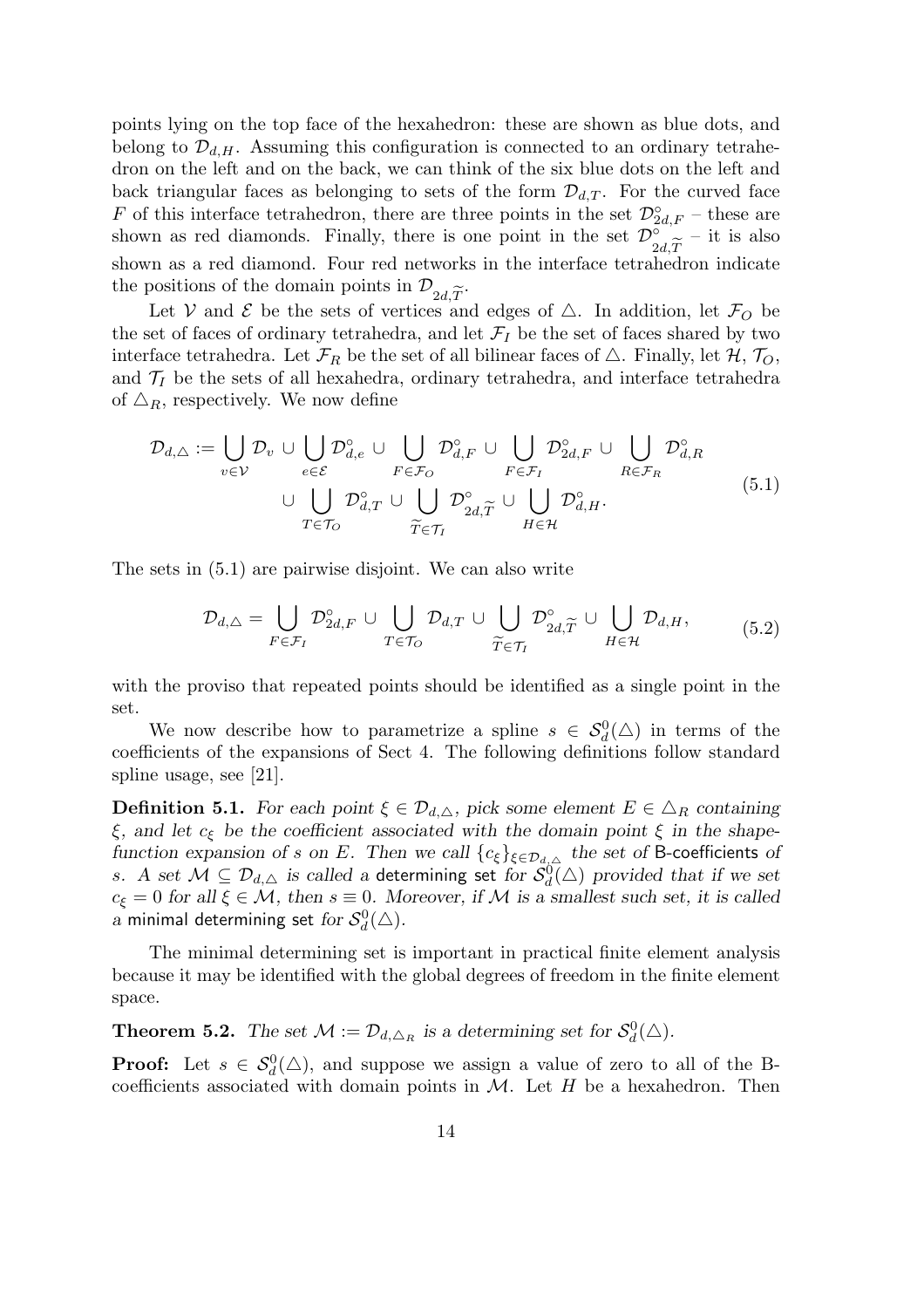since M contains  $\mathcal{D}_{d,H}$ , it is clear that  $s|_H \equiv 0$ . Similarly, if T is an ordinary tetrahedron, then since M contains  $\mathcal{D}_{d,T}$ ,  $s|_T \equiv 0$ . Now consider an interface tetrahedron  $\tilde{T}$ . We already know that s vanishes on the triangular faces of  $\tilde{T}$ where  $\tilde{T}$  joins an ordinary tetrahedron. It also vanishes on the face that lies in a neighboring hexahedron. Now if  $F$  is the Bézier patch forming the boundary between T and another interface tetrahedron, then M contains  $\mathcal{D}_{2d,F}$ , and so s also vanishes on this patch. We can now conclude that s also vanishes on all of  $T$ since  $\mathcal{D}_{d\widetilde{T}} \subset \mathcal{M}$ .  $\Box$ 

**Theorem 5.3.** The set M is a minimal determining set for  $S_d^0(\triangle)$ .

**Proof:** We show that the set  $M$  is consistent in the sense of Definition 5.14 of [21], i.e., if we fix the coefficients  ${c_{\xi}}_{\xi \in \mathcal{M}}$ , then all pieces of s are uniquely determined and join together with  $C^0$  continuity. Suppose H is a hexahedron. Then since we have set the coefficients associated with all of the domain points at the vertices, edges, and faces of H, as well as those in the set  $\mathcal{D}^{\circ}_{d,H}$ , it follows that s is uniquely defined on  $H$  by the expansion in (4.9). Similarly, if  $T$  is an ordinary tetrahedron, then since we have set the coefficients corresponding to all of the domain points in T, we see that s is uniquely defined on T by the expansion  $(4.7)$ .

Suppose now that  $\widetilde{T}$  is an interface tetrahedron, and let F be a triangular face of  $T$  shared with an ordinary tetrahedron  $T$ . Then we have already set the coefficients of s corresponding to domain points in  $\mathcal{D}_{d,T} \cap F$ . But using degree raising, this uniquely determines the coefficients of s corresponding to the domain points in  $\mathcal{D}_{2d,\widetilde{T}} \cap F$ , and by  $C^0$  continuity these values are consistent. Now suppose F is the face of  $\widetilde{T}$  which lies on the face R of a hexahedron H. We already know the coefficients of the bivariate  $d \times d$  tensor-product polynomial  $s|_R \circ \phi_H^{-1}$ . Using Lemma 7.2 below, these can be uniquely expressed as coefficients of a polynomial of total degree 2d, and so the coefficients of  $s_{\widetilde{\mathcal{T}}}$  associated with F are determined by  $C^0$  continuity. We have shown that all B-coefficients of  $s|_{\widetilde{T}}$  are consistently determined.  $\Box$ determined.  $\square$ 

# $\S 6.$  A dimension formula and a basis for  $\mathcal{S}_d^0(\triangle)$

Our next result gives a formula for the dimension of the finite element space  $\mathcal{S}_d^0(\triangle)$ in terms of the following combinatorial quantities associated with the partition:

> $n_V :=$  number of vertices,  $n_E :=$  number of edges,  $n_T :=$  number of ordinary tetrahedra,  $n_P :=$  number of pyramids,  $n_H :=$  number of hexahedra.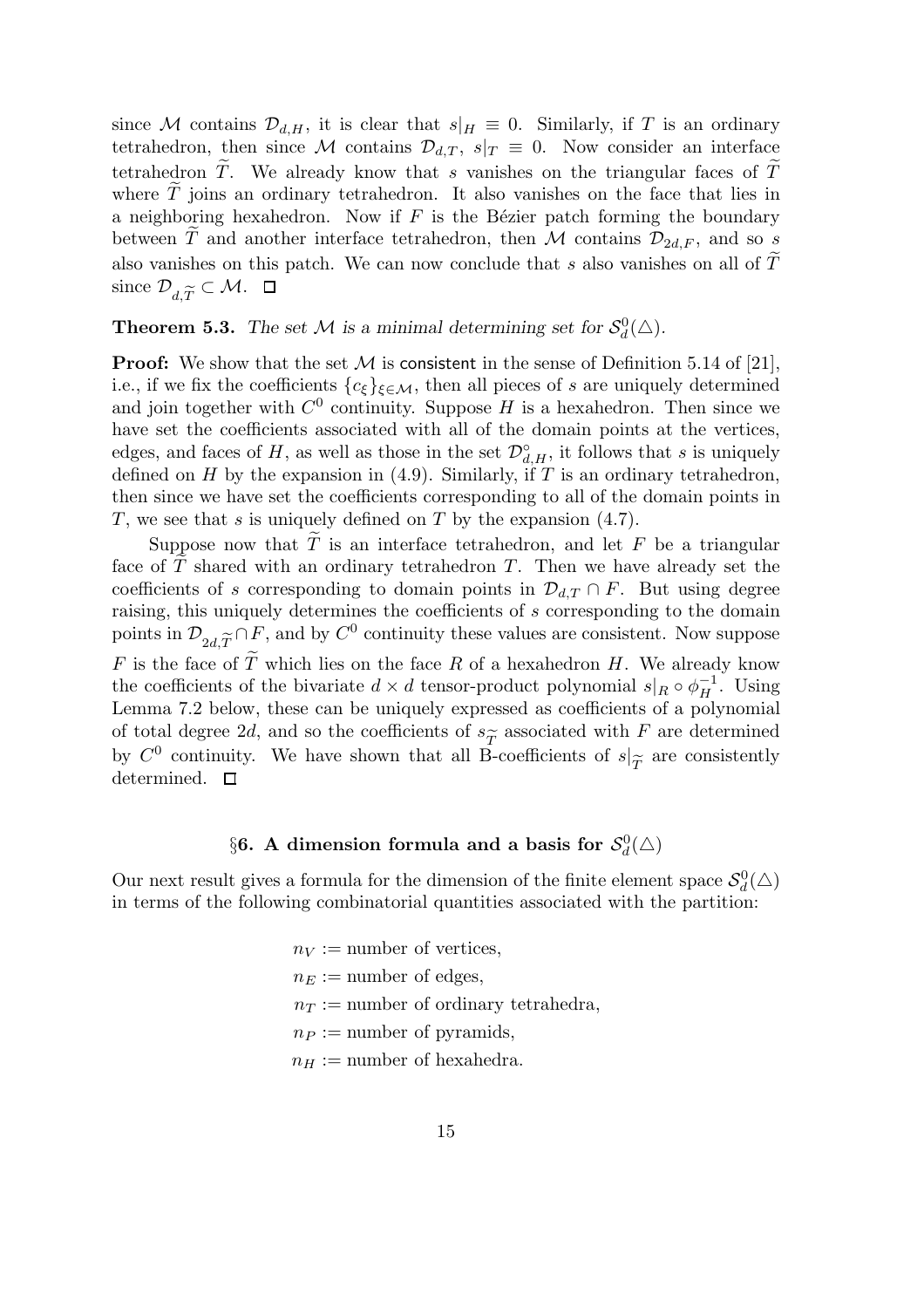**Theorem 6.1.** For any  $d \geq 1$ ,

$$
n_d := \dim \mathcal{S}_d^0(\triangle) = n_V + (d-1)n_E + \left[4\binom{d-1}{2} + \binom{d-1}{3}\right]n_T + \left[\binom{2d-1}{2} + 2\binom{2d-1}{3}\right]n_P + \left[6(d-1)^2 + (d-1)^3\right]n_H.
$$
\n(6.1)

**Proof:** The fact that M is a minimal determining set for  $\mathcal{S}_d^0(\triangle)$  implies that  $\dim \mathcal{S}_d^0(\triangle) = \# \mathcal{M}$ , which is easily seen to be given by the formula in (6.1).

We now describe a basis for  $\mathcal{S}_d^0(\triangle)$  that is suitable for the finite element implementation. For any domain point  $\xi \in \mathcal{M}$  and any spline  $s \in \mathcal{S}_d^0(\triangle)$ , let  $\lambda_{\xi} s = c_{\xi}$ , where  $c_{\xi}$  is the B-coefficient of s associated with  $\xi$ . Then it follows from the fact that M is a minimal determining set that for each  $\xi \in \mathcal{M}$ , there exists a unique spline  $\psi_{\xi} \in \mathcal{S}_d^0(\triangle)$  such that

$$
\lambda_{\eta} \psi_{\xi} = \delta_{\xi, \eta}, \qquad \text{all } \eta \in \mathcal{M}.
$$
\n(6.2)

This expression is reminiscent of the Lagrange bases commonly used in low order finite element approximations. Indeed, one will not go far wrong in thinking of the Bernstein-Bézier basis in this fashion, but it is important to realize that the B-coefficients do not correspond to the values of the function at the corresponding domain points.

**Theorem 6.2.** The set  $\Psi := {\psi_{\xi}}_{\xi \in \mathcal{M}}$  is a basis for  $\mathcal{S}_d^0(\triangle)$ . Moreover, for each  $\xi \in \mathcal{M}$ , the support of  $\psi_{\xi}$  is given by

# $\sigma(\psi_{\xi})$  = the union of all of the elements of  $\Delta$  that contain the point  $\xi$ .

**Proof:** The splines in  $\Psi$  are clearly linearly independent in view of the dual property (6.2). Now if  $\Omega_k$  is a hexahedron or ordinary tetrahedron that does not contain ξ, then all of its coefficients must be zero, and so  $\psi_{\xi}|_{\Omega_k} \equiv 0$ . If  $\Omega_k$  is an interface tetrahedron which is not part of a pyramid containing  $\xi$ , then  $\psi_{\xi}|_{\Omega_k} \equiv 0$ . This establishes the result on the supports.  $\Box$ 

The basis functions in this theorem all have small supports, which ensures that the standard finite element sub-assembly procedures remain efficient. For example if  $\xi$  is at a vertex of  $\triangle$ , the support of  $\psi_{\xi}$  is just the collection of elements sharing that vertex. Similarly, if  $\xi$  lies in the interior of an edge e of  $\triangle$ , we get the collection of elements sharing that edge. If  $\xi$  lies in the interior of a face shared by a pair of elements, the support is just the set obtained by taking the union of those two elements. Finally, if  $\xi$  is in the interior of a hexahedron, an ordinary tetrahedron or a pyramid, the support is just that single element of  $\triangle$ .

Note that the domain points in  $\mathcal{D}_{d,T}$  for an ordinary tetrahedron T,  $\mathcal{D}_{2d,T}$  for an interface tetrahedron T, or  $\mathcal{D}_{d,H}$  for a hexahedron H can be identified with the local degrees of freedom of the corresponding element. The set  $M$  can be identified with the global degrees of freedom of  $\mathcal{S}_d^0(\triangle)$ .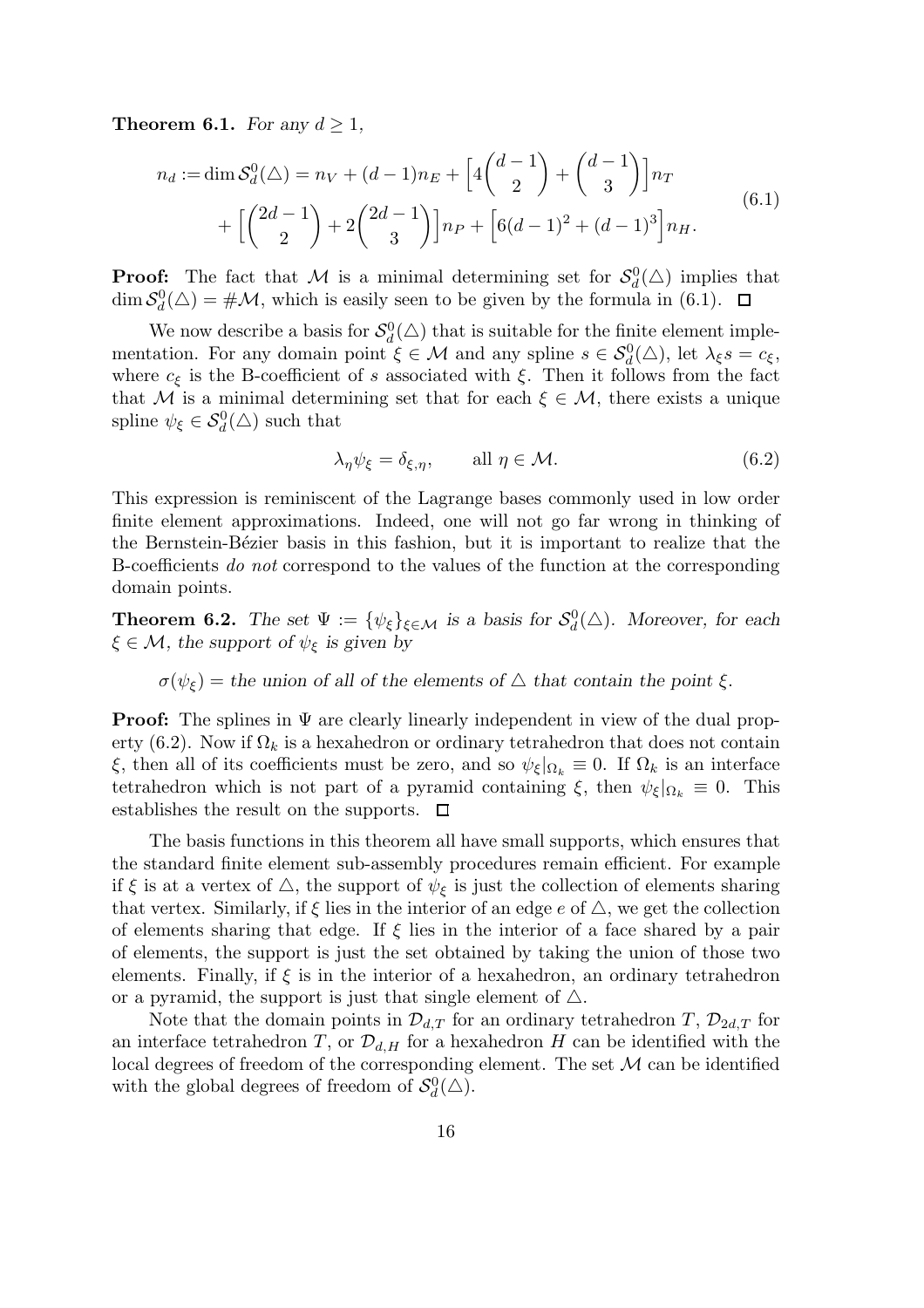#### §7. Computing with Bernstein basis polynomials

We now turn to the issue of how the basis developed in the previous section lends itself to effective algorithms for the computation of the various entities needed for the finite element analysis. We shall be particularly interested in the dependence of the complexity estimates on the polynomial degree d.

#### 7.1. Degree raising

One attractive property of the Bernstein-Bézier basis is a simple formula for expressing a polynomial of degree d as a combination of Bernstein polynomials of degree  $d+1$ , a process known as *degree raising* in the spline literature.

**Lemma 7.1.** Let F be a triangle, and suppose p is a bivariate polynomial of degree d with B-coefficients  ${c_{ijk}}_{i+j+k=d}$ . Then p can be rewritten as

$$
p = \sum_{(i,j,k)\in I_2^{d+1}} \tilde{c}_{ijk} B_{ijk}^{d+1,F},
$$

where

$$
\tilde{c}_{ijk} = \frac{ic_{i-1,j,k} + jc_{i,j-1,k} + kc_{i,j,k-1}}{d+1}, \qquad (i,j,k) \in I_2^{d+1}.
$$
 (7.1)

For a proof, see Sect. 2.15 of [21]. This result can be interpreted in terms of matrix multiplication. Suppose we insert the B-coefficients  $c_{ijk}$  and  $\tilde{c}_{ijk}$  in the above lemma into vectors c of length n and  $\tilde{c}$  of length  $\tilde{n}$ , using the lexicographical order. Then there exists a  $\binom{d+3}{2}$  $\binom{+3}{2}$   $\times$   $\binom{d+2}{2}$  $h_2^{+2}$ ) matrix  $R^{d,d+1}$  such that

$$
\tilde{c} = R^{d,d+1}c.
$$

This matrix is sparse since each row contains just three entries corresponding to the factors appearing in (7.1). For example, in the lowest order case,

$$
R^{1,2} := \begin{pmatrix} 1 & 0 & 0 \\ .5 & .5 & 0 \\ .5 & 0 & .5 \\ 0 & 1 & 0 \\ 0 & .5 & .5 \\ 0 & 0 & 1 \end{pmatrix}.
$$

More generally, one can apply degree raising to a polynomial of degree  $n$  to any higher degree m through a succession of single degree raises, corresponding to multiplication by the matrix

$$
R^{n,m} := R^{m-1,m} \cdots R^{n,n+1}.
$$
\n(7.2)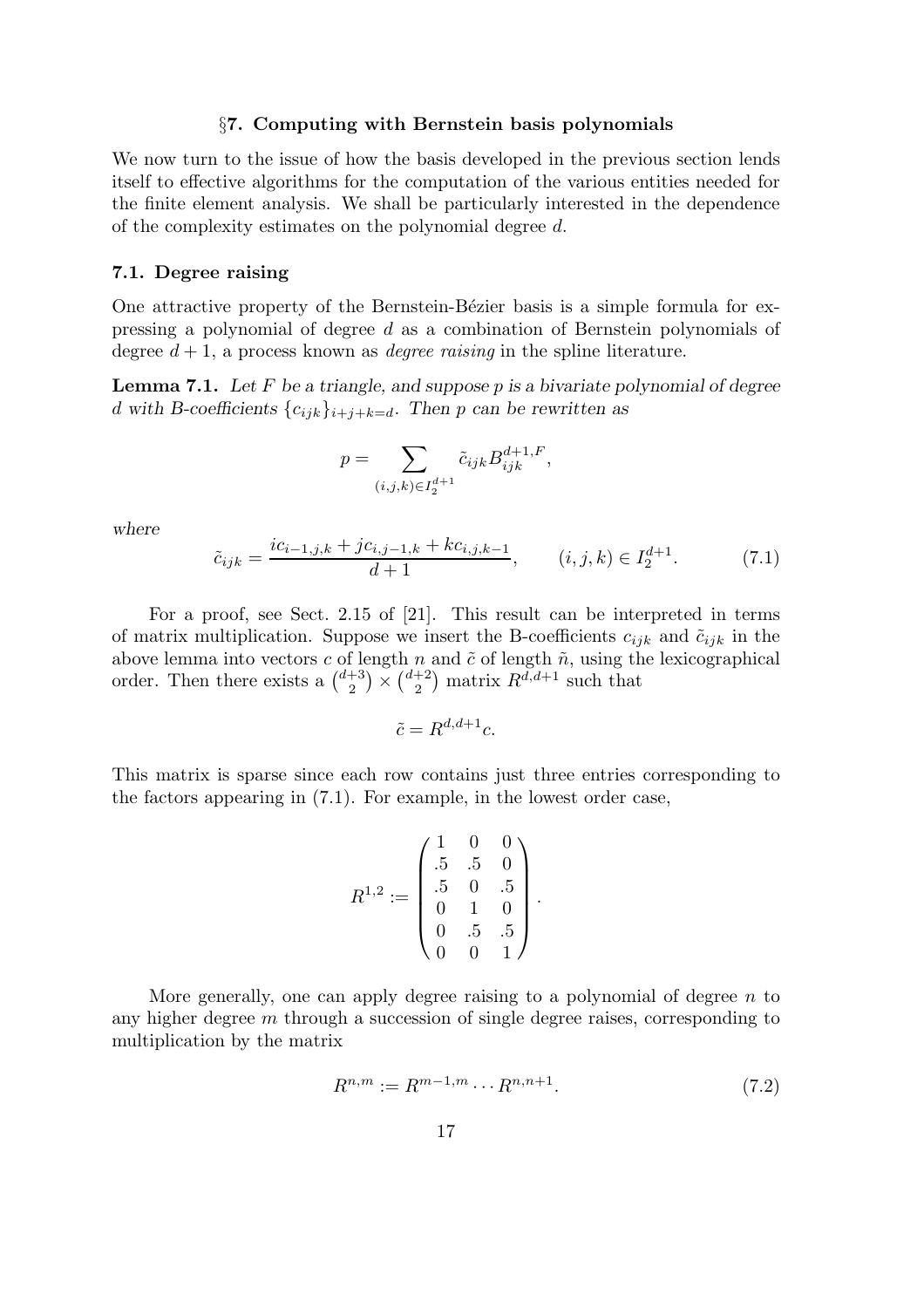It is straightforward to precompute and store  $R^{n,m}$ , see Remark 12, so that  $\tilde{c} = R^{n,m}c$  can be computed from c by matrix multiplication. However, a simple count shows that for large  $m - n$  it is more efficient to compute  $\tilde{c}$  by repeated use of the formula (7.1), or equivalently by repeated multiplications by the sparse matrices  $R^{i,i+1}$  appearing in (7.2). Indeed, we note that the number of nonzeros in any row of  $R^{n,n+\ell}$  is equal to  $\#\mathcal{I}_2^{\ell}$ , which is three in the case  $\ell = 1$  corresponding to a single step of degree raising by one. The sparse matrix-vector multiplication  $R^{n,n+\ell}c$  costs

$$
\#\mathcal{I}_2^n \cdot \#\mathcal{I}_2^\ell = \binom{n+2}{2} \binom{\ell+2}{2} = \frac{1}{4} n^2 \ell^2 + \frac{3}{4} (n^2 \ell + n \ell^2) + \mathcal{O}(n^2 + n \ell + \ell^2)
$$

floating point operations (counting only multiplications) if done directly. However, it is performed more efficiently for large  $\ell$  if replaced by  $\ell$  multiplications by the sparse matrices  $R^{i,i+1}$ ,  $i = n, \ldots, n + \ell - 1$ , that is by the step-by-step degree raising, with total cost

$$
3\sum_{i=n+1}^{n+\ell} {i+2 \choose 2} = 3{n+\ell+3 \choose 3} - 3{n+3 \choose 3}
$$
  
= 
$$
\frac{1}{2}\ell[(n+\ell+2)(n+\ell+3) + (n+1)(2n+\ell+5)]
$$
  
= 
$$
\frac{1}{2}\ell(3n^2+3n\ell+\ell^2) + \mathcal{O}(n^2+n\ell+\ell^2).
$$

The same count applies to  $(R^{n,n+\ell})^t c$  computed as  $(R^{n,n+1})^t \cdots (R^{n+\ell-1,n+\ell})^t c$ .

For present purposes, we need to degree raise a polynomial written as a combination of Bernstein polynomials of degree d relative to a face F of an ordinary tetrahedron, to obtain its coefficients as a combination of Bernstein polynomials  $B_{ijk}^{2d,F}$  of degree 2d relative to F considered as a face of a neighboring interface tetrahedron  $\tilde{T}$ :

**Lemma 7.2.** Let T be an ordinary tetrahedron that shares a triangular face F with an interface tetrahedron  $T$ . Suppose we insert the B-coefficients of s corresponding to the domain points in  $\mathcal{D}_{d,F} = \mathcal{D}_{d,T} \cap F$  into a vector  $c := (c_1, \ldots, c_n)$ , where  $n := \binom{d+2}{2}$  $\binom{+2}{2}$ . Let  $\tilde{c} := (\tilde{c}_1, \ldots, \tilde{c}_{\tilde{n}})$  with  $\tilde{n} := \binom{2d+2}{2}$ <sup>(+2</sup>) be the coefficients of  $s|_{\widetilde{T}} \in \mathcal{P}_{2d}$ <br> $\widetilde{\phantom{a}} \approx \cap F$ . Then there exists an  $\widetilde{n} \times n$ corresponding to domain points in  $\mathcal{D}_{2d,F} = \mathcal{D}_{2d,\widetilde{T}} \cap F$ . Then there exists an  $\widetilde{n} \times n$ <br>matrix  $U_1$ , such that matrix  $U_d$  such that

$$
\tilde{c} = U_d c. \tag{7.3}
$$

**Proof:** The matrix  $U_d$  can be obtained from  $R^{d,2d}$  after permuting its rows and columns to take account of the ordering of the coefficients.  $\Box$ 

It follows from the above that if we multiply the matrix  $U_d$  or  $(U_d)^t$  directly with a vector, then the cost is  $\frac{1}{4}d^4 + \frac{3}{2}d^3 + \mathcal{O}(d^2)$  operations. If we instead perform with a vector, then the cost is  $\frac{4}{4}a + \frac{2}{2}a + O(a^2)$  operations. If we instead perform<br>step-by-step degree raising, then the cost is  $\frac{7}{2}d^3 + O(d^2)$ . A more precise operation count shows that the break even point occurs when  $d = 10$ .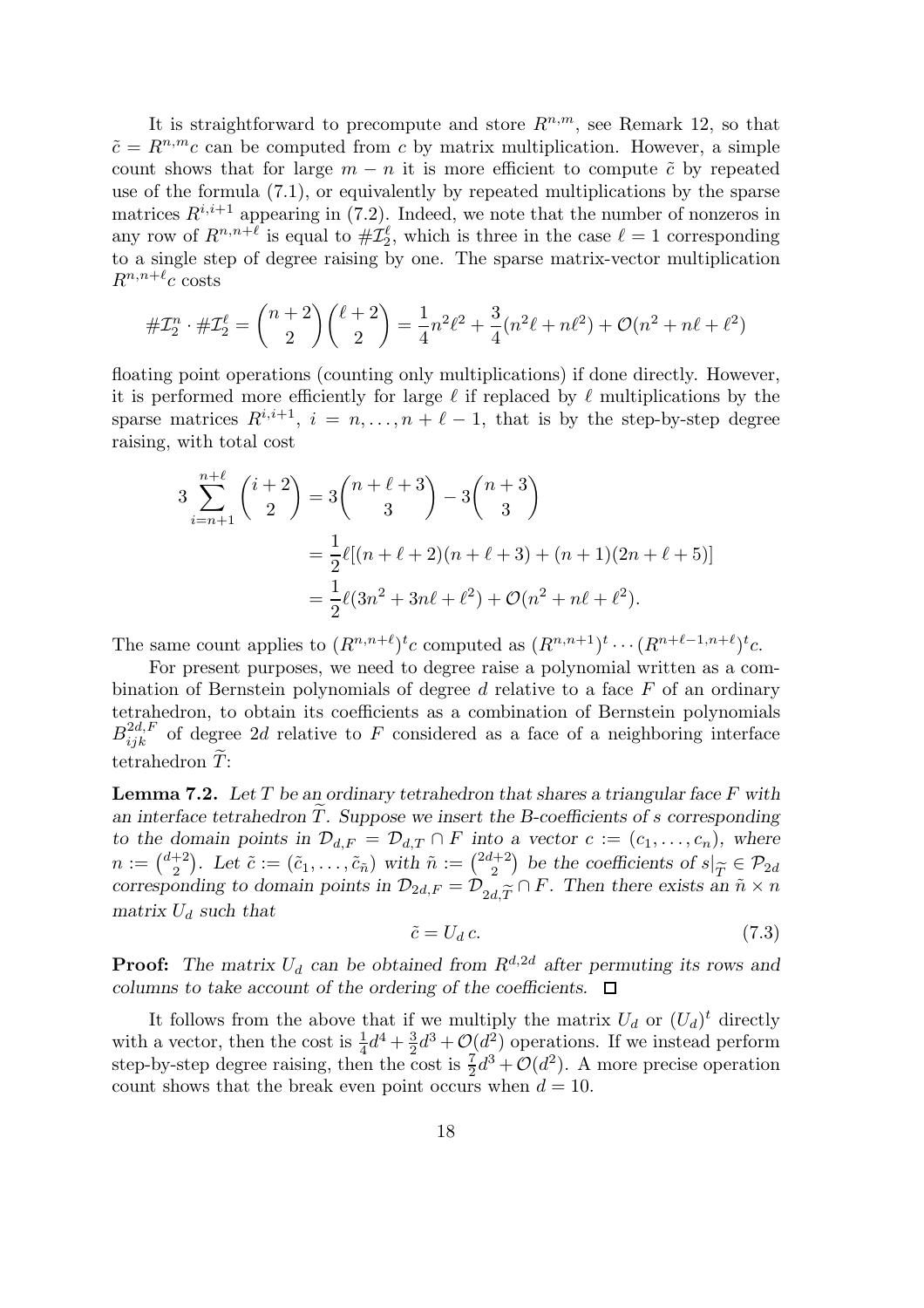### 7.2. Conversion from tensor-product to total degree form

We also need to express a tensor-product polynomial of degree d associated with a bilinear face  $R$  of a hexagon as a combination of the Bernstein polynomials of degree 2d associated with the bottom face  $F$  of an interface tetrahedron. The following lemma can be used for this conversion, compare [16]. Suppose  $B_{ij}^{k,s}$  are the tensorproduct Bernstein basis polynomials on  $[0,1]^2$ , see  $(4.4)$ , and let  $B^m_\mu := B^{m,F_0}_\mu$ ,  $\mu = (\mu_1, \mu_2, \mu_3) \in \mathcal{I}_2^m$  be the bivariate Bernstein basis polynomials defined by (4.2) on the triangle  $F_0$  with vertices at  $(1, 0), (0, 1), (0, 0)$ .

**Lemma 7.3.** For any positive integers k, s and any set of B-coefficients  $\{c_{ij}\},$ 

$$
\sum_{i=0}^{k} \sum_{j=0}^{s} c_{ij} B_{ij}^{k,s} = \sum_{\mu \in \mathcal{I}_{2}^{k+s}} \tilde{c}_{\mu} B_{\mu}^{k+s,F_{0}},
$$

where

 $\tilde{c}_{\mu} = \sum$  $\kappa \in \mathcal{I}_{2}^{k}$ <br> $\kappa \leq \mu$  $(\mu$  $\binom{\mu}{\kappa}$  $\binom{k+s}{1}$  $(\frac{\kappa}{k})^k c_{\kappa_1,\mu_2-\kappa_2}, \quad \mu \in \mathcal{I}_2^{k+s}$  $(7.4)$ 

Proof: We have

$$
B_{ij}^{k,s}(\lambda) = B_{i,k-i}^{k,I}(\lambda_1) B_{j,s-j}^{s,I}(\lambda_2) = \sum_{\kappa \in \mathcal{I}_{2}^k \atop \kappa_1 = i} B_{\kappa}^{k,F_0}(\lambda) \sum_{\sigma \in \mathcal{I}_{2}^s \atop \sigma_2 = j} B_{\sigma}^{s,F_0}(\lambda).
$$

Using the product formula

$$
B_{\nu}^{n,F}B_{\mu}^{m,F} = \frac{\binom{\nu+\mu}{\nu}}{\binom{n+m}{n}}B_{\nu+\mu}^{n+m,F}, \qquad \nu \in \mathcal{I}_2^n, \quad \mu \in \mathcal{I}_2^m, \quad F \text{ any triangle}, \tag{7.5}
$$

we get

$$
B_{ij}^{k,s} = \sum_{\substack{\kappa \in \mathcal{I}_2^k, \sigma \in \mathcal{I}_2^s \\ \kappa_1 = i, \sigma_2 = j}} \frac{\binom{\kappa + \sigma}{\kappa}}{\binom{k + s}{k}} B_{\kappa + \sigma}^{k+s, F_0},
$$

compare [16]. This leads to

$$
\sum_{i=0}^k \sum_{j=0}^s c_{ij} B_{ij}^{k,s} = \sum_{\kappa \in \mathcal{I}_2^k, \sigma \in \mathcal{I}_2^s} c_{\kappa_1, \sigma_2} \frac{\binom{\kappa + \sigma}{\kappa}}{\binom{k + s}{k}} B_{\kappa + \sigma}^{k+s, F_0},
$$

which implies  $(7.4)$ .  $\Box$ 

The conversion process for computing  $\tilde{c} = (\tilde{c}_{\mu})_{\mu \in \mathcal{I}_{2}^{k+s}}$  from  $c = (c_{ij})_{i,j=0}^{k,s}$  in this lemma can be written in terms of matrix multiplication as

$$
\tilde{c} = T^{k,s}c,
$$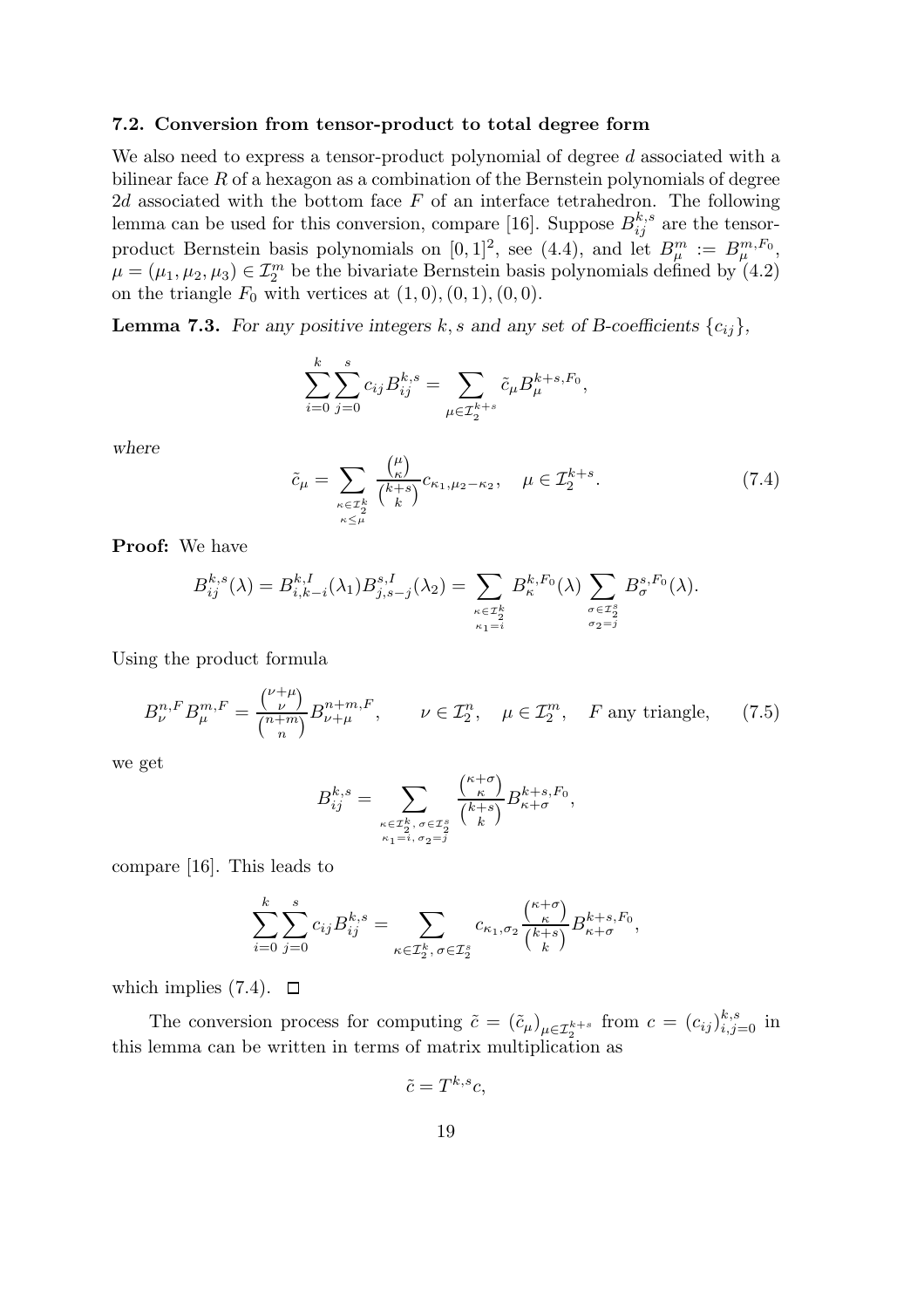where

$$
T^{k,s}_{\mu,(ij)} = \begin{cases} M^{k,s}_{\kappa,\mu-\kappa}, & \text{if } \kappa \le \mu, \text{ where } \kappa = (i,\mu_2-j,k-i-\mu_2+j), \\ 0, & \text{otherwise}, \end{cases}
$$

and  $M^{k,s}$  is the trinomial matrix whose elements are

$$
M_{\alpha,\beta}^{k,s} := \frac{\binom{\alpha+\beta}{\alpha}}{\binom{k+s}{k}} \qquad \alpha \in \mathcal{I}_2^k, \quad \beta \in \mathcal{I}_2^s,\tag{7.6}
$$

see Algorithm 5 of [3]. Note that the condition  $(i, \mu_2 - j, k - i - \mu_2 + j) \leq \mu$  is equivalent to

$$
i \leq \mu_1 \leq i + (s - j),
$$
  

$$
j \leq \mu_2 \leq j + (k - i).
$$

By the proof of Theorem 3 of [3], the cost of Algorithm 5 of that paper for finding  $M^{k,s}$  is

$$
(k+1)(s+1) + 2\binom{k+2}{2}\binom{s+2}{2} = \mathcal{O}(k^2 s^2).
$$

Hence, by computing and storing  $M_{\kappa,\sigma}^{k,s}$  as the  $(\kappa + \sigma, (\kappa_1, \sigma_2))$ -th entry of  $T^{k,s}$ , for all  $\kappa \in \mathcal{I}_2^k$ ,  $\sigma \in \mathcal{I}_2^s$ , we get an  $\mathcal{O}(k^2s^2)$  algorithm for computing  $T^{k,s}$ without storing  $M^{k,s}$ . Since the number of nonzero entries in the column of  $T^{k,s}$ corresponding to the pair  $(i, j)$  is  $(s - j + 1)(k - i + 1)$ , the total number of nonzero entries in  $T^{k,s}$  is  $\binom{k+2}{2}$  $\binom{+2}{2}\binom{s+2}{2} = \mathcal{O}(k^2 s^2).$ 

As an example, we give the matrix  $T^{1,1}$  for converting from a bilinear tensorproduct polynomial on the square  $[0,1]^2$  to a bivariate polynomial of degree two on the triangle  $F_0$  with vertices  $(1, 0), (0, 1), (0, 0)$ :

$$
T^{1,1} = \begin{pmatrix} 0 & 0 & 1 & 0 \\ .5 & 0 & 0 & .5 \\ .5 & 0 & .5 & 0 \\ 0 & 1 & 0 & 0 \\ .5 & .5 & 0 & 0 \\ 1 & 0 & 0 & 0 \end{pmatrix},
$$

where the rows correspond to  $B_{200}^{2,F_0}$ ,  $B_{110}^{2,F_0}$ ,  $B_{101}^{2,F_0}$ ,  $B_{020}^{2,F_0}$ ,  $B_{011}^{2,F_0}$ ,  $B_{002}^{2,F_0}$ , and the columns to  $B_{00}^{1,1}, B_{01}^{1,1}, B_{10}^{1,1}, B_{11}^{1,1}$ . This can be easily checked either directly or by the above formulae using

$$
M^{1,1} = \begin{pmatrix} 1 & .5 & .5 \\ .5 & 1 & .5 \\ .5 & .5 & 1 \end{pmatrix}.
$$

**Lemma 7.4.** Let H be a hexahedron that shares a face  $F$  with an interface tetrahedron  $T$ . Suppose we insert the B-coefficients of the tensor-product polynomial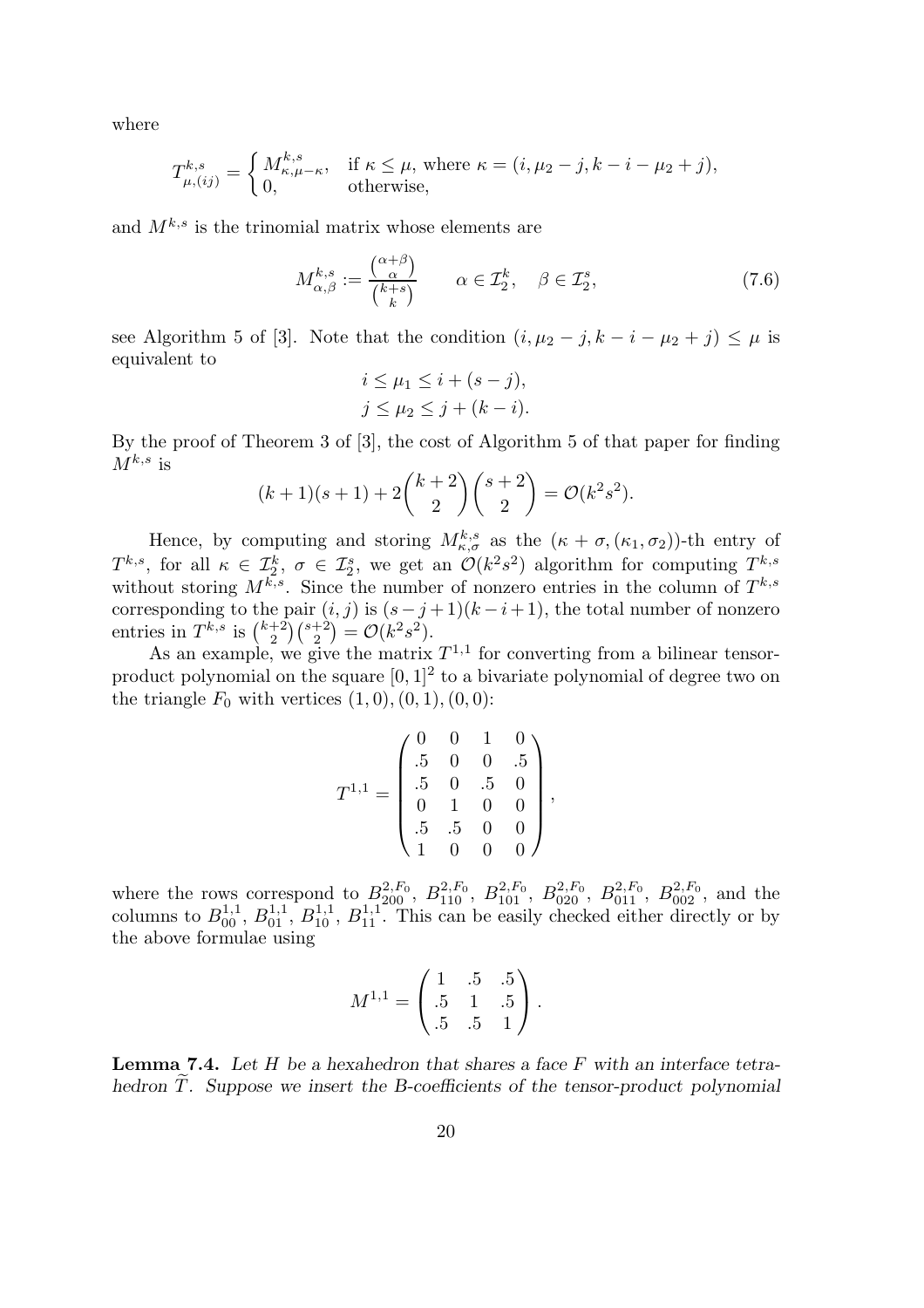$s|_H \circ \phi_H \in \mathcal{Q}_d$  corresponding to the domain points in  $\mathcal{D}_{d,H}$  lying in the face R of H containing F into a vector  $c := (c_1, \ldots, c_n)$ , where  $n := (d+1)^2$ . Similarly, let  $\tilde{c} := (\tilde{c}_1, \ldots, \tilde{c}_{\tilde{n}})$  with  $\tilde{n} := \binom{2d+2}{2}$ <sup>1+2</sup> be the coefficients of the polynomial  $s|_{\widetilde{T}} \circ \phi_{\widetilde{T}} \in \mathcal{P}_{2d}$ <br>ints in  $\mathcal{D}_{d,F} = \mathcal{D} \sim \cap F$ . Then there exists a  $\widetilde{n} \times n$ corresponding to domain points in  $\mathcal{D}_{d,F} = \mathcal{D}_{d,\widetilde{T}} \cap F$ . Then there exists a  $\widetilde{n} \times n$  matrix  $W_i$ , such that matrix  $W_d$  such that

$$
\tilde{c} = W_d c. \tag{7.7}
$$

**Proof:** We can take  $W_d$  to be a permuted version of  $T^{d,d}$ , where the permutation depends on the ordering of the components of c and  $\tilde{c}$ .  $\Box$ 

This lemma involves converting a tensor-product polynomial of degree  $(d, d)$ to a total degree polynomial of degree 2d. Since the sparse matrix  $W_d$  in (7.7) has at most  $\mathcal{O}(d^4)$  nonzero entries, this requires  $\mathcal{O}(d^4)$  operations. The same operation count obviously applies to the multiplication of  $(W_d)^t$  with a vector.

### 7.3. Bernstein-Bézier moments

As with any projection method, the finite element method requires the computation of moments of the data against the basis functions. Given a function  $f$ , its Bernstein-Bézier (BB) moments  $[3]$  are defined as

$$
\mu^d_\nu(f,T) = \int_T B^{d,T}_\nu(x) f(x) \, dx, \qquad \nu \in \mathcal{I}_3^d,
$$

for any tetrahedron  $T$ , and as

$$
\mu_{\nu}^{(n,m,\ell)}(f,H_0) = \int_{H_0} B_{\nu}^{n,m,\ell}(x) f(x) \, dx, \qquad \nu \in \mathcal{J}_3^{(n,m,\ell)},
$$

for the unit cube  $H_0 = [0, 1]^3$ .

Algorithms proposed in [3] (see Corollary 2 there) allow the computation of the arrays  $\{\mu^d_\nu(f,T)\}_{\nu \in \mathcal{I}^d_3}$  with  $\mathcal{O}(d^4)$  floating point operations, that is with  $\mathcal{O}(d)$ cost per entry. According to Theorem 6 of [3], the cost of computing the array  ${\{\mu_{\nu}^{(n,m,\ell)}(f,H_0)\}}_{\nu \in \mathcal{J}_3^{(n,m,\ell)}}$  is  $\mathcal{O}(n^2m\ell + nm^2\ell + nm\ell^2)$ .

# $\S 8. \ \mathbf{Use \ of} \ \mathcal{S}_d^0(\triangle) \text{ in the FEM}$

The space  $S_d^0(\triangle)$  can be used for finite element analysis in the standard way, which entails that the mass, stiffness matrices etc. of the basis functions  $\psi_{\xi}$  of Sect. 6 have to be computed, along with the corresponding load vector. The local support property of the Bernstein polynomial shape functions means that the finite element sub-assembly procedure can be applied, see e.g. [26,27]. The foregoing properties might be regarded as a basic minimum for a basis. However, a crucial advantage of the Bernstein shape functions, in comparison to the shape functions of Lagrange or orthogonal polynomial type (see e.g. [18]), is the availability of optimal algorithms for the assembly of the element level system matrices [3]. The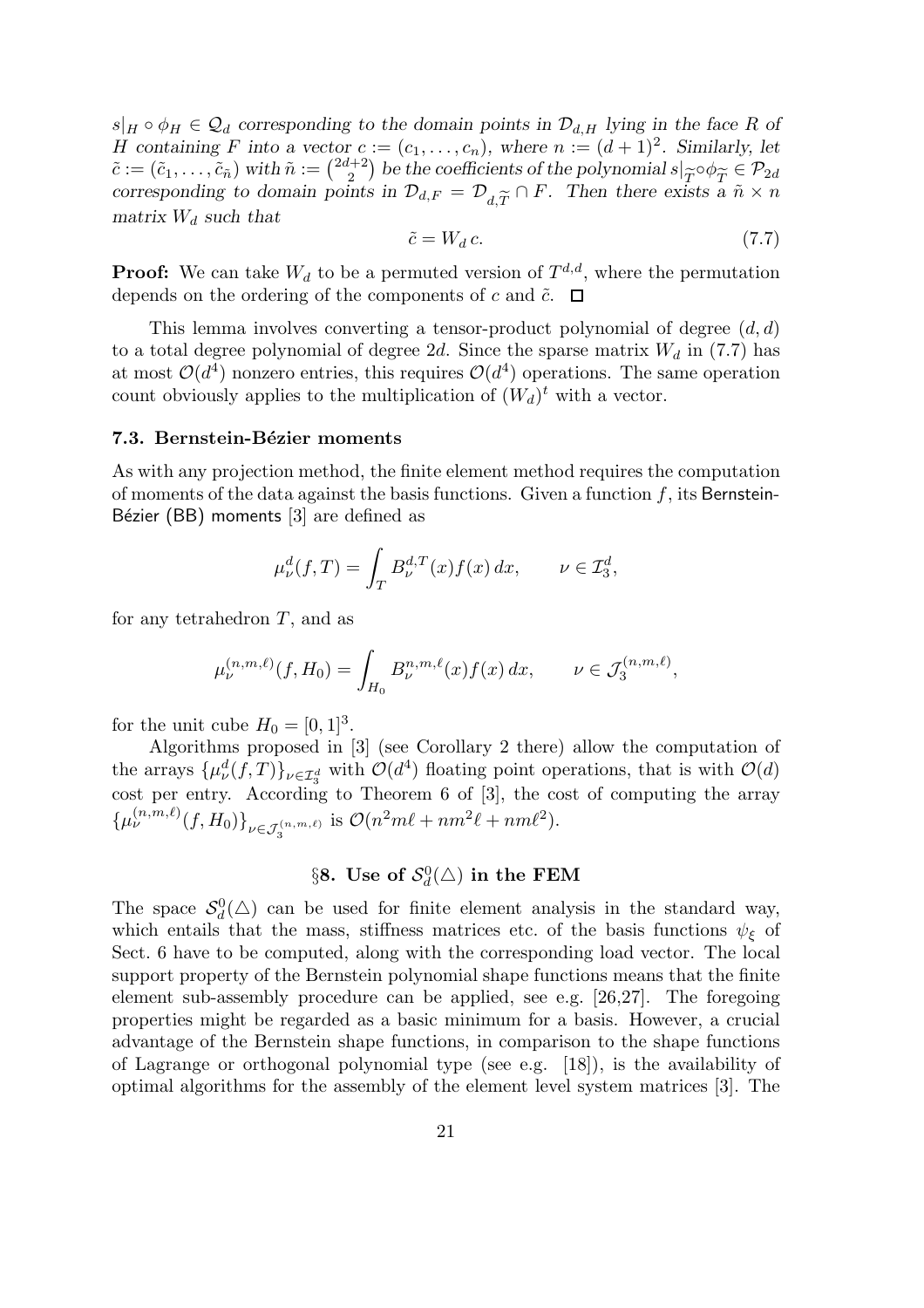resulting approximating spline s is represented in the computer by simply storing its B-coefficients on all elements of  $\Delta_R$ . This means that the evaluation of s, or its partial derivatives, can be efficiently performed using the well-known de Casteljau algorithm, see e.g. [21]. In particular, we can efficiently compute the gradient of  $s$ by using sparse formulae for the gradients of Bernstein polynomials, see (8.9) and (8.10) below.

# 8.1. Global-Local transformation

An important tool for the finite element implementation is that if  $c$  is the global vector of all B-coefficients of a spline  $s \in \mathcal{S}_d^0(\triangle)$  corresponding to the domain points in  $M$ , and  $\hat{c}$  is the vector of coefficients of the shape functions associated with the individual elements of  $\Delta_R$ , then there exists an  $\hat{n} \times n_d$  matrix A such that

$$
\hat{c} = A c,
$$

where  $n_d = \dim \mathcal{S}_d^0(\triangle)$  and  $\hat{n}$  is the sum of the number of local degrees of freedom in each element ignoring the continuity constraints between neighbouring elements:

$$
\hat{n} := \binom{d+3}{3}n_T + 2\binom{2d+3}{3}n_P + (d+1)^3 n_H.
$$

The matrix A is called the global-local transformation matrix. The columns of A consist of the coefficients of the restrictions of the basis functions  $\{\psi_{\xi}\}_{\xi \in \mathcal{M}}$  to the elements of  $\Delta_R$ , expanded into linear combinations of the shape functions.

In practice, the full matrix  $\vec{A}$  is never constructed explicitly thanks to the block structure

$$
A = \begin{pmatrix} A^{(1)} \\ \vdots \\ A^{(N)} \end{pmatrix}.
$$

where N is the number of elements and each block  $A^{(k)}$  corresponds to the degrees of freedom in an individual element  $\Omega_k$ . For instance, each block corresponding to a hexahedron H will have  $\#\mathcal{D}_{d,H} = (d+1)^3$  rows; blocks corresponding to an ordinary tetrahedron will have  $\#\mathcal{D}_{d,T} = \binom{d+3}{3}$  $\binom{+3}{3}$  rows; and blocks corresponding to an interface tetrahedron  $\tilde{T}$  will have  $\#\mathcal{D}_{2d,\widetilde{T}} = \binom{2d+3}{3}$  $\binom{l+3}{3}$  rows.

For a partition comprising of purely tetrahedra or hexahedra, the blocks  $A^{(k)}$ are Boolean matrices (composed of 0's and 1's). However, the presence of pyramidal elements, and the attendant splitting into interface tetrahedra, means that the corresponding blocks are no longer Boolean. Nevertheless, it is not difficult to assemble the matrix A (and hence the individual blocks) using the following algorithm.

Algorithm 8.1. Assembly of the transformation matrix A.

1) Initialize A as an  $\hat{n} \times n_d$  zero matrix.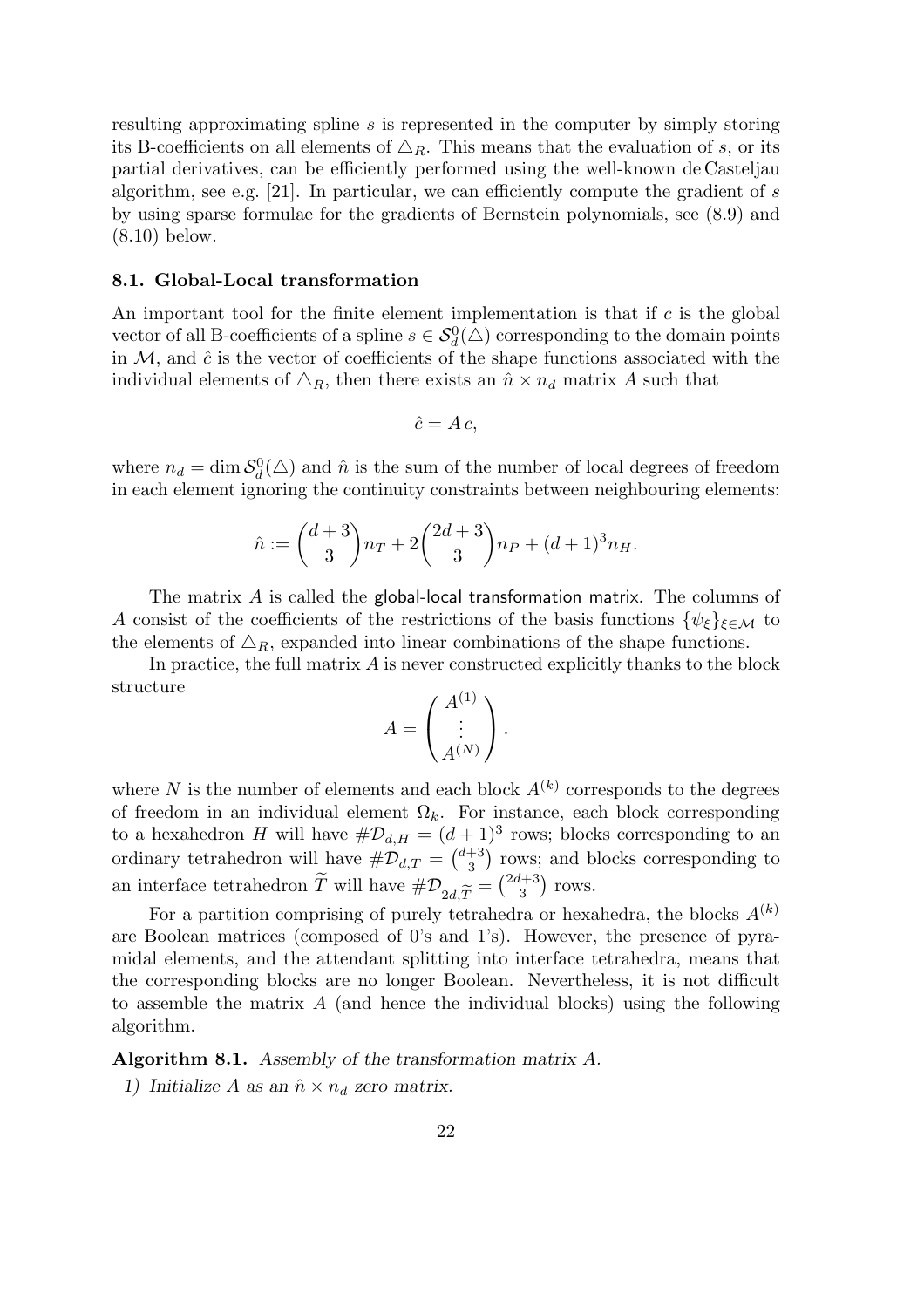- 2) For each column corresponding to a point  $\xi \in \mathcal{M}$ , insert 1 in that column in all rows corresponding to  $\xi$ .
- 3) For each face F shared by an ordinary tetrahedron  $T \in \mathcal{T}_Q$  and an interface tetrahedron  $\widetilde{T} \in \mathcal{T}_I$ , write the entries of the matrix  $U_d$  appearing in (7.3) into the rows of A corresponding to  $\mathcal{D}_{2d,\widetilde{T}} \cap F$  and columns corresponding to  $M \cap F = \mathcal{D}_{\lambda,\widetilde{T}} \cap F$  $\mathcal{M} \cap F = \mathcal{D}_{d,T} \cap F.$
- 4) For each face F shared by a hexahedron  $H \in \mathcal{H}$  and an interface tetrahedron  $\widetilde{T} \in \mathcal{T}_I$ , write the entries of the matrix  $W_d$  appearing in (7.7) into the rows of A corresponding to  $\mathcal{D}_{2d,\widetilde{T}} \cap F$  and columns corresponding to  $\mathcal{M} \cap R = \mathcal{D}_{d,H} \cap R$ ,<br>where R is the face of H containing F where  $R$  is the face of  $H$  containing  $F$ .

We reiterate that the *explicit* evaluation and storage of A is generally avoided, see Algorithms 8.2 and 8.3 below. However, for expository purposes, we shall discuss the full matrix A with understanding that, in the actual code, the matrix is treated blockwise.

A basic operation used in the finite element analysis using our spline space is the the computation of matrix vector products of the  $A$  and its transpose:  $Ac$ and  $A<sup>t</sup>\hat{c}$ . These can be accomplished directly without assembling the full matrix A as follows. We split the vector  $\hat{c}$  into blocks  $\hat{c}^{(k)} = \{\hat{c}_{\epsilon}^{(k)}\}$  $\{\xi^{(k)}\}_{\xi \in \mathcal{D}_{\Omega_k}},\ k=1,\ldots,N,$ corresponding to the elements  $\Omega_k$  of  $\Delta_R$ , with a local indexing within these blocks by the domain points with

 $\mathcal{D}_{\Omega_k} := \begin{cases} \mathcal{D}_{d,\Omega_k} & \text{if } \Omega_k \text{ is either a hexahedron or an ordinary tetrahedron,} \\ \mathcal{D}_{\Omega_k} & \text{if } \Omega_k \text{ is an interface tetrahedron.} \end{cases}$  $\mathcal{D}_{2d,\Omega_k}$  if  $\Omega_k$  is an interface tetrahedron.

For any  $K \subseteq \Omega$ , let  $\hat{c}_K^{(k)} := \{ \hat{c}_{\xi}^{(k)} \}$  $\{\xi^{(k)}\}_{\xi \in \mathcal{D}_{\Omega_k} \cap K}$  and  $c_K := \{c_{\xi}\}_{\xi \in \mathcal{M} \cap K}$ .

Algorithm 8.2. (Computation of  $\hat{c} = Ac$ .) Input: The vector  $c = \{c_{\xi}\}_{\xi \in \mathcal{M}}$ . Output: The vector  $\hat{c}$  of length  $\hat{n}$  split into blocks  $\hat{c}^{(k)} = \{\hat{c}_{\epsilon}^{(k)}\}$  $\{\xi^{(k)}\}_{\xi \in \mathcal{D}_{\Omega_k}}, k = 1, \ldots, N.$ For all  $k = 1, \ldots, N$ :

- 1) If  $\Omega_k$  is a hexahedron or an ordinary tetrahedron, set  $\hat{c}^{(k)} = c_{\Omega_k}$ .
- 2) If  $\Omega_k$  is an interface tetrahedron:
	- a) set  $\hat{c}_K^{(k)} = c_K$ , where K is the interior of  $\Omega_k$ ;
	- b) set  $\hat{c}_K^{(k)} = c_K$ , where K is the interior of the face of  $\Omega_k$  shared with another interface tetrahedron;
	- c) for the face F of  $\Omega_k$  shared with a hexahedron H, set  $\hat{c}_F^{(k)} = W_d c_R$ , where R is the face of H containing F, and  $W_d$  is the matrix in (7.7);
	- d) for each face F of  $\Omega_k$  shared with an ordinary tetrahedron, set  $\hat{c}_F^{(k)}$  =  $U_d c_F$ , where  $U_d$  is the matrix in (7.3).

The corresponding algorithm for the transpose reads as follows: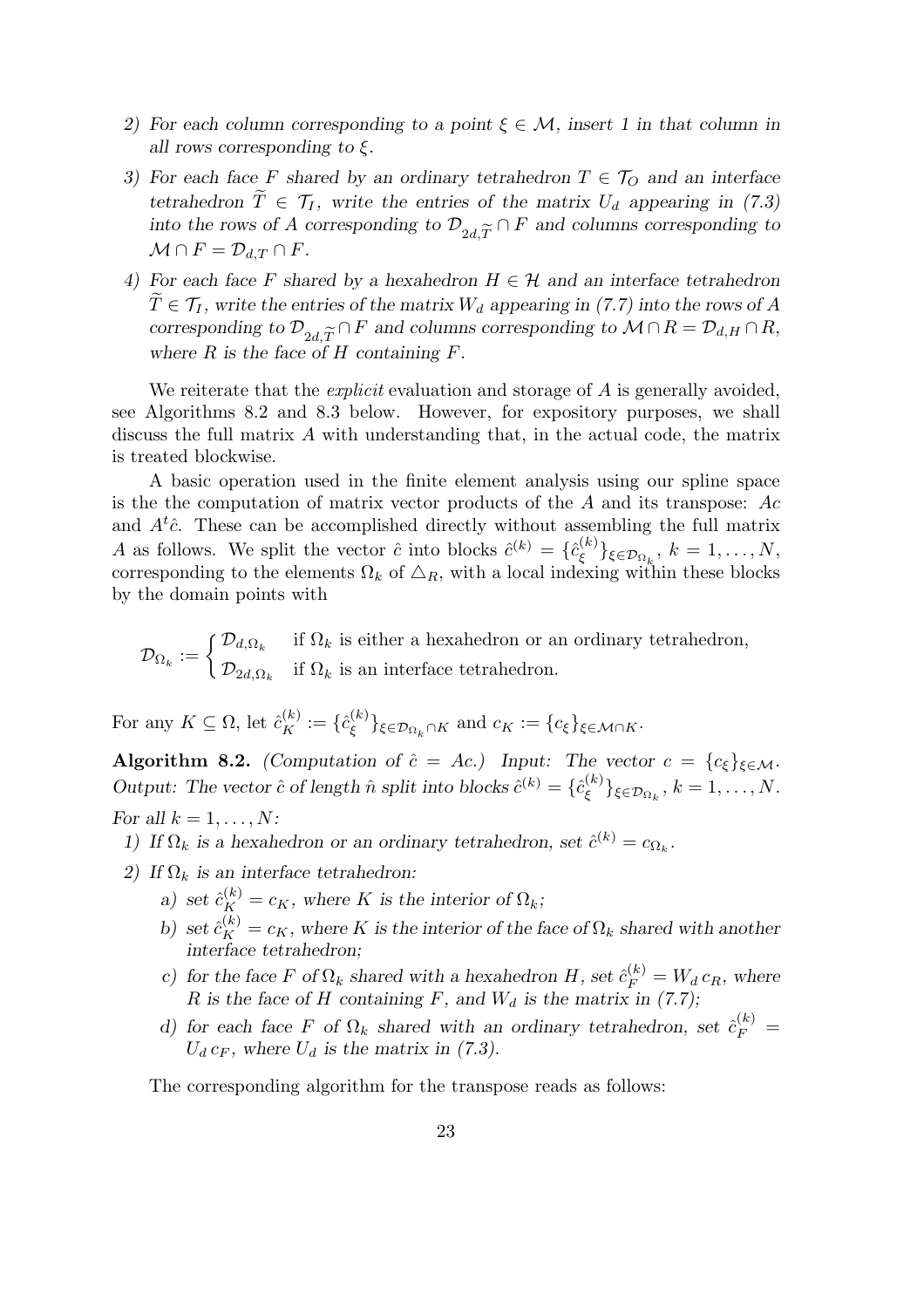**Algorithm 8.3.** (Computation of  $c = A<sup>t</sup>\hat{c}$ .) Input: The vector  $\hat{c}$  of length  $\hat{n}$  split into blocks  $\hat{c}^{(k)} = \{\hat{c}_{\varepsilon}^{(k)}\}$  $\{\xi^{(k)}\}_{\xi \in \mathcal{D}_{\Omega_k}}, k = 1, \ldots, N.$  Output: The vector  $c = \{c_{\xi}\}_{\xi \in \mathcal{M}}$ . Initialize c as a zero vector of length  $n_d$ .

For all  $k = 1, ..., N$  such that  $\hat{c}^{(k)} \neq 0$ :

- 1) If  $\Omega_k$  is a hexahedron or an ordinary tetrahedron, set  $c_{\Omega_k} = c_{\Omega_k} + \hat{c}^{(k)}$ .
- 2) If  $\Omega_k$  is an interface tetrahedron:
	- a) set  $c_K = c_K + \hat{c}_K^{(k)}$ , where K is the interior of  $\Omega_k$ ;
	- b) set  $c_K = c_K + \hat{c}_K^{(k)}$ , where K is the interior of the face of  $\Omega_k$  shared with another interface tetrahedron;
	- c) for the face F of  $\Omega_k$  shared with a hexahedron H, set  $c_R = c_R + W_d^t \hat{c}_F^{(k)}$  $\mathop{F}\limits^{(\kappa)}$ where R is the face of H containing F and  $W_d$  is the matrix in (7.7);
	- d) Let  $F_1$  and  $F_2$  be the two faces of  $\Omega_k$  shared with ordinary tetrahedra. Let  $e_1$  and  $e_2$  be the edges they share with H, and let e be the common edge of  $F_1, F_2$ . Then set
		- d1)  $c_{F_1 \setminus e_1} = c_{F_1 \setminus e_1} + \tilde{c}_1$ , where  $\tilde{c}_1$  is the vector obtained from  $U_d^t \hat{c}_{F_1}^{(k)}$  $E_1^{(\kappa)}$  by removing the components corresponding to points in  $e_1$ , where  $U_d$  is the matrix in  $(7.3)$ ;
		- d2)  $c_{F_2\setminus (e\cup e_2)} = c_{F_2\setminus (e\cup e_2)} + \tilde{c}_2$ , where  $\tilde{c}_2$  is the vector obtained from  $U_d^t\hat{c}_{F_2}^{(k)}$  $F_2^{(k)}$  by removing the components corresponding to points in  $e \cup e_2$ ;

It is easy to see that Algorithm 8.2 involves at most  $\mathcal{O}(N d^3)$  copying operations and  $\mathcal{O}(n_P d^4)$  floating point operations. The computational cost of Algorithm 8.3 is  $\mathcal{O}(d^3(m+m_P d))$  operations (of which only  $\mathcal{O}(m_P d^4)$ ) are multiplications), where  $m \leq N$  is the number of hexahedra and ordinary tetrahedra for which  $\hat{c}^{(k)} \neq 0$ , and  $m_P \leq n_P$  is the number of pyramids with  $\hat{c}^{(k)} \neq 0$ .

# 8.2. Computing the load vector

The load vector L generated by the basis functions  $\{\psi_{\xi}\}_{\xi \in \mathcal{M}}$ , has the components

$$
L_{\xi} = \int_{\Omega} \psi_{\xi}(x) f(x) \, dx, \quad \xi \in \mathcal{M}.
$$

To compute it, we observe that

$$
\psi_{\xi}|_{\Omega_k} = \sum_{\zeta \in \mathcal{D}_{\Omega_k}} A_{\zeta\xi}^{(k)} \psi_{\zeta}^{\Omega_k}, \qquad k = 1, \dots, N,
$$
\n(8.1)

where

$$
\psi_{\zeta}^{\Omega_k} := \begin{cases} \psi_{\zeta}^{d,T} & \text{if } \Omega_k \text{ is an ordinary tetrahedron } T \in \mathcal{T}_O, \\ \psi_{\zeta}^{2d,T} & \text{if } \Omega_k \text{ is an interface tetrahedron } T \in \mathcal{T}_I, \\ \psi_{\zeta}^{d,H} & \text{if } \Omega_k \text{ is a hexahedron } H \in \mathcal{H}. \end{cases}
$$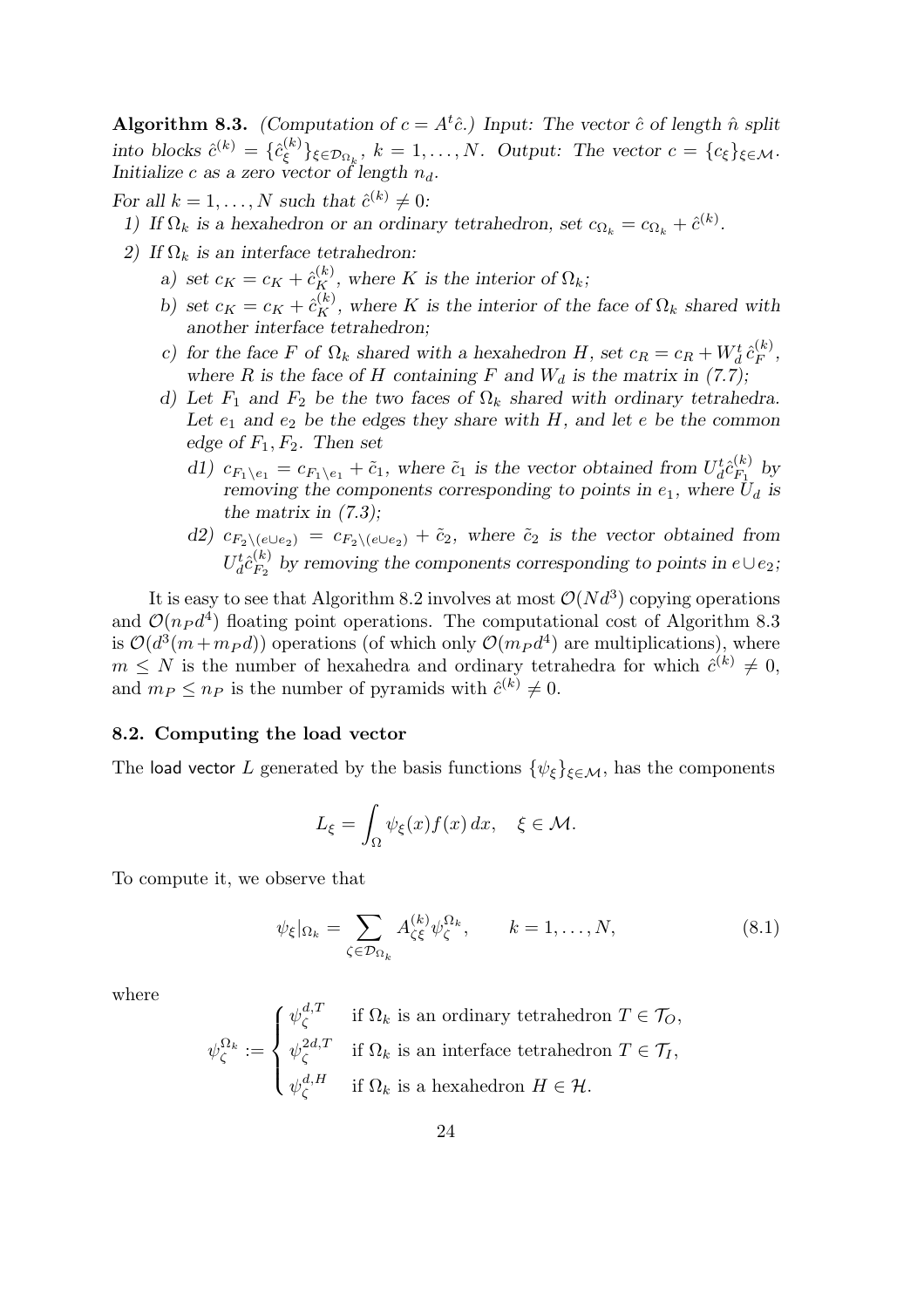This implies

$$
L = A^t \hat{L},\tag{8.2}
$$

where the vector  $\hat{L}$  consists of the blocks  $\hat{L}^{(k)},\ k=1,\ldots,N,$  (element level load vectors) with entries

$$
\hat{L}_{\zeta}^{(k)} := \int_{\Omega_k} \psi_{\zeta}^{\Omega_k}(x) f(x) \, dx, \qquad \zeta \in \mathcal{D}_{\Omega_k}.
$$

Recall that the domain points  $\zeta \in \mathcal{D}_{\Omega_k}$  are indexed by the elements  $\nu$  of either  $\mathcal{I}_3^d$  or  $\mathcal{J}_3^{\mathbf{d}}$  $\hat{L}_3^{\mathbf{d}},$  where  $\mathbf{d} := (d, d, d)$ . Therefore we also write  $\hat{L}_{\nu}^{(k)} := \hat{L}_{\zeta_{\nu}}^{(k)}$  $\zeta_{\nu}^{(\kappa)}$  for the sake of brevity. Using the mappings  $\phi_T$  or  $\phi_H$  (if needed), we obtain the following representations for the entries of  $\hat{L}^{(k)}$ , where in general for any mapping  $\phi$ , we write  $J_{\phi}$  for its corresponding Jacobian matrix.

Lemma 8.4. (Element level load vectors.) 1) If  $\Omega_k$  is an ordinary tetrahedron  $T \in \mathcal{T}_O$ , then

$$
\hat{L}_{\nu}^{(k)} = \mu_{\nu}^d(f, T), \qquad \nu \in \mathcal{I}_3^d.
$$

2) If  $\Omega_k$  is an interface tetrahedron  $T \in \mathcal{T}_I$ , then

$$
\hat{L}_{\nu}^{(k)} = \mu_{\nu}^{2d}(f(\phi_T) \det J_{\phi_T}, T_0), \qquad \nu \in \mathcal{I}_3^{2d}.
$$

3) If  $\Omega_k$  is a hexahedron  $H \in \mathcal{H}$ , then

$$
\hat{L}_{\nu}^{(k)} = \mu_{\nu}^{\mathbf{d}}(f(\phi_H) \det J_{\phi_H}, H_0), \qquad \nu \in \mathcal{J}_3^{\mathbf{d}}.
$$

**Proof:** Consider the case where  $\Omega_k$  is an interface tetrahedron  $T \in \mathcal{T}_I$ . Then

$$
\int_T \psi_{\nu}^{2d,T}(x) f(x) dx = \int_{T_0} B_{\nu}^{2d,T}(\lambda) f(\phi_T(\lambda)) \det J_{\phi_T}(\lambda) d\lambda
$$
  
=  $\mu_{\nu}^{2d}(f(\phi_T) \det J_{\phi_T}, T_0).$ 

The other cases are similar.  $\square$ 

Using this lemma, we can now formulate an algorithm for assembling the load vector.

# Algorithm 8.5. Assembly of the load vector L.

- 1) Use Lemma 8.4 to compute element level load vectors  $\hat{L}^{(k)}$ ,  $k = 1, \ldots, N$ , where the BB-moments are obtained using Algorithm 3 of [3] for both ordinary and interface tetrahedra, and Theorem 6 of [3] for hexahedra.
- 2) Compute L according to (8.2), using Algorithm 8.3.

Clearly, the computational cost of the first step of this algorithm is  $\mathcal{O}(Nd^4)$ , and that of the second step is  $\mathcal{O}(d^3(N+n_P d))$ , which gives the total cost as  $\mathcal{O}(Nd^4)$ , that is  $\mathcal{O}(d)$  per component of L.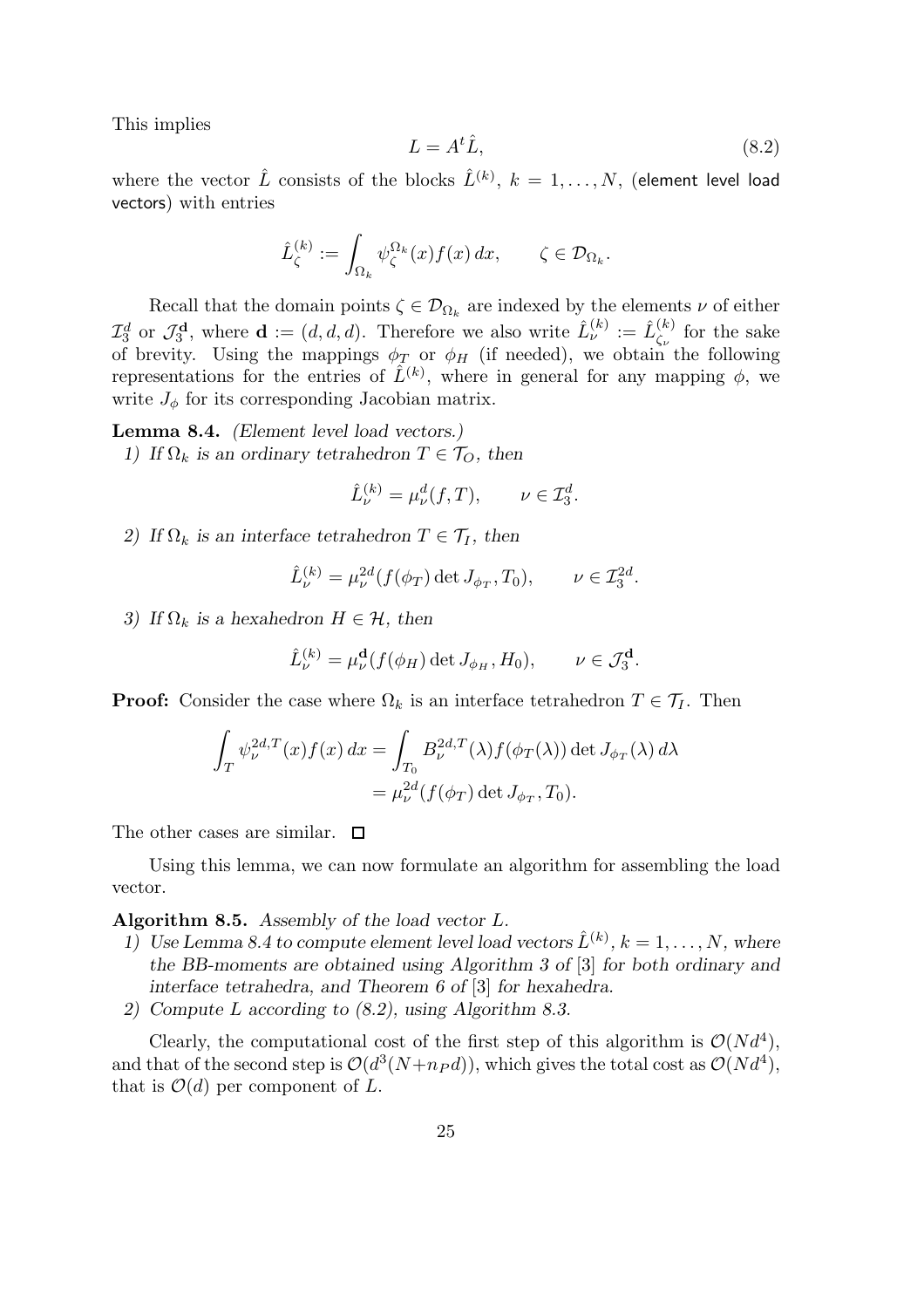# 8.3. Computing the mass matrix

The entries of the mass matrix  $M$  are given by

$$
M_{\xi\zeta} = \int_{\Omega} \psi_{\xi}(x)\psi_{\zeta}(x)f(x) dx, \quad \xi, \zeta \in \mathcal{M}.
$$

In view of  $(8.1)$ ,

$$
M = A^t \hat{M} A,\tag{8.3}
$$

where  $\hat{M}$  is the block-diagonal  $\hat{n} \times \hat{n}$  matrix

$$
\hat{M} = \mathrm{diag}(\hat{M}^{(1)}, \dots, \hat{M}^{(N)}),
$$

whose blocks  $\hat{M}^{(k)}$  are the element level mass matrices with entries

$$
\hat{M}^{(k)}_{\xi\zeta} := \int_{\Omega_k} \psi^{\Omega_k}_{\xi}(x) \psi^{\Omega_k}_{\zeta}(x) f(x) dx, \qquad \xi, \zeta \in \mathcal{D}_{\Omega_k}.
$$

Lemma 8.6. (Element level mass matrices.)

1) If  $\Omega_k$  is an ordinary tetrahedron  $T \in \mathcal{T}_O$ , then

$$
\hat{M}^{(k)}_{\nu\kappa} = \frac{\binom{\nu+\kappa}{\nu}}{\binom{2d}{d}} \mu^{2d}_{\nu+\kappa}(f,T), \qquad \nu,\kappa\in\mathcal{I}^d_3.
$$

2) If  $\Omega_k$  is an interface tetrahedron  $T \in \mathcal{T}_I$ , then

$$
\hat{M}_{\nu\kappa}^{(k)}=\frac{{\nu+\kappa\choose \nu}}{{4d\choose 2d}}\mu_{\nu+\kappa}^{4d}(f(\phi_T)\det J_{\phi_T},T_0),\qquad \nu,\kappa\in\mathcal{I}^{2d}_3.
$$

3) If  $\Omega_k$  is a hexahedron  $H \in \mathcal{H}$ , then

$$
\hat{M}^{(k)}_{\nu\kappa} = \frac{\binom{\nu+\kappa}{\nu}\binom{2\mathbf{d}-\nu-\kappa}{\mathbf{d}-\nu}}{\binom{2d}{d}^3} \mu_{\nu+\kappa}^{2\mathbf{d}}(f(\phi_H) \det J_{\phi_H}, H_0), \qquad \nu, \kappa \in \mathcal{J}_3^{\mathbf{d}}.
$$

where we recall that  $\boldsymbol{d} = (d, d, d)$ .

**Proof:** If  $\Omega_k = T \in \mathcal{T}_O$  or  $\mathcal{T}_I$ , then

$$
\hat{M}^{(k)}_{\nu\kappa} = \int_T B^d_{\nu}(x) B^d_{\kappa}(x) f(x) \, dx, \quad \nu, \kappa \in \mathcal{I}_3^d,
$$

or, respectively,

$$
\hat{M}^{(k)}_{\nu\kappa} = \int_{T_0} B_{\nu}^{2d}(\lambda) B_{\kappa}^{2d}(\lambda) f(\phi_T(\lambda)) \det J_{\phi_T}(\lambda) d\lambda, \quad \nu, \kappa \in \mathcal{I}_3^{2d},
$$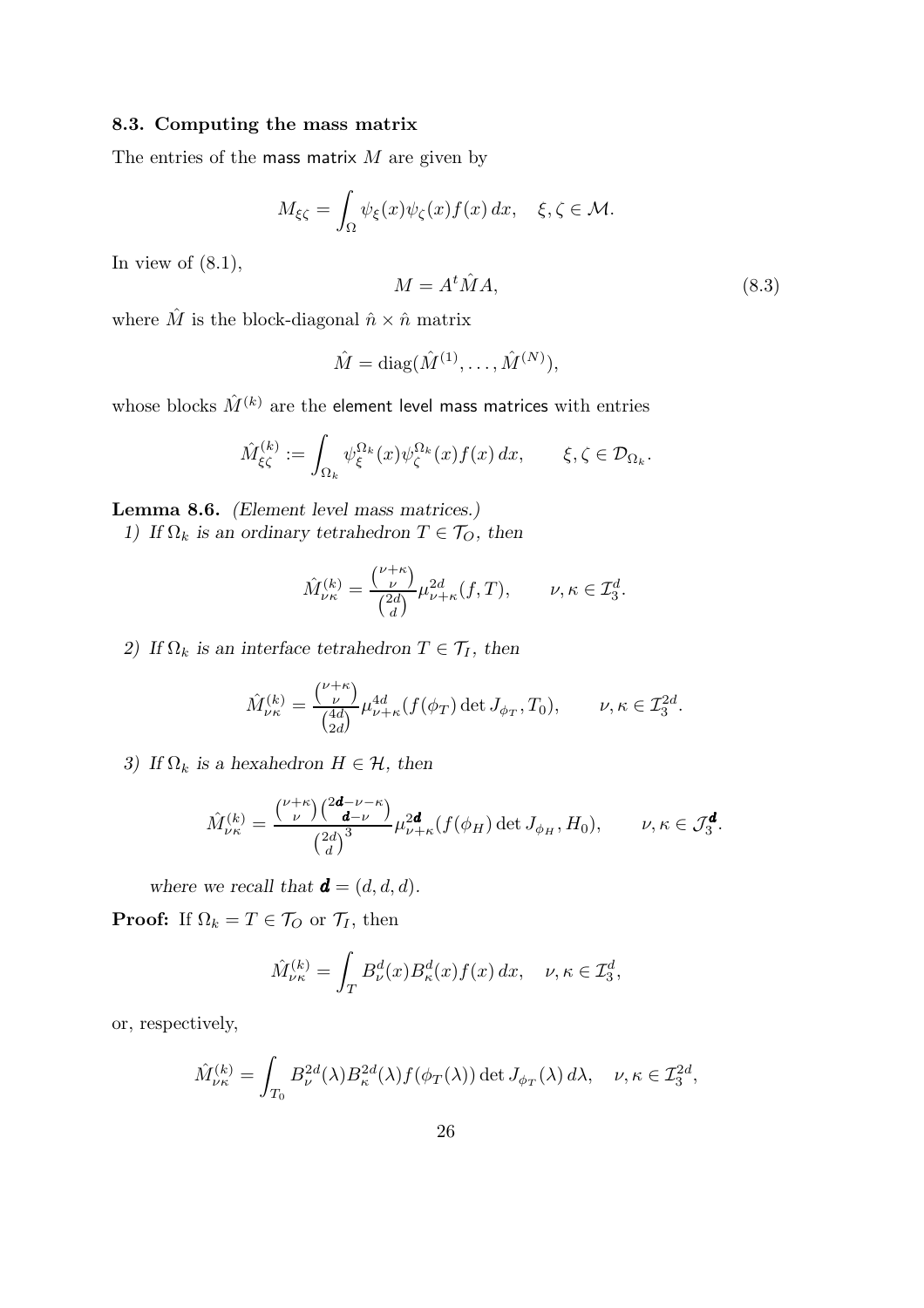and the statements follow by the product formula

$$
B_{\nu}^{n}B_{\kappa}^{m} = \frac{\binom{\nu+\kappa}{\nu}}{\binom{n+m}{n}} B_{\nu+\kappa}^{n+m}, \qquad \nu \in \mathcal{I}_{3}^{n}, \quad \kappa \in \mathcal{I}_{3}^{m}.
$$
 (8.4)

If  $\Omega_k = H \in \mathcal{H}$ , then

$$
\hat{M}^{(k)}_{\nu\kappa} = \int_{H_0} B^{\mathbf{d}}_{\nu}(\lambda) B^{\mathbf{d}}_{\kappa}(\lambda) f(\phi_H(\lambda)) \det J_{\phi_H}(\lambda) d\lambda, \quad \nu, \kappa \in \mathcal{J}_3^{\mathbf{d}},
$$

and we use

$$
B_{\nu}^{\mathbf{n}} B_{\kappa}^{\mathbf{m}} = \frac{\binom{\nu+\kappa}{\nu}\binom{\mathbf{n}+\mathbf{m}-\nu-\kappa}{\mathbf{n}-\nu}}{\binom{\mathbf{n}+\mathbf{m}}{\mathbf{n}}} B_{\nu+\kappa}^{\mathbf{n}+\mathbf{m}}, \qquad \nu \in \mathcal{J}_3^{\mathbf{n}}, \kappa \in \mathcal{J}_3^{\mathbf{m}}. \quad \Box \tag{8.5}
$$

For the purpose of efficient implementation we make the following observation. Lemma 8.7. The formula in part 3 of Lemma 8.6 can be written in the form

$$
\hat{M}^{(k)}_{\nu\kappa} = \sigma_{\nu_1,\kappa_1} \sigma_{\nu_2,\kappa_2} \sigma_{\nu_3,\kappa_3} \mu_{\nu+\kappa}^{2d} (f(\phi_H) \det J_{\phi_H}, H_0), \qquad \nu,\kappa \in \mathcal{J}_3^d,
$$
 (8.6)

where  $\nu = (\nu_1, \nu_2, \nu_3)$ ,  $\kappa = (\kappa_1, \kappa_2, \kappa_3)$  and

$$
\sigma_{nm} := \frac{\binom{n+m}{n} \binom{2d-n-m}{d-n}}{\binom{2d}{d}}, \qquad 0 \le n, m \le d. \tag{8.7}
$$

The matrix  $\sigma$  can be easily precomputed with  $\mathcal{O}(d^2)$  cost. Its  $d^2$  storage requirement is negligible in comparison to the  $\mathcal{O}(d^6)$  storage of  $\hat{M}^{(k)}$  or even the  $\mathcal{O}(d^3)$  storage requirement of the moments  $\mu_{\nu}^{2d}(f(\phi_H) \det J_{\phi_H}, H_0)$ . Thus, assuming that the moment vector is known,  $\hat{M}^{(k)}$  can be computed according to (8.6) with just three multiplications per entry.

Algorithm 8.8. Assembly of the mass matrix M.

1) For each  $k = 1, \ldots, N$ :

- a) If  $\Omega_k$  is an ordinary tetrahedron  $T \in \mathcal{T}_O$ , then use Algorithm 3 of [3] to compute the BB moments  $\mu_{\nu}^{2d}(f,T)$ ,  $\nu \in \mathcal{I}_{3}^{2d}$ , and assemble the element level mass matrix  $\hat{M}^{(k)}$  of Lemma 8.6 using Algorithm 6 of [3].
- b) If  $\Omega_k$  is an interface tetrahedron  $T \in \mathcal{T}_I$ , then use Algorithm 3 of [3] to compute the BB moments  $\mu_{\nu}^{4d}(f(\phi_T) \det J_{\phi_T}, T_0)$ ,  $\nu \in \mathcal{I}_3^{4d}$ , and assemble the element level mass matrix  $\hat{M}^{(k)}$  of Lemma 8.6 using Algorithm 6 of [3].
- c) If  $\Omega_k$  is a hexahedron  $H \in \mathcal{H}$ , then use Theorem 6 of [3] to compute the BB moments  $\mu_{\nu}^{2d}(f(\phi_H) \det J_{\phi_H}, H_0), \nu \in \mathcal{J}_3^{2d}$ , and assemble the element level mass matrix  $\hat{M}^{(k)}$  of Lemma 8.6 using (8.6).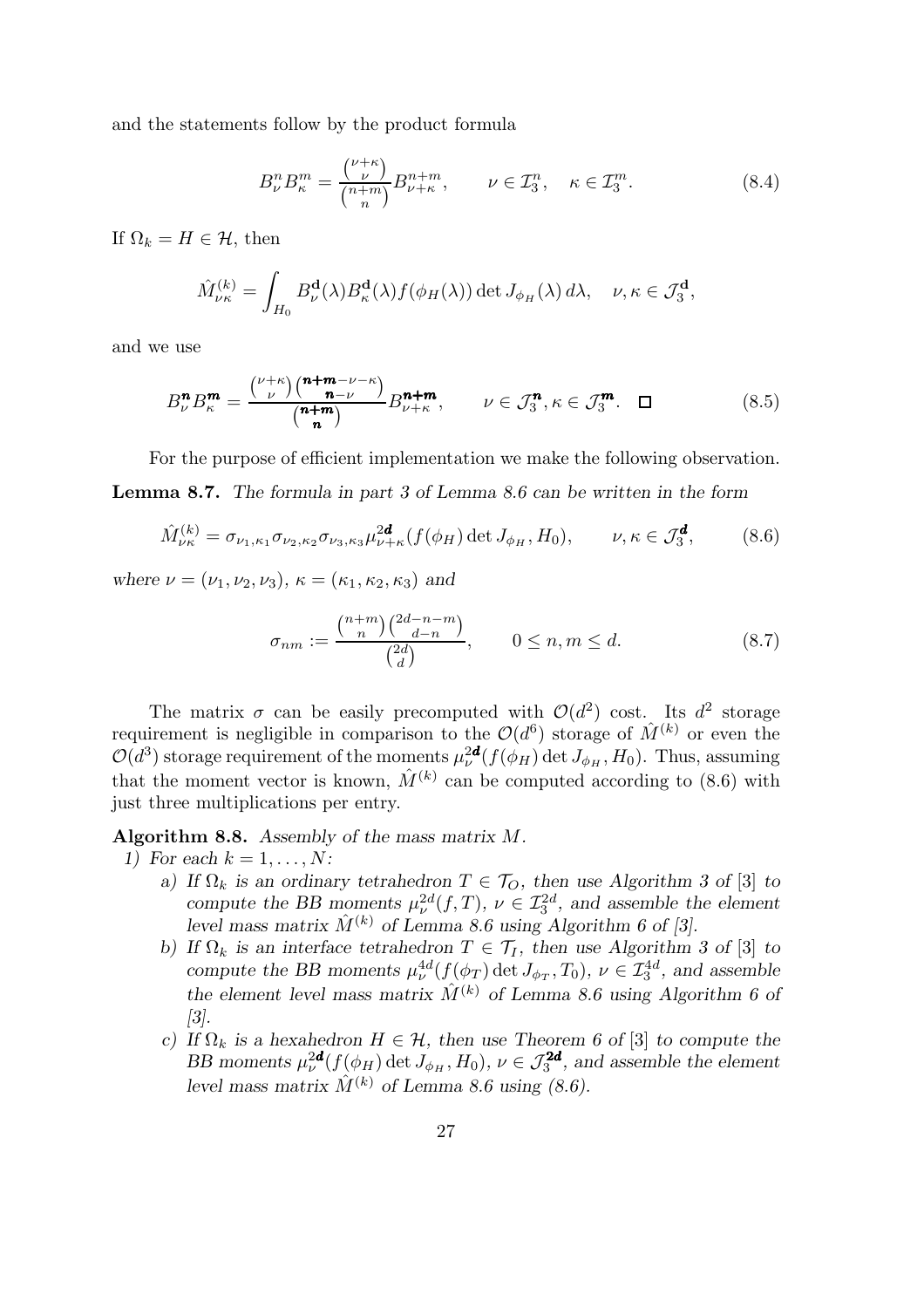- 2) Compute  $\tilde{M} := A^t \hat{M}$  by applying Algorithm 8.3 to the columns of  $\hat{M}$ . Note that  $\hat{c}^{(k)}$  in the notation of that algorithm can only be nonzero if the current column of  $\hat{M}$  contains some entry of  $\hat{M}^{(k)}$ .
- 3) Compute  $M = (A^t \tilde{M}^t)^t$ , of (8.3) by applying Algorithm 8.3 to the rows of  $\tilde{M}$ . The vector  $\hat{c}^{(k)}$  can be nonzero only if the current row of  $\tilde{M}$  corresponds to a domain point  $\xi$  in  $\Omega_k$  if  $\Omega_k$  is either a hexahedron or an ordinary tetrahedron, or in  $\Omega_k \cup R$  if  $\Omega_k$  is an interface tetrahedron and R is the face of the hexahedron containing a face of  $\Omega_k$ .

The computational cost of the first step is  $\mathcal{O}(Nd^4)$  for the computation of the moment vectors, and  $\mathcal{O}(N d^6)$  for the element level mass matrices. The second and third steps involve  $\mathcal{O}(d^7n_P)$  multiplications and  $\mathcal{O}(d^6(N+n_P d))$  additions. If  $n_P d = \mathcal{O}(N)$ , then the overall cost is optimal because the sparse matrix M has  $\mathcal{O}(Nd^6)$  entries. The storage requirement is  $\mathcal{O}(Nd^6)$  for all element level mass matrices, and  $\mathcal{O}(Nd^6)$  for the sparse matrices  $\tilde{M}$  and  $\tilde{M}$ . The moments need to be stored temporarily in Step 1, but this requires only  $\mathcal{O}(d^3)$  storage space.

#### 8.4. Computing the stiffness matrix

The entries of the stiffness matrix  $S$  are given by

$$
S_{\xi\zeta} = \int_{\Omega} \nabla^t \psi_{\xi}(x) F(x) \nabla \psi_{\zeta}(x) dx, \quad \xi, \zeta \in \mathcal{M},
$$

where  $F: \Omega \to \mathbb{R}^{3 \times 3}$  is a given matrix function and  $\nabla (\nabla^t)$  is the column (row) gradient operator. Hence

$$
S = A^t \hat{S} A,\tag{8.8}
$$

where  $\hat{S}$  is the block-diagonal  $\hat{n} \times \hat{n}$  matrix  $\hat{S} = \text{diag}(\hat{S}^{(1)}, \dots, \hat{S}^{(N)})$ , whose blocks  $\hat{S}^{(k)}$  are the element level stiffness matrices with entries

$$
\hat{S}^{(k)}_{\xi\zeta} = \int_{\Omega_k} \nabla^t \psi_{\xi}^{\Omega_k}(x) F(x) \nabla \psi_{\zeta}^{\Omega_k}(x) \, dx, \quad \xi, \zeta \in \mathcal{D}_{\Omega_k}.
$$

Lemma 8.9. (Element level stiffness matrices.)

1) If  $\Omega_k$  is an ordinary tetrahedron  $T \in \mathcal{T}_O$ , then

$$
\hat{S}^{(k)}_{\nu\kappa} = d^2 \sum_{i,j=1}^4 \frac{\binom{\nu - e_i + \kappa - e_j}{\nu}}{\binom{2d-2}{d-1}} \nabla^t \lambda_i^T \mu_{\nu - e_i + \kappa - e_j}^{2d-2} (F, T) \nabla \lambda_j^T, \quad \nu, \kappa \in \mathcal{I}_3^d,
$$

where  $e_i$  is the *i*-th unit vector in  $\mathbb{R}^4$ , and  $\lambda_i^T$  is the *i*-th barycentric coordinate of x w.r.t. T. Here we adopt the usual convention whereby the terms with  $\mu_{\xi}^{n}$ for which  $\xi \notin \mathcal{I}_3^n$  are ignored in the sum.

2) If  $\Omega_k$  is an interface tetrahedron  $T \in \mathcal{T}_I$ , then

$$
\hat{S}_{\nu\kappa}^{(k)} = 4d^2 \sum_{i,j=1}^4 \frac{\binom{\nu - e_i + \kappa - e_j}{\nu}}{\binom{4d-2}{d-1}} \nabla^t \lambda_i^{T_0} \mu_{\nu - e_i + \kappa - e_j}^{4d-2} (\tilde{F}^T, T_0) \nabla \lambda_j^{T_0}, \quad \nu, \kappa \in \mathcal{I}_3^{2d},
$$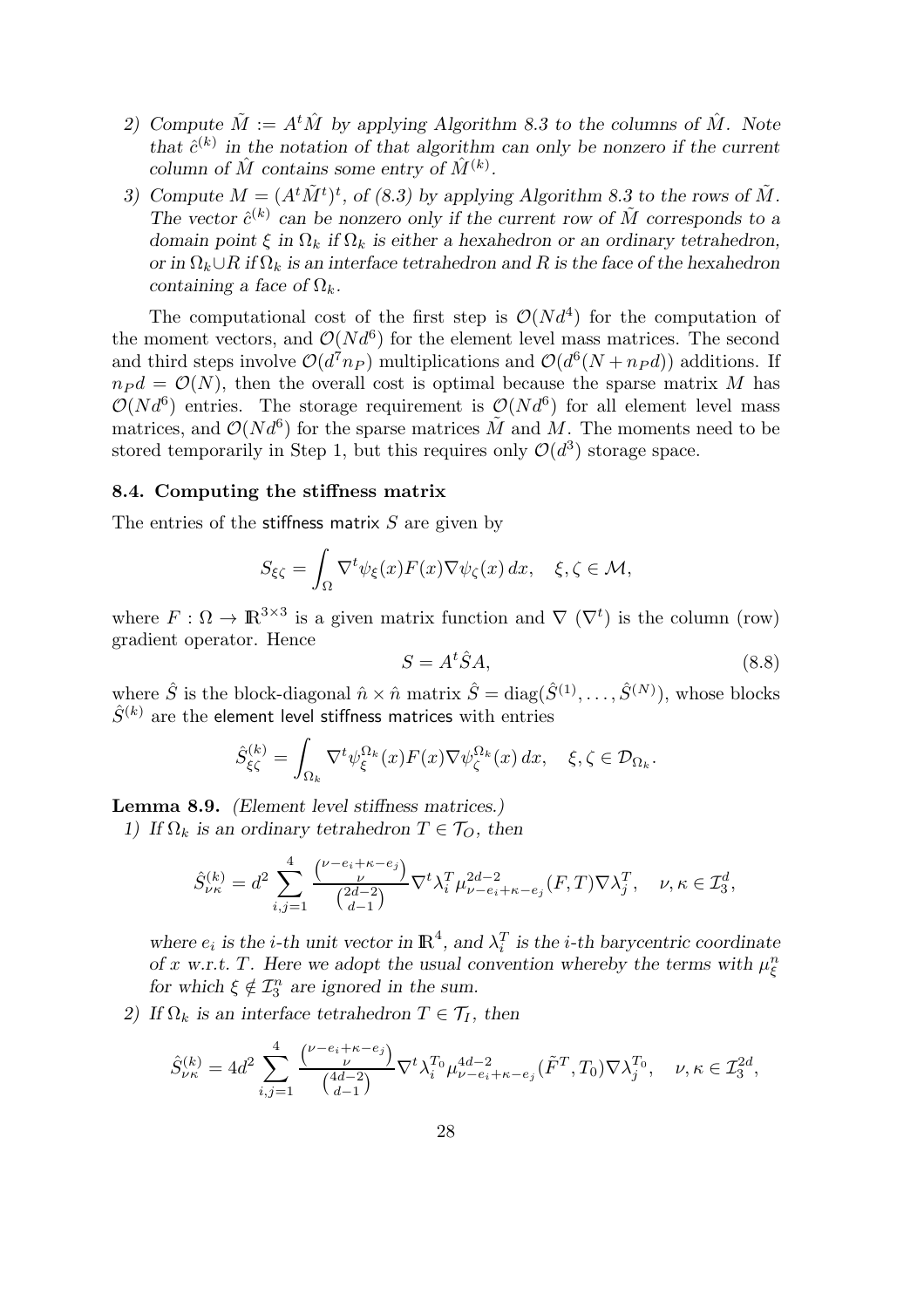with

$$
\tilde{F}^T:=J_{\phi_T}^{-1}F(\phi_T)J_{\phi_T}^{-t}\det J_{\phi_T},
$$

where  $J^{-t}$  denotes the transpose of the inverse matrix of J, and  $\nabla^t \lambda_1^{T_0} =$  $(1,0,0), \nabla^t \lambda_2^{T_0} = (0,1,0), \nabla^t \lambda_3^{T_0} = (0,0,1), \nabla^t \lambda_4^{T_0} = (-1,-1,-1).$ 3) If  $\Omega_k$  is a hexahedron  $H \in \mathcal{H}$ , then for  $\nu, \kappa \in \mathcal{J}_3^{\mathbf{d}}$ ,

$$
\hat{S}_{\nu\kappa}^{(k)} = d^2 \sum_{i,j=1}^3 \left[ \frac{\binom{\nu - e_i + \kappa - e_j}{\nu - e_i} \binom{2\mathbf{d} - \nu - \kappa}{\mathbf{d} - \nu}}{\binom{2\mathbf{d} - e_i - e_j}{\mathbf{d} - e_i}} \mu_{\nu - e_i + \kappa - e_j}^{2\mathbf{d} - e_i - e_j}(\tilde{F}_{ij}^H, H_0) \right. \\
\left. - \frac{\binom{\nu - e_i + \kappa}{\nu - e_i} \binom{2\mathbf{d} - \nu - \kappa - e_j}{\mathbf{d} - \nu}}{\binom{2\mathbf{d} - e_i - e_j}{\mathbf{d} - e_i}} \mu_{\nu - e_i + \kappa}^{2\mathbf{d} - e_i - e_j}(\tilde{F}_{ij}^H, H_0) \right. \\
\left. - \frac{\binom{\nu + \kappa - e_j}{\nu} \binom{2\mathbf{d} - \nu - e_i - \kappa}{\mathbf{d} - e_i}}{\binom{2\mathbf{d} - \nu - e_i}{\mathbf{d} - e_i}} \mu_{\nu + \kappa - e_j}^{2\mathbf{d} - e_i - e_j}(\tilde{F}_{ij}^H, H_0) \right. \\
\left. + \frac{\binom{\nu + \kappa}{\nu} \binom{2\mathbf{d} - \nu - e_i - \kappa - e_j}{\mathbf{d} - \nu - e_i}}{\binom{2\mathbf{d} - e_i - e_j}{\mathbf{d} - e_i}} \mu_{\nu + \kappa}^{2\mathbf{d} - e_i - e_j}(\tilde{F}_{ij}^H, H_0) \right],
$$

where

$$
\tilde{F}^H := J_{\phi_H}^{-1} F(\phi_H) J_{\phi_H}^{-t} \det J_{\phi_H},
$$

and  $e_i$  is the *i*-th unit vector in  $\mathbb{R}^3$ .

**Proof:** If  $\Omega_k = T \in \mathcal{T}_O$ , then

$$
\hat{S}_{\nu\kappa}^{(k)} = \int_{T} \nabla^{t} B_{\nu}^{d}(x) F(x) \nabla B_{\kappa}^{d}(x) dx, \quad \nu, \kappa \in \mathcal{I}_{3}^{d},
$$

and if  $T \in \mathcal{T}_I$ , then

$$
\hat{S}_{\nu\kappa}^{(k)} = \int_{T_0} \nabla^t B_{\nu}^{2d}(\lambda) \tilde{F}^T(\lambda) \nabla B_{\kappa}^{2d}(\lambda) d\lambda, \quad \nu, \kappa \in \mathcal{I}_3^{2d}.
$$

The statements of the theorem follow by (8.4) in view of the gradient formula

$$
\nabla B_{\nu}^{d,T}(x) = d \sum_{i=1}^{4} B_{\nu-e_i}^{d-1,T}(x) \nabla \lambda_i^T,
$$
\n(8.9)

compare equation (44) of [3].

If  $\Omega_k = H \in \mathcal{H}$ , then

$$
\hat{S}_{\nu\kappa}^{(k)} = \int_{H_0} \nabla^t B_\nu^{\mathbf{d}}(\lambda) \tilde{F}^H(\lambda) \nabla B_\kappa^{\mathbf{d}}(\lambda) d\lambda, \quad \nu, \kappa \in \mathcal{J}_3^d,
$$

and we use (8.5) and

$$
\nabla B_{\nu}^{\mathbf{d}}(\lambda) = d \sum_{i=1}^{3} \left( B_{\nu-e_i}^{\mathbf{d}-e_i}(\lambda) - B_{\nu}^{\mathbf{d}-e_i}(\lambda) \right) e_i. \quad \Box \tag{8.10}
$$

For the purposes of an efficient implementation, we make the following observation.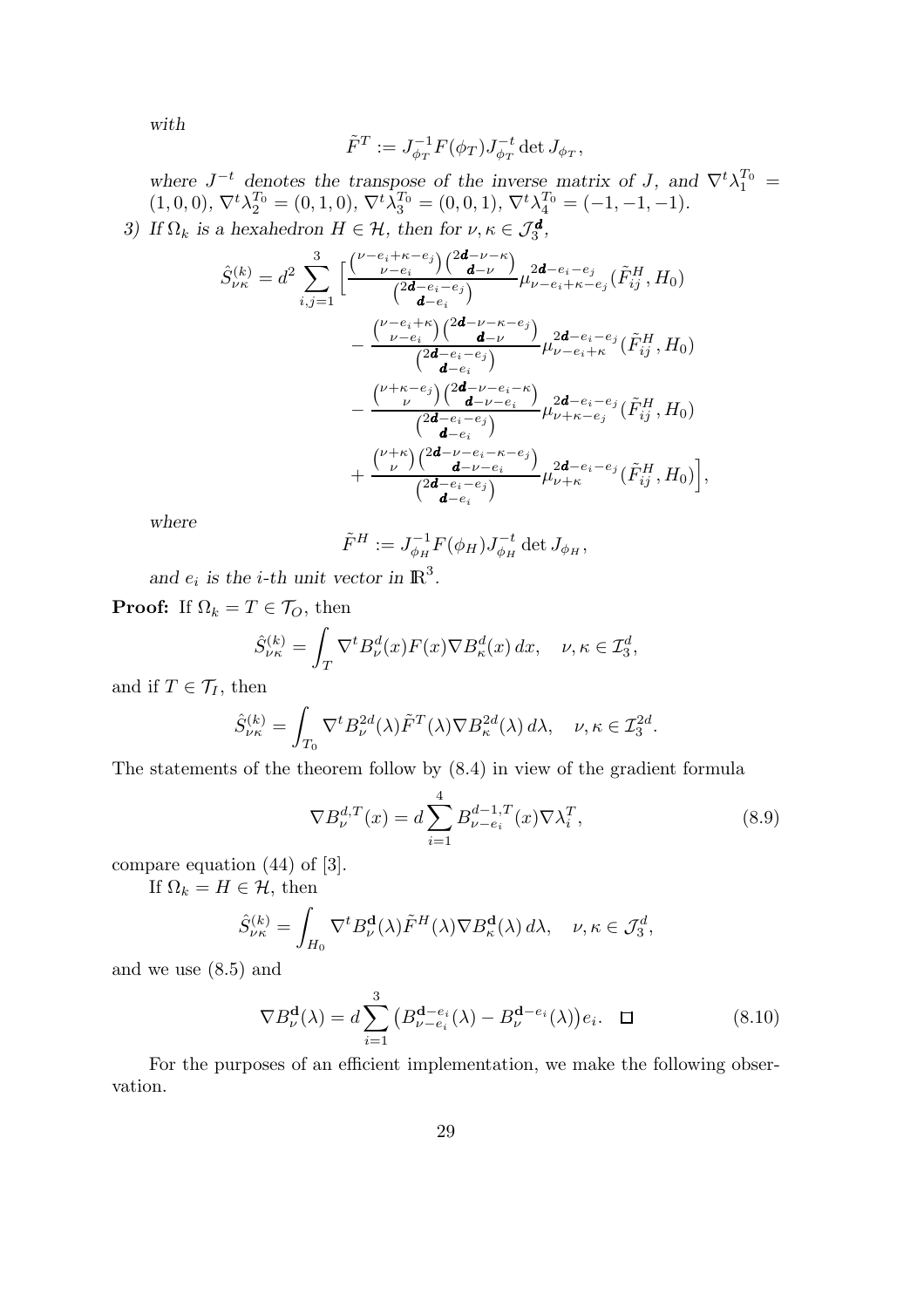Lemma 8.10. The formula in part 3 of Lemma 8.9 can be rewritten as

$$
\hat{S}_{\nu\kappa}^{(k)} = 2d\sigma_{\nu_1,\kappa_1}\sigma_{\nu_2,\kappa_2}\sigma_{\nu_3,\kappa_3} \sum_{i,j=1}^3 \Big[ \alpha_{ij}\mu_{\nu-e_i+\kappa-e_j}^{2d-e_i-e_j}(\tilde{F}_{ij}^H, H_0) - \beta_{ij}\mu_{\nu-e_i+\kappa}^{2d-e_i-e_j}(\tilde{F}_{ij}^H, H_0) \n- \gamma_{ij}\mu_{\nu+\kappa-e_j}^{2d-e_i-e_j}(\tilde{F}_{ij}^H, H_0) + \delta_{ij}\mu_{\nu+\kappa}^{2d-e_i-e_j}(\tilde{F}_{ij}^H, H_0) \Big],
$$

where  $\nu = (\nu_1, \nu_2, \nu_3), \kappa = (\kappa_1, \kappa_2, \kappa_3), \sigma$  is given by (8.7),

$$
\alpha_{ij} = \frac{2d\nu_i\kappa_j}{(\nu_i + \kappa_i)(\nu_j + \kappa_j)}, \quad \beta_{ij} = \frac{2d\nu_i(d - \kappa_j)}{(\nu_i + \kappa_i)(2d - \nu_j - \kappa_j)},
$$
  

$$
\gamma_{ij} = \frac{2d(d - \nu_i)\kappa_j}{(2d - \nu_i - \kappa_i)(\nu_j + \kappa_j)}, \quad \delta_{ij} = \frac{2d(d - \nu_i)(d - \kappa_j)}{(2d - \nu_i - \kappa_i)(2d - \nu_j - \kappa_j)},
$$

if  $i \neq j$ , and

$$
\alpha_{ii} = \frac{(2d-1)\nu_i \kappa_i}{(\nu_i + \kappa_i)(\nu_i + \kappa_i - 1)}, \quad \beta_{ii} = \frac{(2d-1)\nu_i(d-\kappa_i)}{(\nu_i + \kappa_i)(2d-\nu_i - \kappa_i)},
$$
  
\n
$$
\gamma_{ii} = \frac{(2d-1)(d-\nu_i)\kappa_i}{(2d-\nu_i - \kappa_i)(\nu_i + \kappa_i)}, \quad \delta_{ii} = \frac{(2d-1)(d-\nu_i)(d-\kappa_i)}{(2d-\nu_i - \kappa_i)(2d-\nu_i - \kappa_i - 1)}.
$$

Assuming that the moment vectors are known,  $\hat{S}^{(k)}$  can be computed in the above form with  $\mathcal{O}(1)$  floating point operations per entry.

Algorithm 8.11. Assembly of the stiffness matrix S.

- 1) For each  $k = 1, \ldots, N$ :
	- a) If  $\Omega_k$  is an ordinary tetrahedron  $T \in \mathcal{T}_O$ , then use Algorithm 3 of [3] to compute the BB moments  $\mu_{\nu}^{2d-2}(F,T)$ ,  $\nu \in \mathcal{I}_{3}^{2d-2}$ , and assemble the element level stiffness matrix  $\hat{S}^{(k)}$  of Lemma 8.9 using Algorithm 6 of [3].
	- b) If  $\Omega_k$  is an interface tetrahedron  $T \in \mathcal{T}_I$ , then use Algorithm 3 of [3] to compute the BB moments  $\mu_{\nu}^{4d-2}(\tilde{F}^T, T_0), \nu \in \mathcal{I}_{3}^{4d-2}$ , and assemble the element level stiffness matrix  $\hat{S}^{(k)}$  of Lemma 8.9 using Algorithm 6 of [3].
	- c) If  $\Omega_k$  is a hexahedron  $H \in \mathcal{H}$ , then for all  $i, j \in \{1, 2, 3\}$  use Theorem 6 of [3] to compute the BB moments

$$
\mu_{\nu}^{2\mathbf{d}-e_i-e_j}(\tilde{F}_{ij}^H, H_0), \qquad \nu \in \mathcal{J}_3^{2\mathbf{d}-e_i-e_j},
$$

and assemble the element level stiffness matrix  $\hat{S}^{(k)}$  of Lemma 8.9 using Lemma 8.10.

- 2) Compute  $\tilde{S} := A^t \hat{S}$  by applying Algorithm 8.3 to the columns of  $\hat{S}$ . The vector  $\hat{c}^{(k)}$  in the notation of that algorithm can only be nonzero if the current column of  $\hat{S}$  contains any entries of  $\tilde{S}^{(k)}$ .
- 3) Compute  $S = (A^t \tilde{S}^t)^t$ , according to (8.8), by applying Algorithm 8.3 to the rows of  $\tilde{S}$ . The vector  $\hat{c}^{(k)}$  can be nonzero only if the current row of  $\tilde{S}$  corresponds to a domain point  $\xi$  in  $\Omega_k$  when  $\Omega_k$  is either a hexahedron or an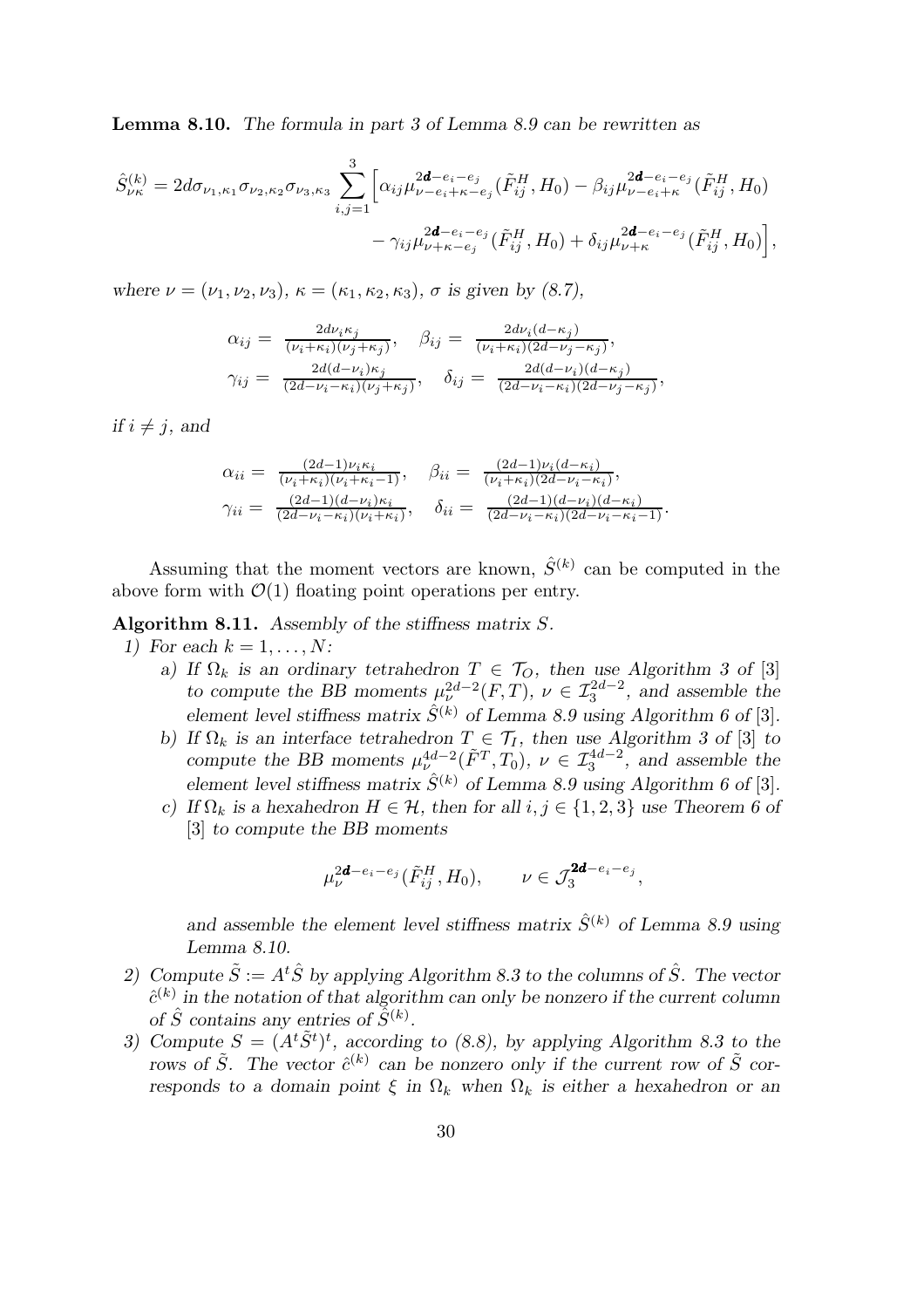ordinary tetrahedron, or in  $\Omega_k \cup R$  when it is an interface tetrahedron and R is the face of the hexahedron containing a face of  $\Omega_k$ .

The computational and storage cost of the assembling the stiffness matrix is  $\mathcal{O}(d^6(N+n_P d))$ , that is  $\mathcal{O}(1)$  per nonzero entry if  $n_P d = \mathcal{O}(N)$ . This can be seen in the same way as for the mass matrix in Section 8.4. For a discussion of assembling stiffness matrices one element at a time, see [26,27].

# 8.5. Matrix free finite element implementation via BB moments

Iterative methods, such as the conjugate gradient method do not require computation and storage of the system matrices if the matrix-vector multiplication can be implemented without doing so. As pointed out in Sect. 4.4 of [3], this also amounts to the computation of BB moments. Indeed, let the current iterate u be expressed as a linear combination of the basis functions  $\psi_{\xi}$  of  $\mathcal{S}_d^0(\triangle)$ ,

$$
u=\sum_{\xi\in\mathcal{M}}c_{\xi}\psi_{\xi}.
$$

Then, for example, the product  $Sc$  of the stiffness matrix  $S$  with the coefficient vector  $c$  is given by

$$
Sc = A^t \hat{S} Ac.
$$

Splitting the vector  $\hat{c} = Ac$  of length  $\hat{n}$  into blocks  $\hat{c}^{(k)} = \{\hat{c}_{\epsilon}^{(k)}\}$  $\{\xi^{(k)}\}_{\xi \in \mathcal{D}_{\Omega_k}}, k = 1, \ldots, N,$ we obtain

$$
\tilde{c}:=\hat{S}\hat{c},
$$

where  $\tilde{c}$  consists of the blocks  $\tilde{c}^{(k)} = \hat{S}^{(k)} \hat{c}^{(k)}$ ,  $k = 1, ..., N$ . With

$$
u^{(k)} := \sum_{\xi \in \mathcal{D}_{\Omega_k}} \hat{c}_{\xi}^{(k)} \psi_{\xi}^{\Omega_k}, \qquad k = 1, \dots, N,
$$

we get for all  $\xi \in \mathcal{D}_{\Omega_k}$ 

$$
(\hat{S}^{(k)}\hat{c}^{(k)})_{\xi} = \int_{\Omega_k} \nabla^t \psi_{\xi}^{\Omega_k}(x) F(x) \nabla u^{(k)}(x) \, dx,
$$

which, with the help of the gradient formulae  $(8.9)$  and  $(8.10)$ , can be easily expressed in terms of several moments of the following types:

$$
\mu_{\nu}^{d-1}(F\nabla u^{(k)}, T), \quad \nu \in \mathcal{I}_3^{d-1}, \quad \text{if } \Omega_k = T \in \mathcal{T}_O,
$$
  

$$
\mu_{\nu}^{2d-1}(\tilde{F}^T \nabla \{u^{(k)}(\phi_T)\}, T_0), \quad \nu \in \mathcal{I}_3^{2d-1}, \quad \text{if } \Omega_k = T \in \mathcal{T}_I,
$$
  

$$
\mu_{\nu}^{\mathbf{d}-e_i}(\tilde{F}^H \nabla \{u^{(k)}(\phi_H)\}, H_0), \quad \nu \in \mathcal{J}_3^{\mathbf{d}-e_i}, \quad i = 1, 2, 3, \quad \text{if } \Omega_k = H \in \mathcal{H}.
$$

Note that the values of the vector-polynomials  $\nabla u^{(k)}$  or  $\nabla \{u^{(k)}(\phi_T)\}$  at the Stroud points in  $T$  or  $T_0$ , respectively, as needed for the above moment computations, can be efficiently computed with the help of Algorithm 1 of [3] in  $\mathcal{O}(d^4)$  operations. The same count applies to the evaluation of  $\nabla \{u^{(k)}(\phi_H)\}\$  at the tensor-product Gauss points in  $H_0$  performed by the analogous (and simpler) method. Since the moments themselves require  $\mathcal{O}(d^4)$  operations, we arrive at a total cost of  $\mathcal{O}(Nd^4)$ for the computation of the product  $\hat{S}\hat{c}$ . Finally, Sc is computed as the product  $A^t\tilde{c}$ . We summarize the computation of Sc in the following algorithm.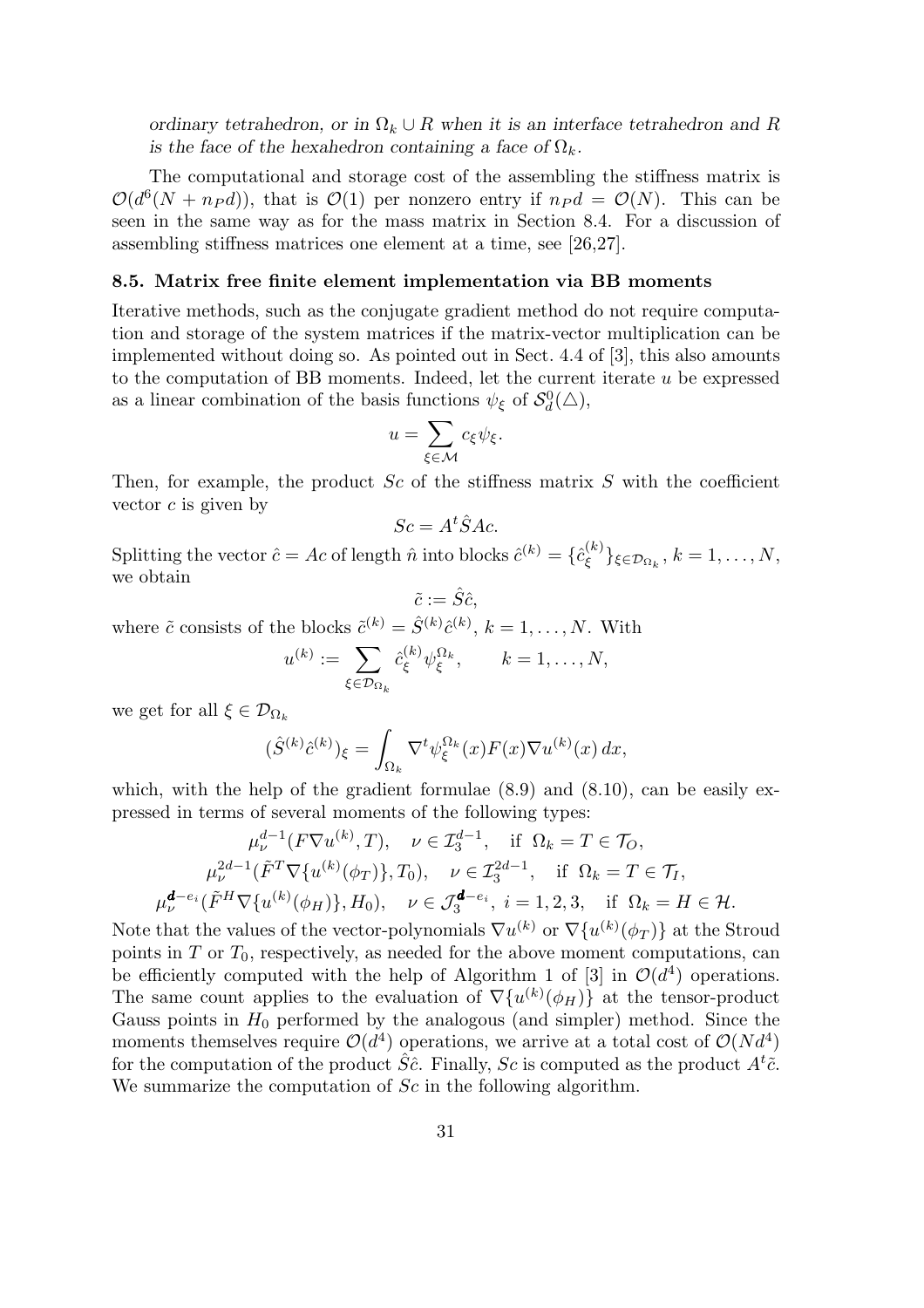Algorithm 8.12. Matrix-vector product Sc.

1) Use Algorithm 8.2 to compute  $\hat{c} = Ac$ .

- 2) Compute  $\tilde{c} = \hat{S}\hat{c}$  as described above.
- 3) Compute  $Sc = A<sup>t</sup> \tilde{c}$  using Algorithm 8.3.

By taking into account the discussion of the cost of Algorithms 8.2 and 8.3 at the end of Section 8.1, we see that the total cost of Algorithm 8.12 is  $\mathcal{O}(N d^4)$ , and its storage requirement is  $\mathcal{O}(Nd^3)$ .

We refer the reader to Section 3.4 of  $[3]$  for information on how Bernstein-Bézier moments can be used for solving non-linear equations.

# $\S 9.$  A nodal minimal determining set for  $\mathcal{S}_d^0(\triangle)$

Let

$$
\mathcal{N} := \{ \gamma_{\xi} \}_{\xi \in \mathcal{D}_{d, \triangle}},
$$

where  $\mathcal{D}_{d,\Delta}$  is the set of domain points described in (5.1), and where  $\gamma_t$  is the linear functional that produces the value of a function at the point t, that is  $\gamma_t f = f(t)$ .

**Theorem 9.1.** The set N is a nodal minimal determining set for  $S_d^0(\triangle)$ , and in particular, for any function  $f \in C(\Omega)$ , there exists a unique  $s \in S_d^0(\triangle)$  such that

$$
\gamma_{\xi} s = \gamma_{\xi} f, \qquad \text{all } \xi \in \mathcal{D}_{d,\triangle}.
$$

**Proof:** If H is a hexahedron, then we can find a tensor-product polynomial  $p \in$  $\mathcal{Q}_d$  that interpolates the values  $f(\xi)$ ,  $\xi \in \mathcal{D}_{d,H}$ , at the  $(d+1)^3$  domain points  $\phi_H^{-1}(\xi) \in \mathcal{D}_{d,H_0}$ . This determines the B-coefficients of  $s|_H = p \circ \phi_H^{-1}$ . Similarly, for each ordinary tetrahedron T, we can find a polynomial  $p \in \mathcal{P}_d$  that interpolates f at the  $\binom{d+3}{3}$  $\frac{1}{3}$  domain points in T. This determines the B-coefficients of  $s|_T$ , see Theorem 5.38 in [21]. Now suppose T is an interface tetrahedron. If  $F_i$ ,  $i = 1, 2$ , is a face of T shared with an ordinary tetrahedron  $T_i$ , then we get all coefficients of a bivariate polynomial  $p_i$  of total degree 2d by Lemma 7.2, and evaluate it at all domain points in  $\mathcal{D}_{2d,F_i}$ . Similarly, for the face  $F_3$  shared with a hexahedron H, we obtain the coefficients of a bivariate polynomial  $p_3$  of total degree 2d by Lemma 7.3, and evaluate it at all domain points in  $\mathcal{D}_{2d,\phi_T^{-1}(F_3)}$ . Now, a polynomial  $p \in \mathcal{P}_{2d}$  is determined by the interpolation at the domain points in  $\mathcal{D}_{2d,T_0}$  as follows:  $p(\phi_T^{-1}$  $T_T^{-1}(\xi) = p_i(\xi)$  for all  $\xi \in F_i \cap \mathcal{D}_{2d,T}, i = 1, 2, p(\phi_T^{-1})$  $T^{-1}(\xi)$  =  $p_3(\phi_H^{-1}(\xi))$  for all  $\xi \in F_3 \cap \mathcal{D}_{2d,T}$ , and  $p(\phi_T^{-1})$  $T^{(1)}(f(x)) = f(f(x))$  for all remaining  $f(x) \in \mathcal{D}_{2d,T}$ . Finally, we set  $s|_T = p \circ \phi_T^{-1}$  $T^1$ . Theorem 5.3 ensures that the function s defined in this way belongs to  $S_d^0(\triangle)$ , and that the interpolation problem has a unique solution.

There is a natural dual basis associated with the nodal minimal determining set N. In particular, for each  $\xi \in M$ , we define  $\ell_{\xi}$  to be the unique spline in  $\mathcal{S}_d^0(\triangle)$ such that

$$
\ell_{\xi}(\eta) = \delta_{\xi,\eta}, \qquad \text{all } \eta \in \mathcal{D}_{d,\triangle}.
$$
\n(9.1)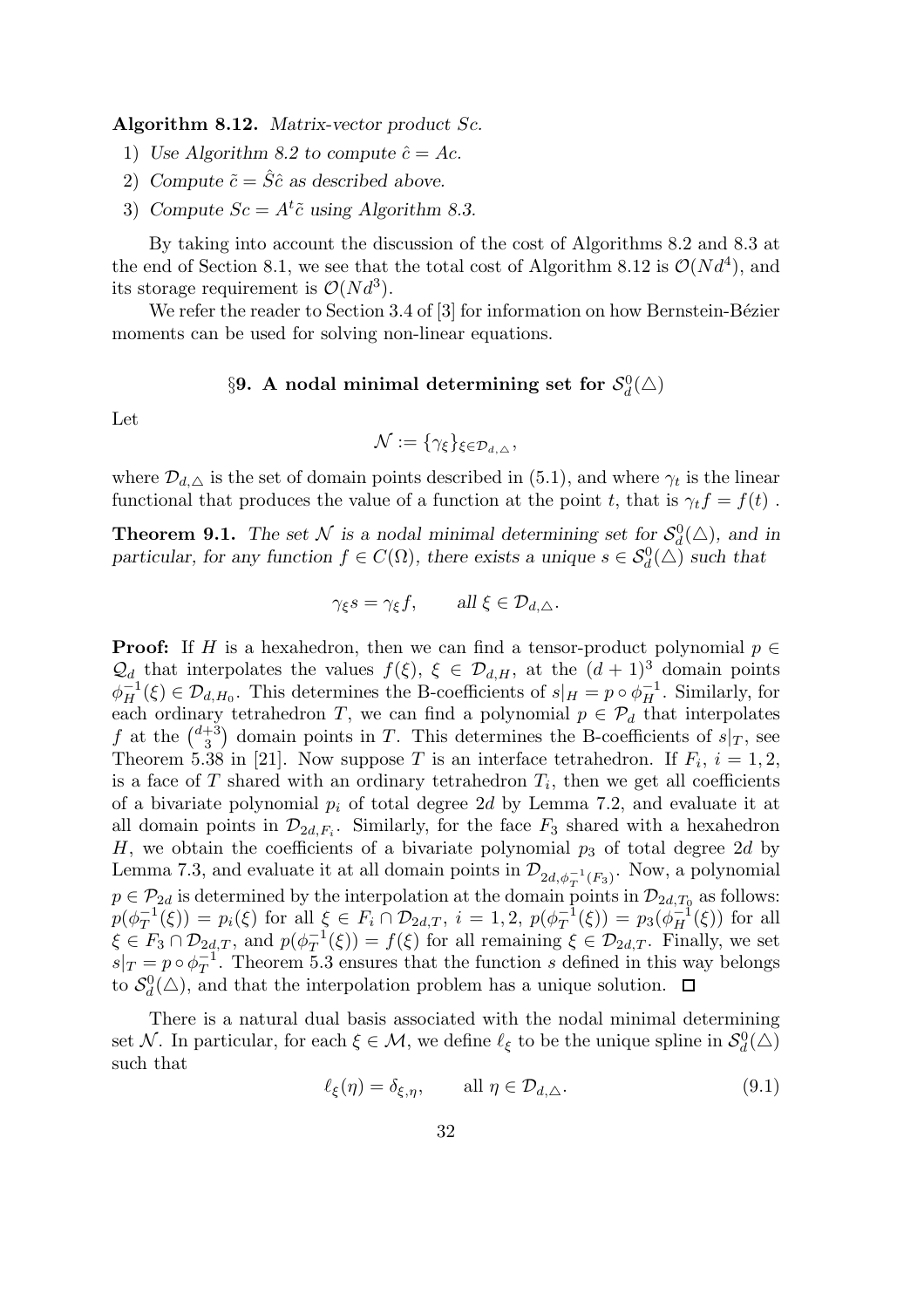The basis  $\{\ell_{\xi}\}_{\xi \in \mathcal{M}}$  is different from the one constructed in Theorem 6.2. We refer to it as a Lagrange basis. These basis functions have the same support as the basis functions in the set  $\Psi$  of Theorem 6.2, and could also be used to compute with  $\mathcal{S}_d^0(\triangle)$ . However, due to the advantages of the Bernstein–Bézier approach for computations, we recommend using the basis  $\Psi$ .

# $\S 10.$  Approximation power of  $\mathcal{S}_d^0(\triangle)$

We conclude the paper with a result showing how well smooth functions can be approximated by  $\mathcal{S}_d^0(\triangle)$ . Given  $f \in C(\Omega)$ , we define

$$
\mathcal{I}f:=\sum_{\xi\in\mathcal{D}_{d,\triangle}}f(\xi)\,\ell_{\xi},
$$

where the  $\ell_{\xi}$  are the Lagrange basis functions of the previous section. Then by (9.1), If interpolates f at all domain points in  $\mathcal{D}_{d,\Delta}$ . Moreover, if  $f|_R = 0$  for a boundary edge or face R of  $\triangle$ , then also  $\mathcal{I}f|_R = 0$ .

Now given an integer m and a real number  $1 \le q \le \infty$ , let  $W_q^m(\Omega)$  be the usual Sobolev space with associated seminorm

$$
|f|_{m,q,\Omega}:=\left\{\begin{array}{ll} \Big[\sum_{|\alpha|=m}\|D^\alpha f\|_{q,\Omega}^q\Big]^{1/q}, & \mbox{if } 1\leq q<\infty,\\[2mm] \max_{|\alpha|=m}\|D^\alpha f\|_\Omega, & \mbox{if } q=\infty,\end{array}\right.
$$

and norm

$$
||f||_{m,q,\Omega} := \max_{0 \le k \le m} |f|_{k,q,\Omega}.
$$

Here  $\alpha = (\alpha_1, \alpha_2, \alpha_3)$  is understood as a multi-index, and  $D^{\alpha} := D_x^{\alpha_1} D_y^{\alpha_2} D_z^{\alpha_3}$ .

We also need the shape parameter associated with ordinary tetrahedra in  $\triangle$ defined by

$$
\kappa_{\Delta}^O := \max_{T \in \mathcal{T}_O} \frac{|T|}{\rho_T},
$$

where  $|\Omega_k|$  denotes the diameter of  $\Omega_k$ , and  $\rho_T$  is the radius of the largest ball that can be inscribed in T. We set

$$
|\triangle| = \max_{1 \le k \le N} |\Omega_k|.
$$

Recall that a bijective mapping  $\phi : \overline{G_0} \to \overline{G}$  with  $G_0, G$  domains in  $\mathbb{R}^n$  is said to be *m*-smooth if all components of  $\phi$  and  $\phi^{-1}$  are *m* times continuously differentiable [1]. Let

$$
||D\phi||_{k,\infty,G_0} := \max_{1 \le i \le n} \max_{|\alpha|=1} ||D^{\alpha}\phi_i||_{k,\infty,G_0}, \quad 0 \le k \le m-1.
$$

For any mapping  $\phi$ , we write  $J_{\phi}$  for its Jacobian. We will need the following extension of Theorem 3.41 of [1].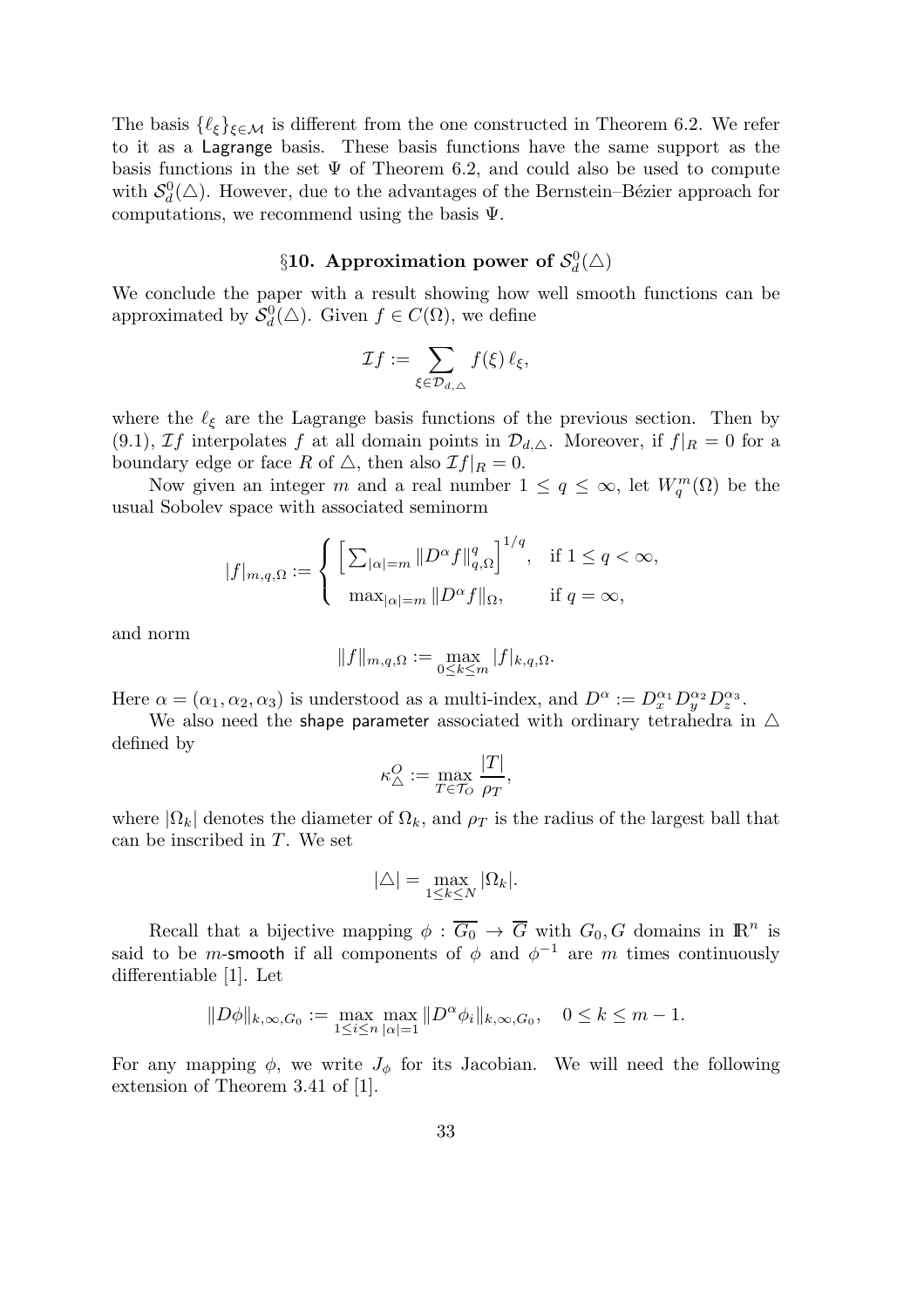**Lemma 10.1.** Let  $f \in W_q^m(G)$ ,  $1 \le q \le \infty$ ,  $m \ge 1$ , and let  $\phi : \overline{G_0} \to \overline{G}$  be *m*-smooth. Then for any  $\alpha \in \mathbb{Z}_+^n$  with  $|\alpha| = m$ ,

$$
||D^{\alpha}(f\circ\phi)||_{q,G_0} \leq K||J_{\phi}||_{\infty,G_0}^{-1/q} \sum_{\beta \leq \alpha \atop |\beta|\neq 0} (1+||D\phi||_{m-|\beta|, \infty,G_0}^{|\beta|})||D^{\beta}f||_{q,G},
$$

where  $K$  depends only on  $m$  and  $n$ .

Proof: By the chain rule

$$
D^{\alpha}(f \circ \phi) = \sum_{\substack{\beta \leq \alpha \\ |\beta| \neq 0}} M_{\alpha\beta}(\phi) \cdot (D^{\beta} f) \circ \phi,
$$

where  $M_{\alpha\beta}(\phi)$  is a polynomial of degree not exceeding  $|\beta|$  in derivatives of orders between 1 and  $m - |\beta| + 1$  of the functions  $\phi_i$ , see the proof of Theorem 3.41 of [1]. Since the coefficients of this polynomial only depend on  $\alpha$ ,  $\beta$ , it follows that

$$
||M_{\alpha\beta}(\phi)||_{\infty,G_0} \leq K(1+||D\phi||_{m-|\beta|,\infty,G_0}^{|\beta|}),
$$

where K depends only on m and n. In addition, for  $q < \infty$  a substitution delivers the Jacobian factor,

$$
\int_{G_0} |D^{\beta} f(\phi(y))|^q dy = \int_G |D^{\beta} f(x)|^q |J_{\phi^{-1}}(x)| dx \le ||J_{\phi}||_{\infty, G_0}^{-1} \int_G |D^{\beta} f(x)|^q dx. \quad \Box
$$

To factor out the influence of the different sizes of the domains  $G_0$  and  $G$ , we introduce the mappings

$$
\bar{\phi}: \bar{G}_0 \to G, \quad \bar{G}_0 := |G|G_0, \quad \bar{\phi}(y) := \phi(|G|^{-1}y),
$$
  
 $\hat{\phi}: \hat{G} \to G_0, \quad \hat{G} := |G|^{-1}G, \quad \hat{\phi}(y) := \phi^{-1}(|G|y),$ 

derived from a mapping  $\phi: G_0 \to G$ .

Lemma 10.2. Under the hypotheses of Lemma 10.1,

$$
||D^{\alpha}(f\circ\phi)||_{q,G_0} \leq K|G|^{m-n/q}|\hat{\phi}|_{1,\infty,\hat{G}}^{n/q}(1+||D\bar{\phi}||_{m-1,\infty,\bar{G}_0}^{m})||f||_{m,q,G},\qquad(10.1)
$$

and

$$
||D^{\alpha}f||_{q,G} \le K|G|^{-m+n/q}|\bar{\phi}|_{1,\infty,\bar{G}_0}^{n/q}(1+||D\hat{\phi}||_{m-1,\infty,\hat{G}}^m)||f\circ\phi||_{m,q,G_0},\qquad(10.2)
$$

where  $K$  depends only on  $m$  and  $n$ .

**Proof:** To show  $(10.1)$ , we use the identity

$$
||D^{\alpha}(f\circ\phi)||_{q,G_0}=|G|^{m-n/q}||D^{\alpha}(f\circ\overline{\phi})||_{q,\overline{G}_0},
$$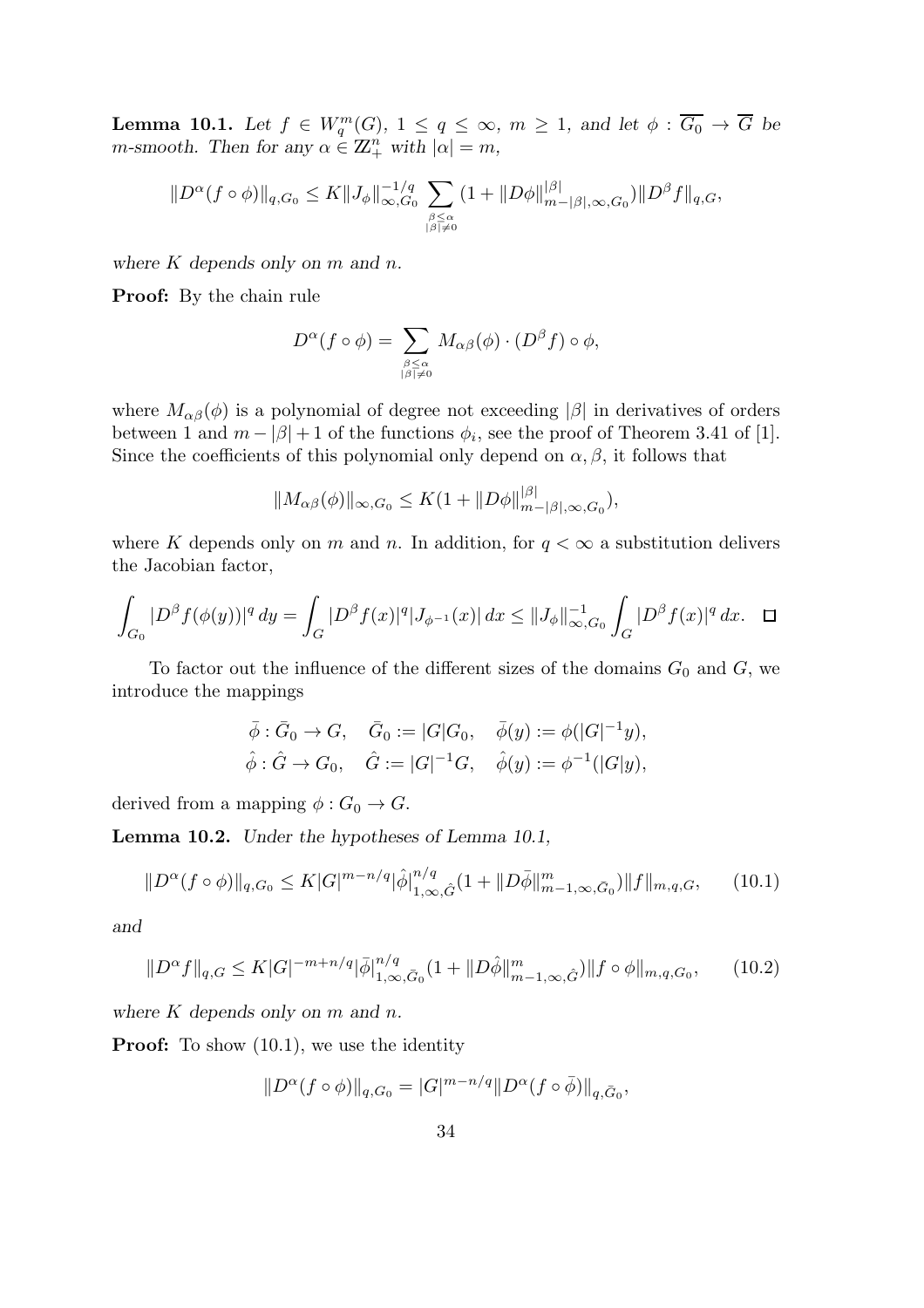apply Lemma 10.1 with  $\phi$  replaced by  $\bar{\phi}$ , and take into account that

$$
||D\bar{\phi}||_{m-|\beta|,\infty,\bar{G}_0}^{|\beta|} \leq ||D\bar{\phi}||_{m-1,\infty,\bar{G}_0}^m, \quad 0 < |\beta| \leq m,
$$

and  $\bar{\phi}^{-1}(x) = |G|\hat{\phi}(|G|^{-1}x)$ , which implies

$$
||J_{\bar{\phi}}||_{\infty,\bar{G}_0}^{-1} = ||J_{\bar{\phi}^{-1}}||_{\infty,G} = ||J_{\hat{\phi}}||_{\infty,\hat{G}} \leq |\hat{\phi}|_{1,\infty,\hat{G}}^n.
$$

Similarly, (10.2) follows by an application of Lemma 10.1 with  $\phi$  replaced by  $\hat{\phi}$ , and taking into account the identities

$$
||D^{\alpha}f||_{q,G} = |G|^{-m+n/q} ||D^{\alpha}(f \circ \phi \circ \hat{\phi})||_{q,\hat{G}}, \quad \hat{\phi}^{-1}(x) = |G|^{-1}\bar{\phi}(|G|x). \quad \Box
$$

We define the shape parameters associated with hexahedra in  $\mathcal H$  by

$$
\kappa_{H,m} := \max\{\|D\overline{\phi}_H\|_{m-1,\infty,\overline{H}_0}, \|D\hat{\phi}_H\|_{m-1,\infty,\hat{H}}\}, \qquad H \in \mathcal{H},
$$

and set

$$
\kappa^\mathcal{H}_{\triangle,m}:=\max_{H\in\mathcal{H}}\kappa_{H,m}.
$$

Similarly, we define the shape parameters associated with interface tetrahedra in  $\mathcal{T}_I$ by

$$
\kappa_{T,m} := \max\{\|D\overline{\phi}_T\|_{m-1,\infty,\overline{T}_0}, \|D\hat{\phi}_T\|_{m-1,\infty,\widehat{T}}\}, \qquad T \in \mathcal{T}_I,
$$

and set

$$
\kappa_{\triangle,m}^I:=\max_{T\in\mathcal{T}_I}\kappa_{T,m}.
$$

We note that this definition is consistent with the notion of the shape parameter of an ordinary tetrahedra since in the case when  $\phi_T$  is an affine mapping,

$$
\kappa_{T,m} \le K \frac{|T|}{\rho_T},
$$

where K is an absolute constant. Indeed, let  $\phi_T(x) = Ax + b$  for some  $A =$  $[a_{i,j}]_{i,j=1}^3 \in \mathbb{R}^{3 \times 3}$  and  $b \in \mathbb{R}^3$ . Then

$$
\kappa_{T,m} = \max\{|T|^{-1} \max_{i,j} |a_{i,j}|, |T| \max_{i,j} |b_{i,j}|\},\
$$

where  $B = [b_{i,j}]_{i,j=1}^3 = A^{-1}$ , and the bound follows in view of Theorem 3.1.3 of [13], which says that  $||A||_2 \leq |T|/\rho_{T_0}$  and  $||B||_2 \leq |T_0|/\rho_T$ .

We recall that  $H$ ,  $T_O$ , and  $T_I$  are the sets of hexahedra, ordinary tetrahedra, and interface tetrahedra in the partition  $\Delta_R$ .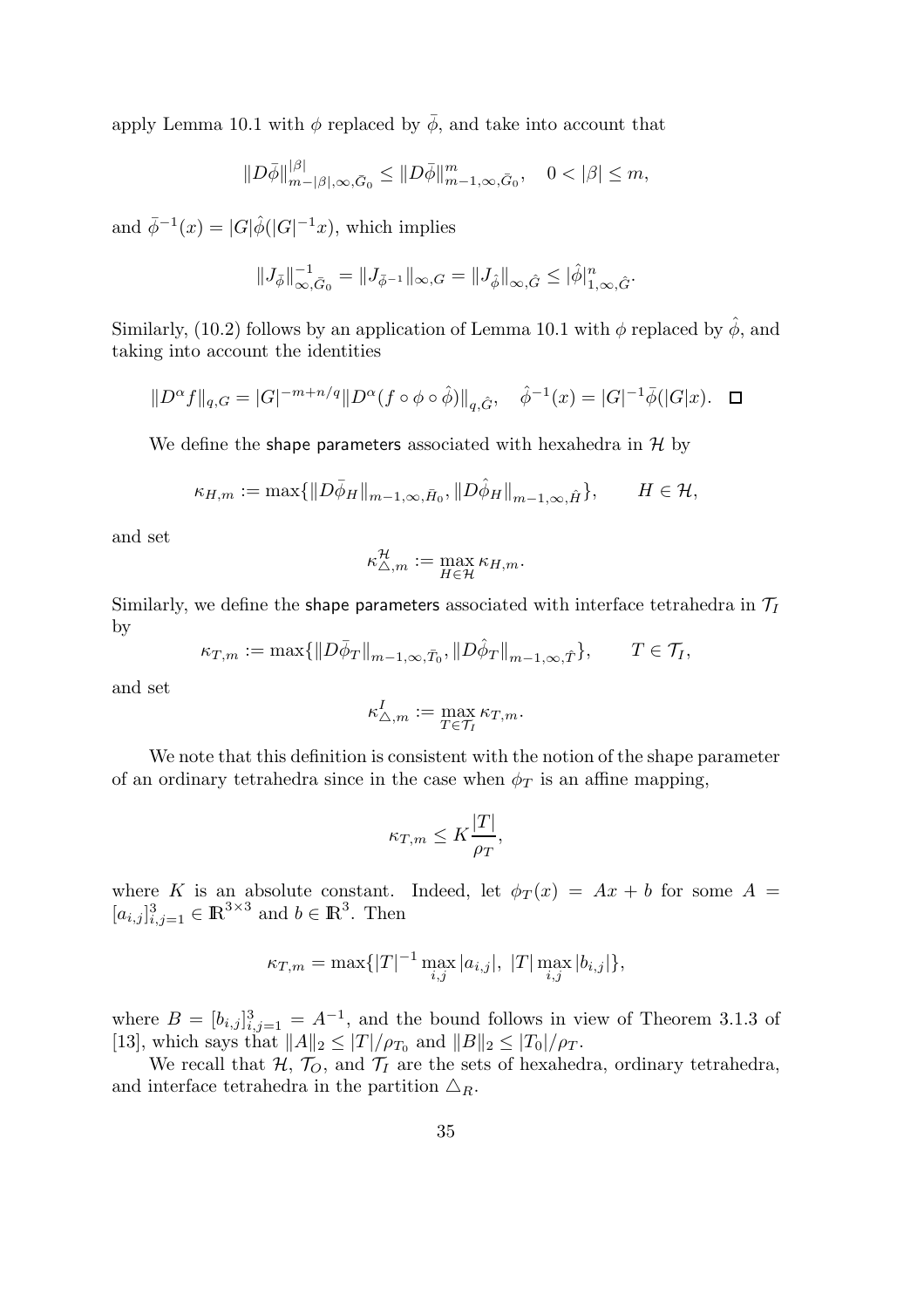**Theorem 10.3.** Suppose  $f \in W_q^m(\Omega)$  with  $3/q < m \leq d+1$  for some  $q \geq 1$ , and all mappings  $\phi_H$ ,  $H \in \mathcal{H}$  and  $\phi_T$ ,  $T \in \mathcal{T}_I$ , are bijective and m-smooth. Given an element  $\Omega_k$  of  $\Delta_R$ , we define  $\tilde{\Omega}_k = \Omega_k$  if  $\Omega_k \in \mathcal{H} \cup \mathcal{T}_O$ . If  $\Omega_k$  is an interface tetrahedron, we define  $\tilde{\Omega}_k = \Omega_k \cup H \cup T_1 \cup T_2$ , where  $H \in \mathcal{H}$  is the hexahedron and  $T_1, T_2 \in \mathcal{T}_O$  are the two ordinary tetrahedra that share a face with  $\Omega_k$ . Then

$$
||D^{\alpha}(f - \mathcal{I}f)||_{q, \Omega_k} \le K|\tilde{\Omega}_k|^{m - |\alpha|} ||f||_{m, q, \tilde{\Omega}_k}, \qquad 1 \le k \le N,
$$
\n(10.3)

for all  $\alpha$  with  $|\alpha| < m$ . The constant K depends only on d and the shape parameters  $\kappa_{\Delta}^{\overline{O}}, \, \kappa_{\Delta,m}^{\mathcal{H}}$  and  $\kappa_{\Delta,m}^{\overline{I}}$ .

**Proof:** Clearly,  $\mathcal{I}f$  is well defined since  $W_q^m(\Omega) \subset C(\Omega)$  by Sobolev embedding as soon as  $m > 3/q$ . If  $\Omega_k = T \in \mathcal{T}_0$ , then (10.3) holds with a constant depending only on d and  $|T|/p_T$ , and even with the seminorm  $|f|_{m,q,T}$  rather than the norm  $||f||_{m,q,T}$  on the right hand side. This follows by standard estimates of the error of polynomial interpolation, see e.g. Theorem 4.4.4 in [10].

Let  $\Omega_k$  be a hexagon H. Then the estimates of the error of tensor-product polynomial interpolation, see e.g. Theorem 4.6.11 in [10], imply

$$
||D^{\alpha}[(f-\mathcal{I}f)\circ\phi_H]||_{q,H_0} \leq K_1|f\circ\phi_H|_{m,q,H_0}, \qquad |\alpha| < m,
$$

with a constant  $K_1$  depending only on d (since  $m \leq d+1$ ). Since  $\phi_H$  is m-smooth, it follows by (10.1) that

$$
|f \circ \phi_H|_{m,q,H_0} \le K_2 |H|^{m-3/q} \|f\|_{m,q,H},\tag{10.4}
$$

where  $K_2$  depends only on d and  $\kappa_{H,m}$ . Similarly, by (10.2)

$$
||D^{\alpha}(f - \mathcal{I}f)||_{q,H} \leq K_3|H|^{-|\alpha|+3/q}||(f - \mathcal{I}f) \circ \phi_H||_{|\alpha|, q, H_0}
$$

where  $K_3$  depends only on d and  $\kappa_{H,m}$ . Combining the last three inequalities leads to (10.3).

It remains to consider the case when  $\Omega_k$  is an interface tetrahedron T in  $\mathcal{T}_I$ . For  $i = 1, 2$ , let  $F_i$  be the face of T shared with the ordinary tetrahedron  $T_i$ , and let  $F_3$  be the face shared with the hexahedron H. Furthermore, let  $p_i = \mathcal{I}f|_{T_i} \in \mathcal{P}_d$ ,  $i = 1, 2$ , and  $p_3 = \mathcal{I}f \circ \phi_H \in \mathcal{Q}_d$ . By Corollary 4.4.7 in [10],

$$
||f - p_i||_{\infty, T_i} \le K_4 |T_i|^{m-3/q} |f|_{m, q, T_i}, \qquad i = 1, 2,
$$

where  $K_4$  depends only on d and  $|T_i|/ \rho_{T_i}$ . In particular

$$
|f(\xi) - p_i(\xi)| \le K_4 |T_i|^{m-3/q} |f|_{m,q,T_i}, \quad \text{for all } \xi \in F_i \cap \mathcal{D}_{2d,T}, \quad i = 1,2.
$$

By Theorem 4.6.11 in [10],

$$
||f\circ\phi_H-p_3||_{\infty,H_0}\leq K_5|f\circ\phi_H|_{m,q,H_0},
$$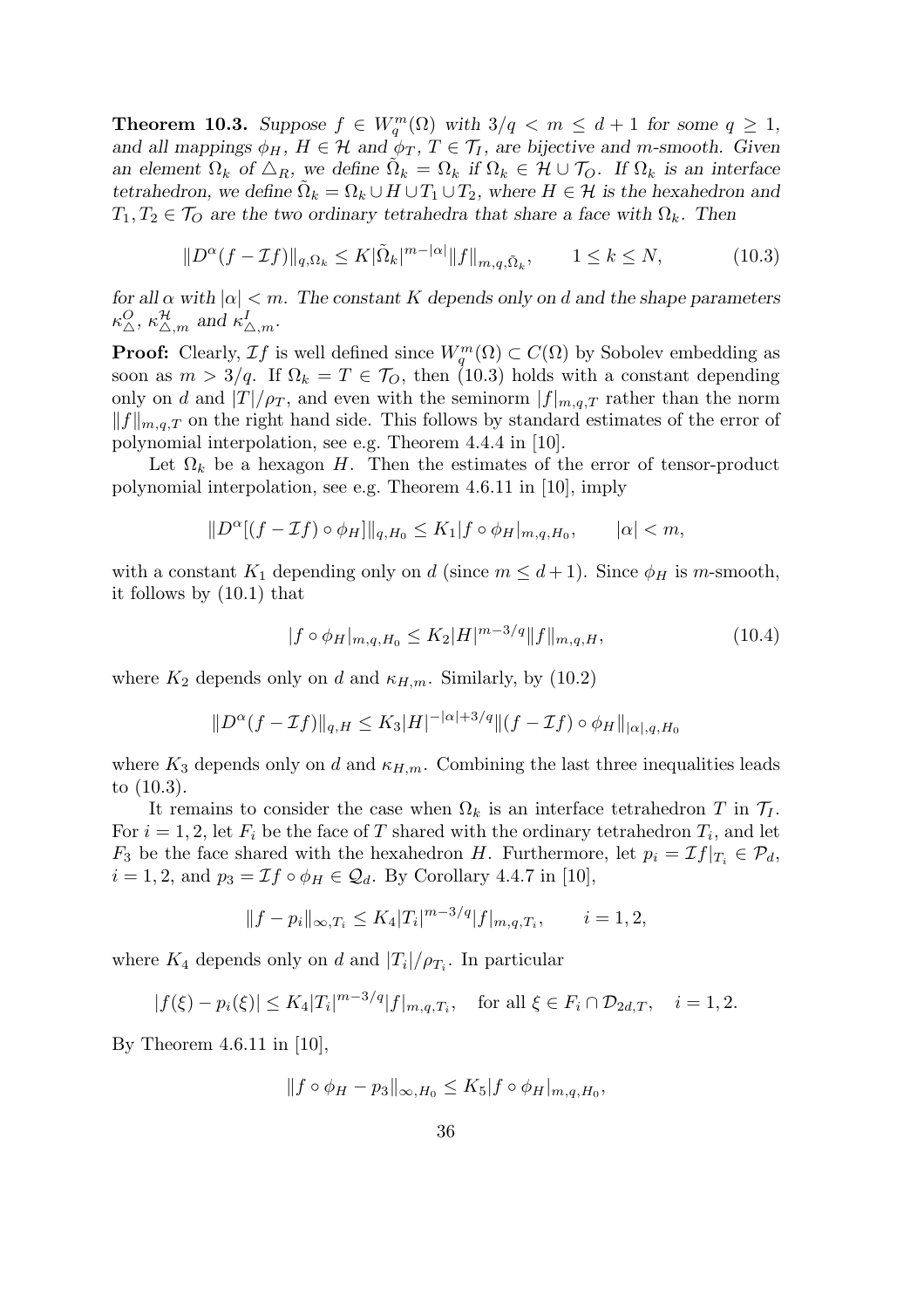where  $K_5$  depends only on d. Hence

$$
|f(\xi) - p_3(\phi_H^{-1}(\xi))| \le K_5 |f \circ \phi_H|_{m,q,H_0}, \text{ for all } \xi \in F_3 \cap \mathcal{D}_{2d,T}.
$$

Let  $\mathcal{I}_0 : C(T_0) \to \mathcal{P}_{2d}$  denote the polynomial interpolation operator with interpolation nodes in  $\mathcal{D}_{2d,T_0}$ , and let  $p = \mathcal{I}f \circ \phi_T$  and  $\tilde{p} = \mathcal{I}_0(f \circ \phi_T)$ . Then  $p, \tilde{p} \in \mathcal{P}_{2d}$ and, by the definition of  $\mathcal{I}f$ ,

$$
(\tilde{p} - p)(\phi_T^{-1}(\xi)) = \begin{cases} f(\xi) - p_i(\xi), & \text{if } \xi \in F_i \cap \mathcal{D}_{2d,T}, i = 1, 2, \\ f(\xi) - p_3(\phi_H^{-1}(\xi)), & \text{if } \xi \in F_3 \cap \mathcal{D}_{2d,T}, \\ 0, & \text{if } \xi \in \mathcal{D}_{2d,T} \setminus (F_1 \cup F_2 \cup F_3). \end{cases}
$$

Now

$$
\tilde{p} - p = \mathcal{I}_0(\tilde{p} - p),
$$

and in view of the boundedness of the operator  $\mathcal{I}_0 : C(T_0) \to C(T_0)$  and the Markov inequality, there exists a constant  $K_6$  depending only on d such that

$$
||D^{\alpha}(\tilde{p} - p)||_{q,T_0} \leq K_6 \max_{\xi \in \mathcal{D}_{2d,T}} |(\tilde{p} - p)(\phi_T^{-1}(\xi))|.
$$

By Theorem 4.4.4 in [10],

$$
||D^{\alpha}(f \circ \phi_T - \tilde{p})||_{q,T_0} \le K_7 |f \circ \phi_T|_{m,q,T_0}, \qquad |\alpha| < m,
$$

where  $K_7$  depends only on d. Hence

$$
||D^{\alpha}[(f - \mathcal{I}f) \circ \phi_T]||_{q,T_0} \le ||D^{\alpha}(f \circ \phi_T - \tilde{p})||_{q,T_0} + ||D^{\alpha}(\tilde{p} - p)||_{q,T_0}
$$
  

$$
\le K_7 |f \circ \phi_T|_{m,q,T_0} + K_6(K_4 \sum_{i=1}^2 |T_i|^{m-3/q} |f|_{m,q,T_i} + K_5 |f \circ \phi_H|_{m,q,H_0}).
$$

Taking into account (10.4) and Lemma 10.2 which implies

$$
|f \circ \phi_T|_{m,q,T_0} \le K_8 |T|^{m-3/q} \|f\|_{m,q,T},
$$

and the following inequality

$$
||D^{\alpha}(f-\mathcal{I}f)||_{q,T} \leq K_9|T|^{-|\alpha|+3/q}||(f-\mathcal{I}f)\circ\phi_T||_{|\alpha|,q,T_0},
$$

with constants  $K_8, K_9$  depending only on d and  $\kappa_{T,m}$ , we arrive at (10.3).  $\Box$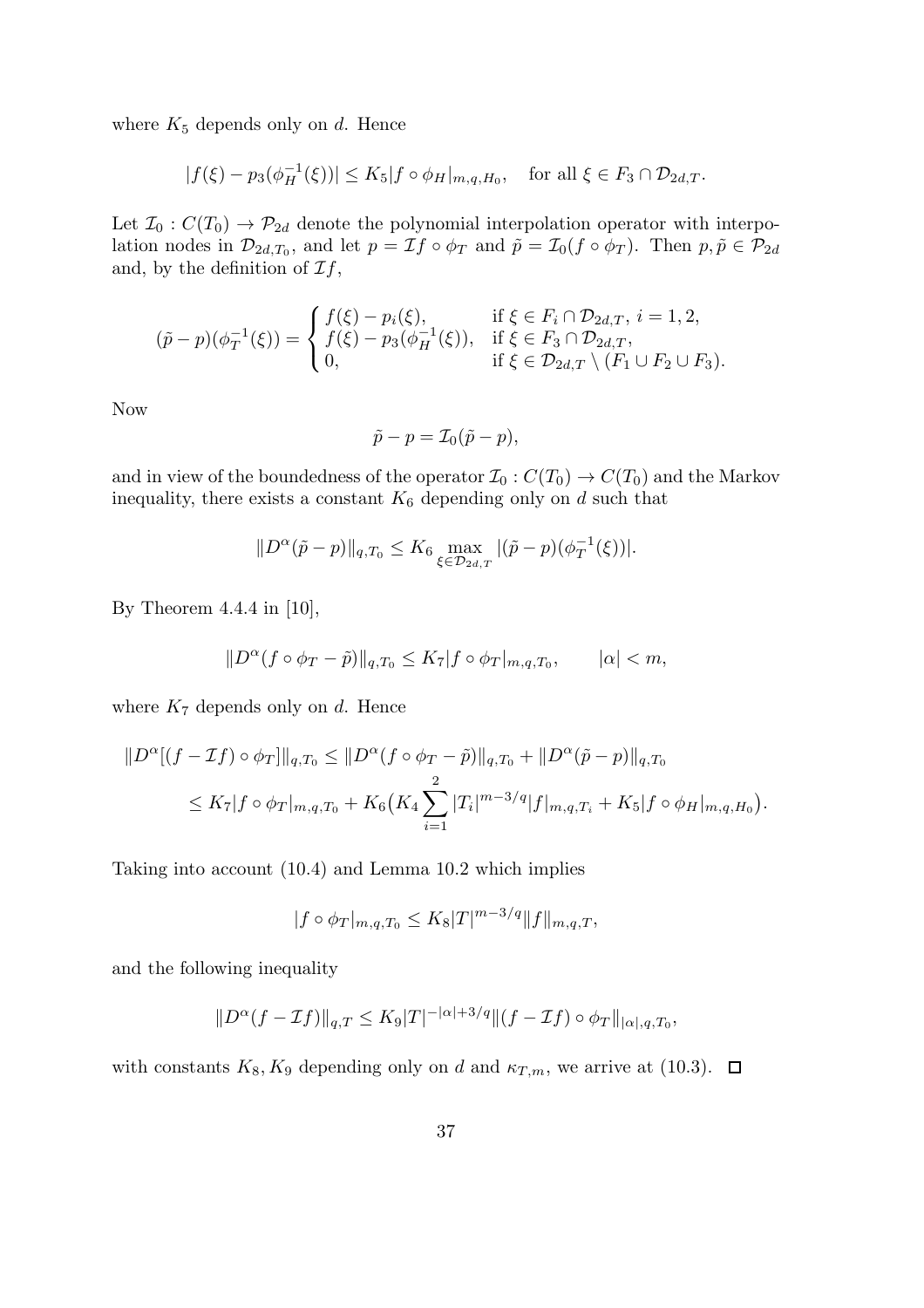# §11. Remarks

Remark 1. In addition to pyramids, prismatic elements are often helpful in creating interfaces between hexahedra and tetrahedra, see e.g.  $[19]$ . Bernstein-Bézier shape functions for them can be easily constructed as described in Sect. 5 of [3], using tensor products of triangle and univariate shape functions.

**Remark 2.** Given the B-coefficients of a spline  $s \in \mathcal{S}_d^0(\triangle)$ , Algorithm 8.2 shows how to convert it to a collection of tensor-product and tetrahedral Bézier volumes, which are standard objects in Computer Aided Design. This can be helpful in visualizing the spline.

Remark 3. The problem of defining suitable shape functions for pyramids is complex as it turns out to be impossible to use polynomials, or even any  $C^1$  functions on a reference pyramid with a square base, see [29]. To deal with a pyramid  $P$ , several authors proposed the use of rational polynomials [7,8,15,23], while others [9,11,19,22,29] prefer to split the pyramid into two or more pieces, each of which is an image of the reference tetrahedron  $T_0$ . We follow the latter approach.

Remark 4. The THP partitions introduced in Sect. 2 are examples of 3D mixed meshes consisting of hexahedra and quadratic tetrahedral Bernstein–Bézier volumes, where two or more quadratic tetrahedra share faces with subsets of a face of a hexahedron, and/or have a hanging edge inside the face of a hexahedron. 3D mixed meshes are natural 3D analogs of the TR-meshes discussed in [28] which consist of a mixture of triangles and rectangles, where hanging vertices are allowed. In principle, the interface between hexahedral and tetrahedral meshes can be filled with quadratic tetrahedra in a more flexible way without the restriction that their pairs form pyramids. This may be beneficial for quality mesh generation. To be practical, such 3D mixed meshes should not be completely arbitrary, and in particular should not allow cycles which greatly complicate the 2D case of mixed meshes discussed in [28].

Remark 5. Our methods can be easily extended to the case where the pyramid is subdivided into four interface tetrahedra by splitting its base using two crossing hanging edges as suggested in [22]. Indeed, as in the case of one hanging edge, we can transform the tensor-product B-form of degree d into triangle B-forms of degree 2d on each of the four pieces of the base of the pyramid, and we can deal with the tetrahedra sharing faces with the pyramid by degree raising while defining the shape functions with the help of the B-forms of degree  $2d$  in the four interface tetrahedra.

**Remark 6.** We can reduce the dimension of the space  $\mathcal{S}_d^0(\triangle)$  without reducing the approximation order of the method by setting  $\mathcal{P}_T := \{p \circ \phi_T^{-1}\}$  $\overline{T}^1 : p \in \mathcal{P}$  for any interface tetrahedron T, where P is any subspace of  $\mathcal{P}_{2d}$  such that a)  $\mathcal{P}_d \subset \mathcal{P}$  and b) the restriction of  $P$  to the face  $F$  of the interface tetrahedron  $T$  shared with a hexahedron includes all bivariate tensor-product polynomials of degree d. It is easy to see that the smallest possible dimension for  $\mathcal{P}$  is  $\binom{d+2}{3}$  $\binom{+2}{3} + (d+1)^2$  if we for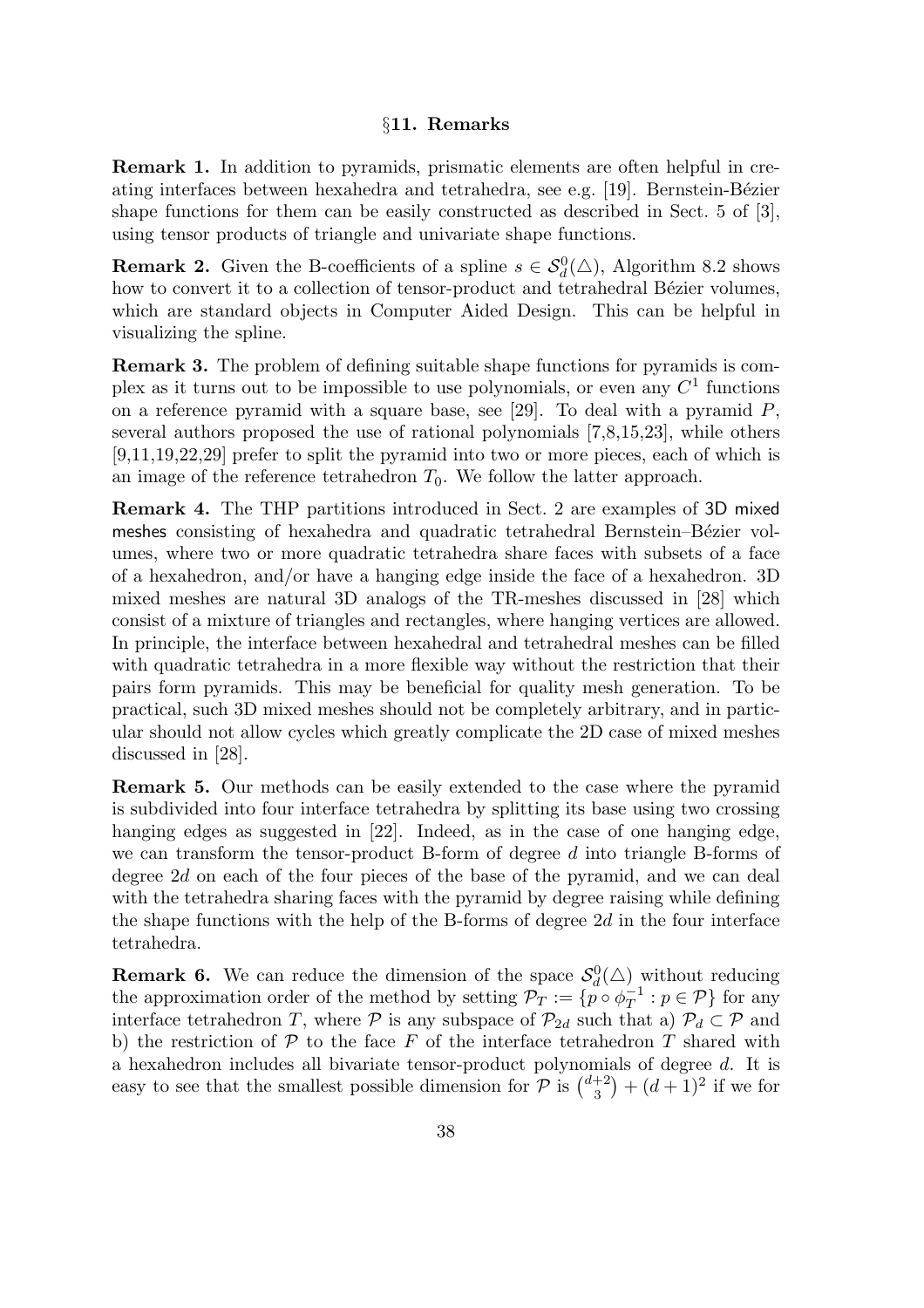example extend the Bernstein basis for  $\mathcal{P}_d$  with respect to T by  $\binom{d+1}{2}$  $\binom{+1}{2}$  Bernstein polynomials of degree up to  $2d$  associated with the face  $F$  that are needed to ensure b). A further reduction of the dimension of  $\mathcal{S}_d^0(\triangle)$  can be achieved by imposing higher order smoothness conditions across the common face of the pair of interface tetrahedra that form a pyramid. However, any construction of this type would be significantly more difficult to use than the straightforward choice  $P = P_{2d}$  suggested in this paper. In particular, Algorithms 8.2 and 8.3 needed for the efficient implementation relying on BB-moments would be much more complex. If the number of pyramids in a THP partition is very small comparing to the total number of elements (which is expected due to their role as interface elements between hexahedra and tetrahedra), then the savings from using a smaller space  $\mathcal{P}_T$ do not reduce the overall cost of the method by a significant amount. Moreover, all of the extra basis functions allowed by our construction are supported on a pyramid, and therefore can be dealt efficiently with by the standard techniques of static condensation of internal degrees of freedom, see e.g. Sect. 4.2.3 of [18].

Remark 7. As required in the hp-method, different polynomial degrees can be used on different tetrahedra and hexahedra. In this case the global degrees of freedom can be handled with the help of degree raising, similar to Lemma 7.2, or following the scheme suggested in [2]. Moreover, anisotropic tensor-product polynomial spaces

$$
Q_{(n,m,\ell)} = \text{span} \{B_{ijk}^{(n,m,\ell)} : 0 \le i \le n, 0 \le j \le m, 0 \le k \le \ell\}
$$

can be used on hexahedra if  $\mathcal{P}_H$  is replaced by  $\{p \circ \phi_H^{-1} : p \in \mathcal{Q}_{(n,m,\ell)}\}$ . In fact, in Sect. 7 we have provided the formulae for the general degree raising matrices  $R^{n,m}$ and tensor-product/total-degree polynomial transformation matrices  $T^{k,s}$  needed for the implementation of the generalized transformation matrices arising in the methods based on varying degrees on tetrahedra and anisotropic hexahedra.

Remark 8. It is also possible to use serendipity elements (see [5]) on hexahedra. To this end, the expansion of the degree d serendipity polynomials in terms of the tensor-product Bernstein polynomials would need to be implemented.

**Remark 9.** In the case  $d = 1$ , the restriction of  $\mathcal{S}_d^0(\triangle)$  to a pyramid coincides with the space suggested in [9,19,29]. For  $d = 2$  the dimension of this restriction is 19, whereas the quadratic space in [9] has 14 degrees of freedom. Note that two out of five additional basis functions are supported on one interface tetrahedron each, and three are associated with the common face of the interface tetrahedra and supported on the pyramid. The quadratic pyramidal element of [29] has 13 degrees of freedom because it uses a serendipity space on the base of the pyramid. The higher order pyramidal elements of [9] provide an example of the element with reduced dimension discussed in Remark 6.

Remark 10. We have avoided the 'reference pyramid' approach of [9,19,29] because this eliminates the need for any separate 'pyramidal BB moments' by resorting directly to the standard tetrahedral moments.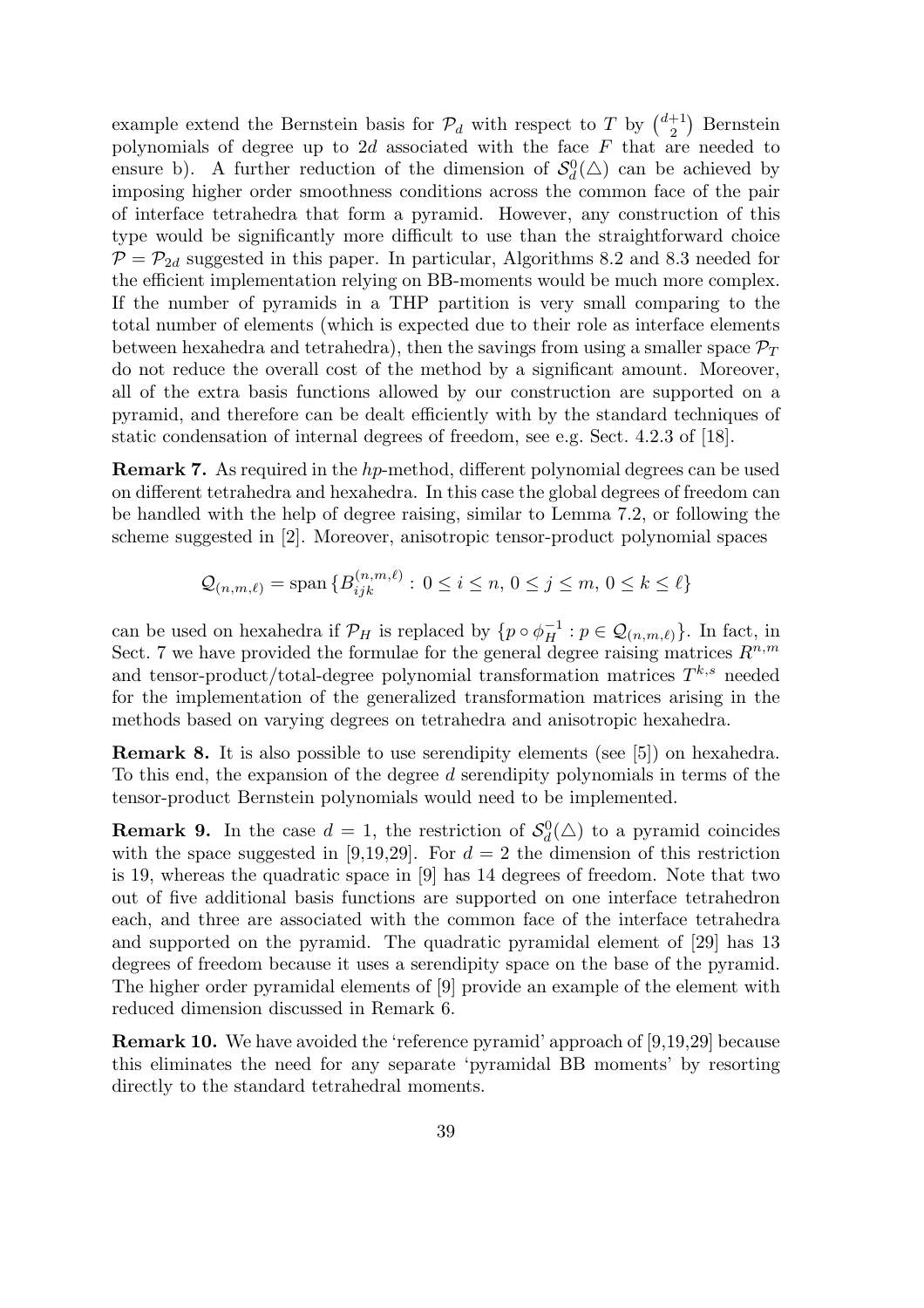**Remark 11.** The development of finite elements of  $H(div)$  and  $H(curl)$  type for THP partitions that take full advantage of Bernstein–Bézier techniques would be of considerable practical interest. However, while suitable bases have been developed for the 2D case (see [4]), the development of Bernstein–Bézier bases for  $H(div)$  and  $H(curl)$  conforming spaces on pure tetrahedral triangulations in 3D is still in a state of flux.

Remark 12. Using the partition of unity property of Bernstein polynomials and the product formula (7.5), we get

$$
p := \sum_{\nu \in \mathcal{I}_2^n} c_{\nu} B_{\nu}^{n,F} = \sum_{\nu \in \mathcal{I}_2^n, \lambda \in \mathcal{I}_2^{m-n}} c_{\nu} B_{\nu}^{n,F} B_{\lambda}^{m-n,F} = \sum_{\nu \in \mathcal{I}_2^n, \lambda \in \mathcal{I}_2^{m-n}} c_{\nu} \frac{\binom{\nu + \lambda}{\nu}}{\binom{m}{n}} B_{\nu + \lambda}^{m,F},
$$

which implies that the B-coefficients  $\tilde{c}$  of p as a polynomial of degree m are given by

$$
\tilde{c}_{\mu} = \sum_{\substack{\nu \in \mathcal{I}_2^n \\ \nu \leq \mu}} \frac{{\mu \choose \nu}}{{m \choose n}} c_{\nu}, \quad \mu \in \mathcal{I}_2^m.
$$

This shows that the matrix  $R^{n,m}$  in (7.2) is given by

$$
R_{\mu,\nu}^{n,m} = \begin{cases} M_{\nu,\mu-\nu}^{n,m-n}, & \text{if } \nu \le \mu, \\ 0, & \text{otherwise,} \end{cases}
$$

where  $M^{n,m-n}$  is the trinomial matrix described in (7.6).

**Remark 13.** The convective matrix  $V$  with entries

$$
V_{\xi\zeta} = \int_{\Omega} \psi_{\xi}(x) f(x) \nabla \psi_{\zeta}(x) dx, \quad \xi, \zeta \in \mathcal{M},
$$

where  $f: \Omega \to \mathbb{R}^3$  is a given vector function, can be treated in a similar way to the mass and stiffness matrices, compare Sect. 4.3 of [3].

Remark 14. The transformation matrix A defined in Sect. 8.1 maps the Bcoefficients of a spline in  $\mathcal{S}_d^0(\triangle)$  to the vector of all coefficients of the individual shape functions. Thus, it is essentially a mapping from  $\mathcal{S}_d^0(\triangle)$  to a space of piecewise functions with no continuity between the pieces. The transformation matrices used in [26,27] are a little different since they map coefficients of a spline in a smooth subspace of  $C^0$  splines to coefficients of a  $C^0$  spline.

# References

1. Adams, R. A. and J. F. Fournier, Sobolev Spaces, Academic Press, Amsterdam, 2003.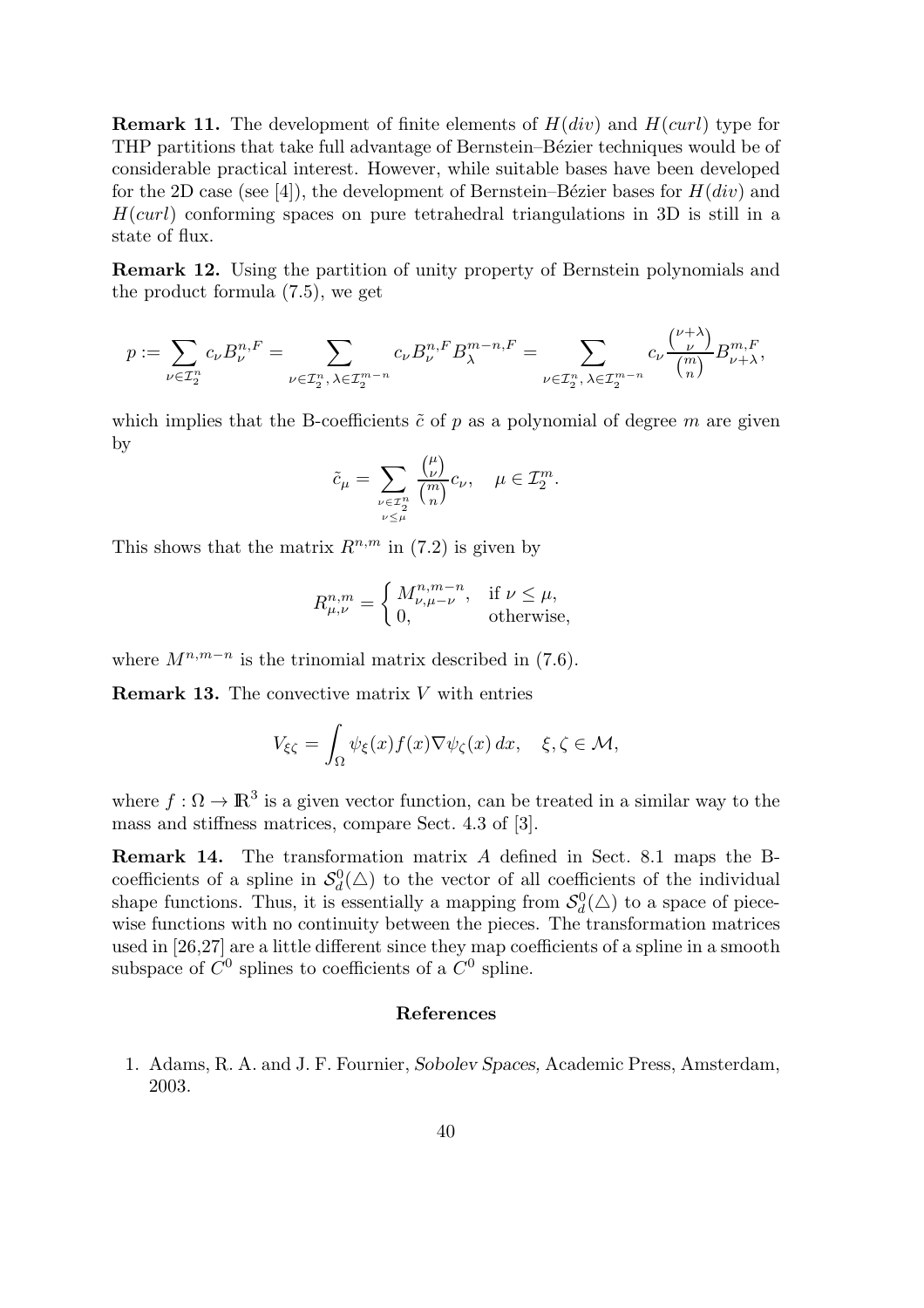- 2. Ainsworth, M., Pyramid algorithms for Bernstein-Bézier finite elements of high, nonuniform order in any dimension, SIAM J. Scient. Computing 36 (2014), A543–A569.
- 3. Ainsworth, M., G. Andriamaro, and O. Davydov, Bernstein-Bézier finite elements of arbitrary order and optimal assembly procedures, SIAM J. Scient. Computing 33 (2011), 3087–3109.
- 4. Ainsworth, M., G. Andriamaro, and O. Davydov, A Bernstein-Bézier basis for arbitrary order Raviart-Thomas finite elements, Constr. Approx. 41 (2015), 1–22.
- 5. Arnold, Douglas N. and Gerard Awanou, The serendipity family of finite elements, Foundations of Computational Mathematics 11 (2011), 337–344.
- 6. Baudouin, Tristan Carrier, Jean-Francois Remacle, Emilie Marchandise, Francois Henrotte, and Christophe Geuzaine, A frontal approach to hex-dominant mesh generation, Advanced Modeling and Simulation in Engineering Sciences 1:8  $(2014)$ , 1-30.
- 7. Bedrosian, G., Shape functions and integration formulas for three-dimensional finite element analysis, International Journal for Numerical Methods in Engineering 35 (1992), 95–108.
- 8. Bergot, Morgane, Gary Cohen, and Marc Duruflé, Higher-order finite elements for hybrid meshes using new nodal pyramidal elements, Journal of Scientific Computing 42 (2010), 345–381.
- 9. Bluck, M. J. and S. P. Walker, Polynomial basis functions on pyramidal elements, Communications in Numerical Methods in Engineering 24 (2008), 1827–1837.
- 10. Brenner, S. C. and L. R. Scott, The Mathematical Theory of Finite Element Methods, Springer-Verlag, New York, 2002.
- 11. Chan, J. and T. Warburton, A comparison of high order interpolation nodes for the pyramid, SIAM J. Sci. Comput. 37 (2015), A2151–A2170.
- 12. Ciarlet, P.G., Basic error estimates for elliptic problems, in: P.G. Ciarlet and J.L. Lions, eds., Handbook of numerical analysis, Vol. II: Finite Element Methods (Part 1), North-Holland, Amsterdam, 1991, pp.17–351.
- 13. Ciarlet, P.G., The Finite Element Method for Elliptic Problems, 2nd edition, Society for Industrial and Applied Mathematics, Philadelphia, 2002.
- 14. Erickson, Jeff, Efficiently hex-meshing things with topology, Discrete & Computational Geometry 52 (2014), 427–449.
- 15. Fuentes, F., B. Keith, L. Demkowicz, and S. Nagaraj, Orientation embedded high order shape functions for the exact sequence elements of all shapes, Comput. Math. Appl. 70 (2015), 353–458.
- 16. Goldman, R. N. and D. J. Filip, Conversion from Bézier rectangles to Bézier triangles, Computer-Aided Design 19 (1987), 25–27.